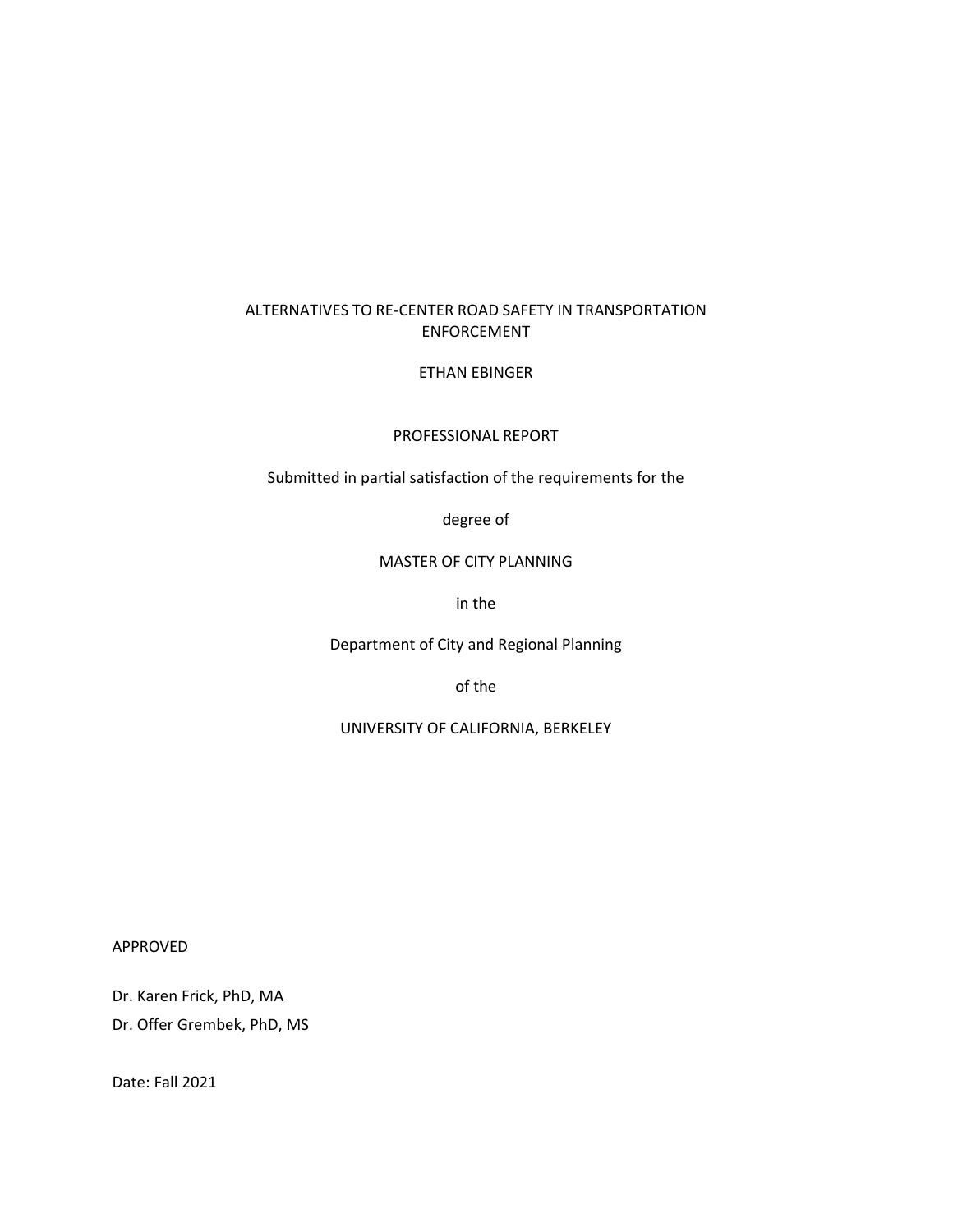

# **Alternatives to Re-Center Road Safety in Transportation Enforcement**

Ethan Ebinger, MCP/MS

Professional Report for the Department of City and Regional Planning of the University of California, Berkeley

December 15, 2021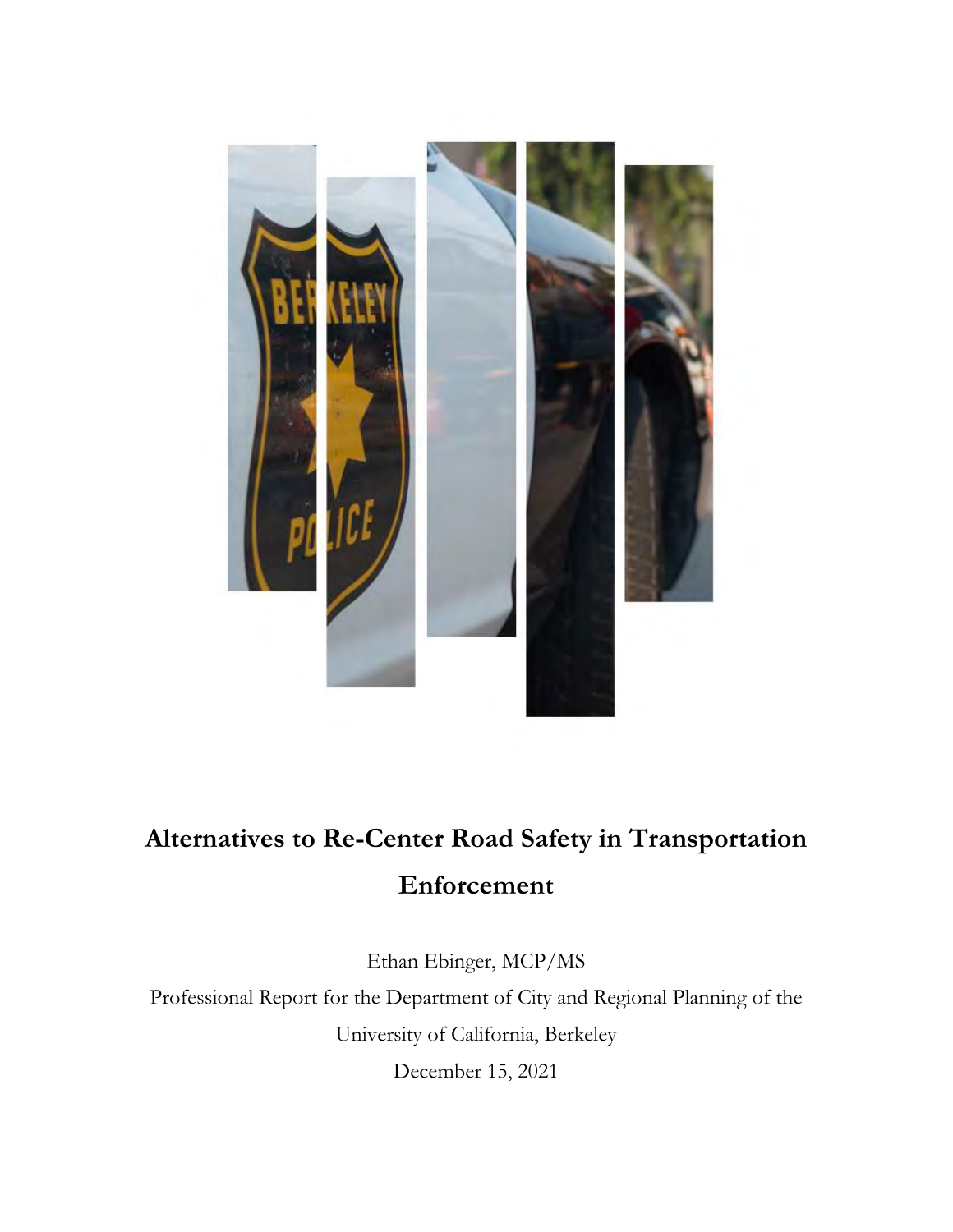# <span id="page-2-0"></span>Acknowledgements

Funding for this project was provided by UC Berkeley Safe Transportation and Research Education Center (SafeTREC) and the Collaborative Sciences Center for Road Safety (CSCRS), a U.S. Department of Transportation-funded National University Transportation Center led by the University of North Carolina at Chapel Hill's Highway Safety Research Center.

Thank you to the many people who offered their time and expertise for this project, including Karen Frick, Offer Grembek, Lisa Peterson, Matts-Åke Belin, Joachim Göbel, Nils van Lamoen, Jesus Barajas, Mike Fell, Jim Dudley, Jordan Blair Woods, Liza Lutzker, Liam Garland, Aaron Villere, Nicole Payne, and Jenny O'Connell.

It is also important to note that the author identifies as a White man. He does not experience the same aggression and targeting that many others in the United States do. He does not frequently drive and has been stopped by police just once, during which he let go with only a warning. However, he feels that it is essential to leverage his position to push for equity in traffic safety so this conversation does not continue to wax and wane from the forefront of planning. Many readers may already be experts on this material from their own personal experience.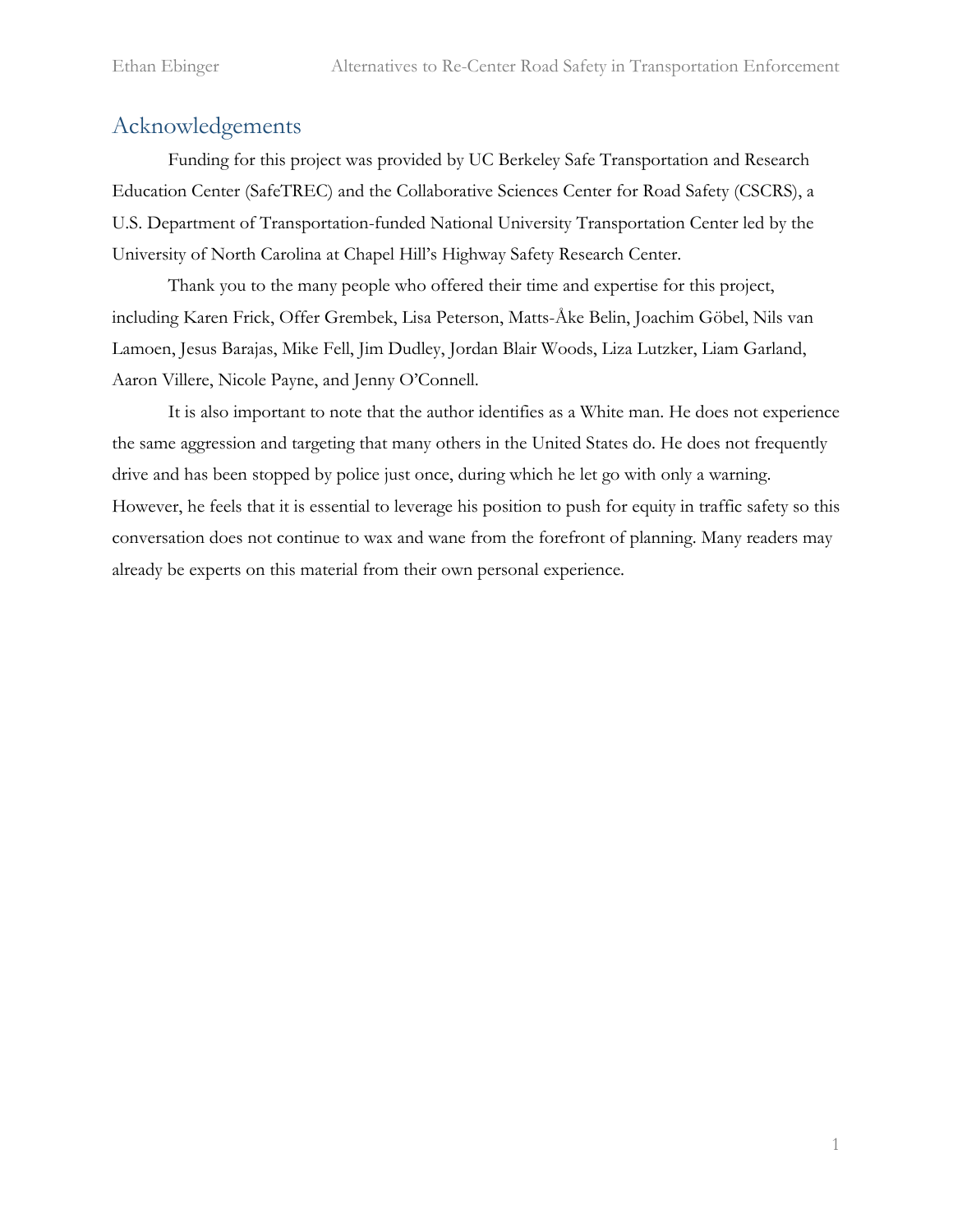# Table of Contents

| Table of Recommendations to Re-Center Road Safety in Transportation Enforcement 4 |  |
|-----------------------------------------------------------------------------------|--|
|                                                                                   |  |
|                                                                                   |  |
|                                                                                   |  |
|                                                                                   |  |
|                                                                                   |  |
|                                                                                   |  |
| Recommendations to Center Road Safety in Traffic Enforcement18                    |  |
|                                                                                   |  |
|                                                                                   |  |
|                                                                                   |  |
|                                                                                   |  |
|                                                                                   |  |
|                                                                                   |  |
|                                                                                   |  |
|                                                                                   |  |
|                                                                                   |  |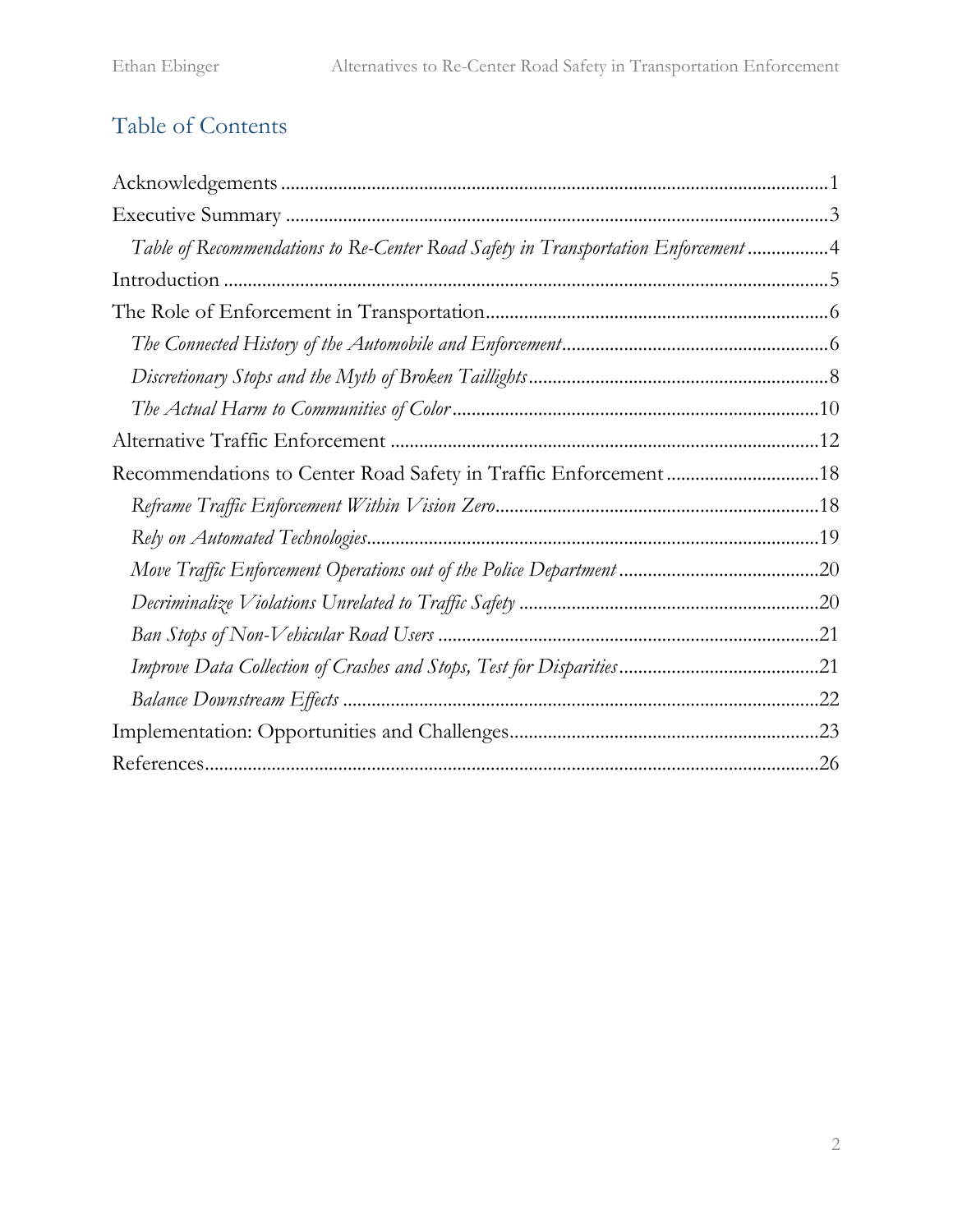## <span id="page-4-0"></span>Executive Summary

Transportation has become the most policed aspect of daily life in the United States. The most frequent interaction between police and civilians is at traffic stops. However, many stops are not necessary for road safety. The discretionary power police officers use for traffic stops are infrequently related to preventing injuries and deaths on the road. When combined with significant racial disparities found in policing – including that Black drivers are more likely to be stopped, searched, and shot than any other racial or ethnic group – the system can be devastating for people of color.

Citing these issues, in July 2020, following years of grassroots activism and sparked by the Black Lives Matter protests in response to the May 2020 murder of George Floyd, the City of Berkeley passed an omnibus motion to reimagine public safety. Part of this policy package includes removing the police from traffic enforcement in Berkeley, thereby establishing the first local government operated traffic enforcement system in the United States.

This paper explores the motion passed by Berkeley and incorporates other practices from an international review of road safety practices and conversations with road safety professionals to develop recommendations for jurisdictions looking to implement alternative traffic enforcement strategies. Recommendations are made that re-center road safety in traffic enforcement. This includes re-evaluating the role of enforcement in Vision Zero (the ethical imperative to eliminate all serious injuries and fatalities on the road), relying on automated technologies such as road safety cameras, and decriminalizing violations unrelated to traffic safety for all modes of transportation.

The full list of recommendations, including opportunities from and challenges to implementation, is presented on the next page. The list is not in priority order and jurisdictions implementing reform should tailor solutions to their local context.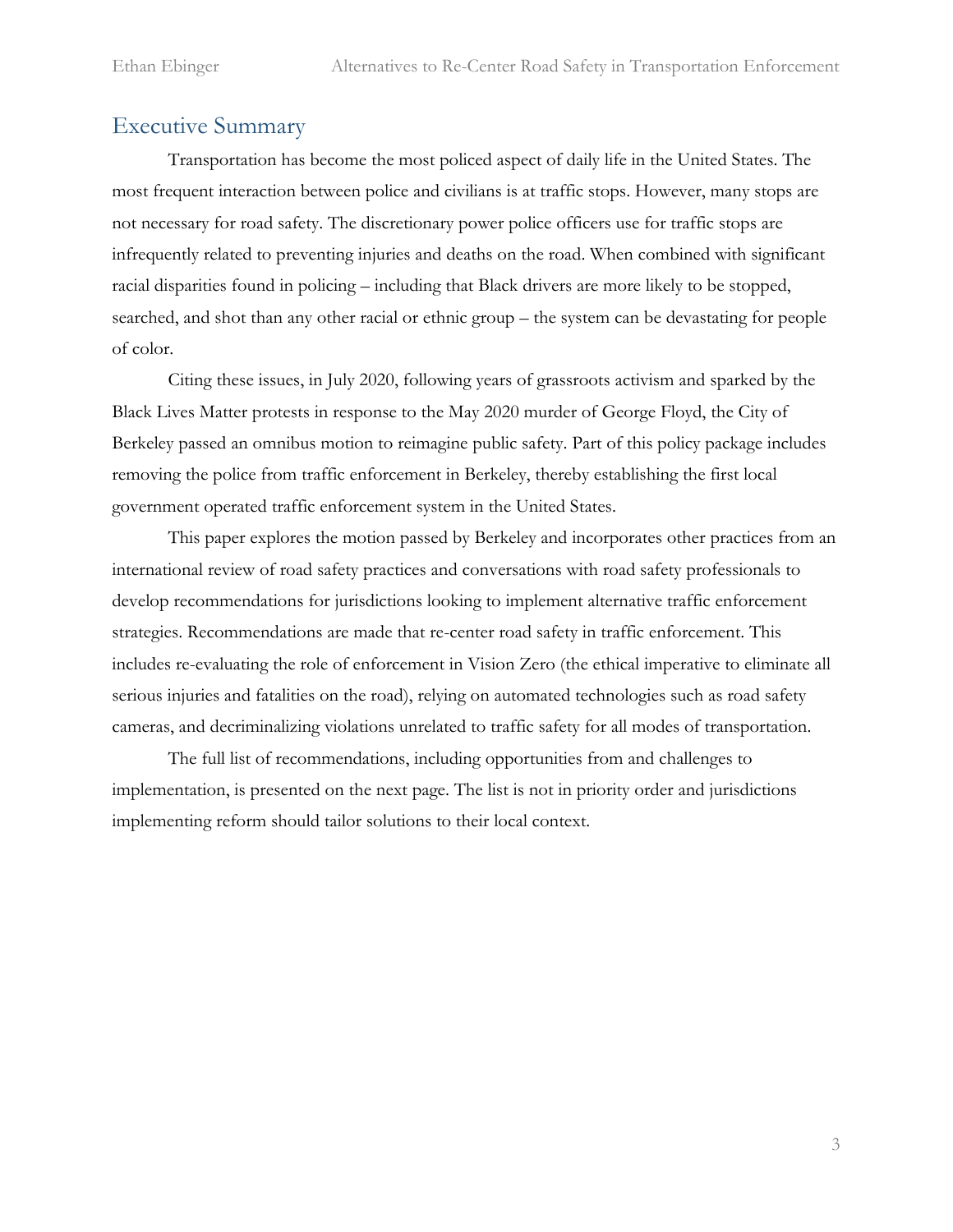| Recommendation                                                              | Opportunities                                                                                                                                                                                             | <b>Challenges</b>                                                                                                                                                                                                                         |
|-----------------------------------------------------------------------------|-----------------------------------------------------------------------------------------------------------------------------------------------------------------------------------------------------------|-------------------------------------------------------------------------------------------------------------------------------------------------------------------------------------------------------------------------------------------|
| Reframe traffic<br>enforcement within<br>Vision Zero                        | Progressive safety culture among<br>professionals and advocates<br>Growing interest in and<br>commitment to Vision Zero<br>Explicit incorporation of<br>commitments to equity and<br>community engagement | Shifting priorities of the<br>public and elected officials                                                                                                                                                                                |
| Rely on automated<br>technologies                                           | Unbiased administration of the<br>vehicle code<br>Education of road users about<br>safe speeds, safety culture<br>Free police officers to complete<br>other community-based work                          | Equitably placing road<br>—<br>safety cameras<br>Removing fine-based<br>$\qquad \qquad -$<br>enforcement models<br>Avoiding community<br>$\overline{\phantom{0}}$<br>surveillance<br>Will require state legislative<br>changes to install |
| Move traffic<br>enforcement<br>operations out of the<br>police department   | Develop feedback between road<br>safety and road engineering<br>Free police officers to complete<br>other community-based work                                                                            | May require state legislative<br>—<br>changes<br>Disinterest from police<br>$\overline{\phantom{0}}$<br>department<br>Danger narrative that<br>weapons are needed at<br>traffic stops                                                     |
| Decriminalize<br>violations unrelated to<br>traffic safety                  | Quickly reduce disparities in<br>traffic enforcement<br>Precedent for success already set<br>in United States                                                                                             | May require state legislative<br>—<br>changes<br>Disinterest from police<br>$\overline{\phantom{0}}$<br>department                                                                                                                        |
| Ban stops of non-<br>vehicular road users                                   | Quickly reduce disparities in<br>traffic enforcement<br>Improve safety outcomes for<br>vulnerable road users                                                                                              | May require state legislative<br>changes<br>Disinterest from police<br>department                                                                                                                                                         |
| Improve data<br>collection of crashes<br>and stops, test for<br>disparities | Capture all dimensions of<br>disparities<br>Develop a system of<br>accountability                                                                                                                         | Properly collecting data on<br>—<br>race/ethnicity<br>Transparency in data<br>—<br>collection, storage, usage                                                                                                                             |
| Balance downstream<br>effects                                               | Socioeconomic equity for fines<br>opposed                                                                                                                                                                 | Removing fine-based<br>enforcement models                                                                                                                                                                                                 |

# <span id="page-5-0"></span>Table of Recommendations to Re-Center Road Safety in Transportation Enforcement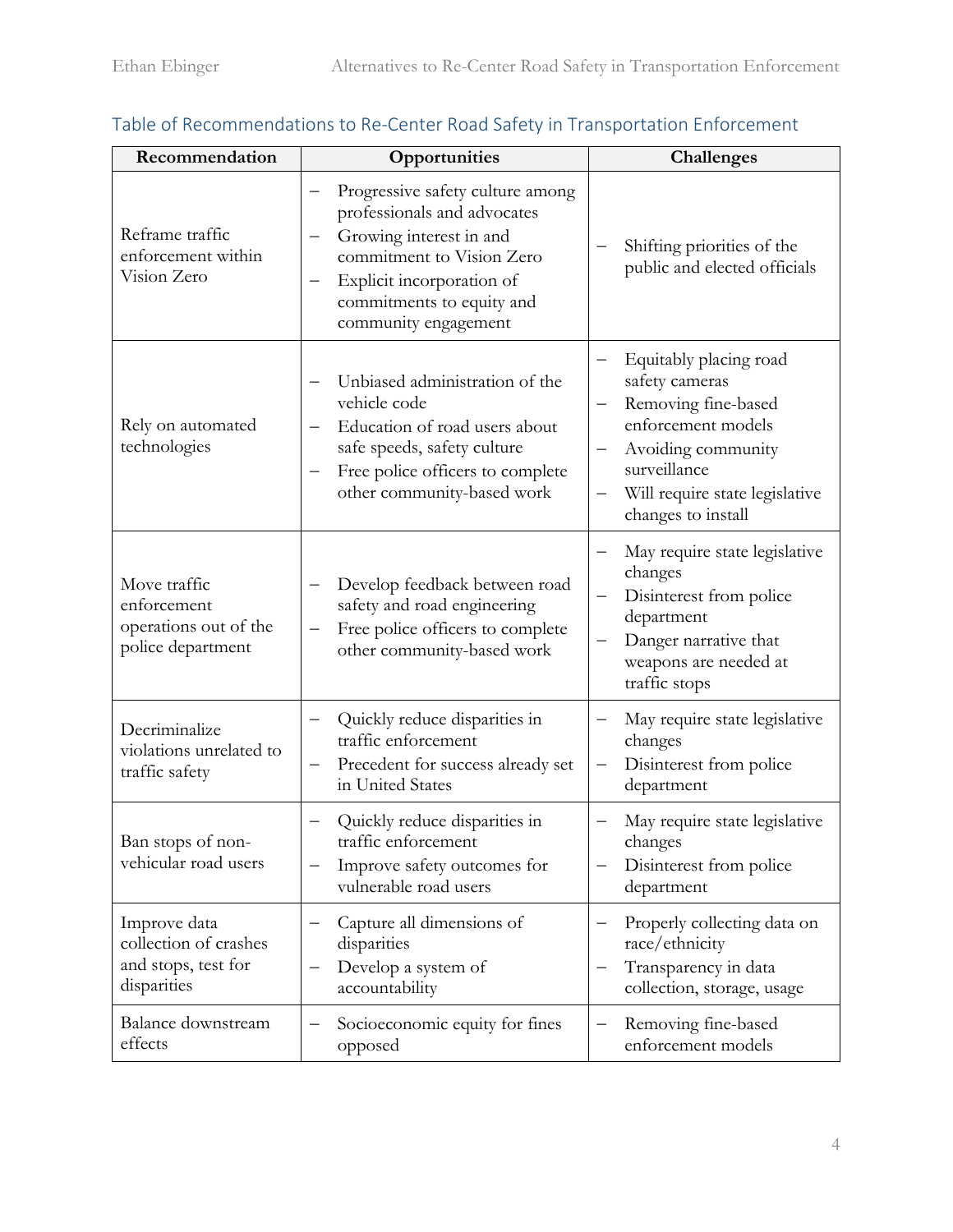# <span id="page-6-0"></span>Introduction

Transportation has become the most policed aspect of daily life in the United States. The most frequent interaction between police and civilians is at traffic stops; over 20 million people are stopped every year on the road, representing over 80% of police-initiated contacts. (*1*). Many people perceive these stops as a necessity for road safety and accept police presence on the road. But the police do not have an inherent role in traffic safety. Traffic enforcement and police presence grew from the mass adoption of motorized vehicles in the early  $20<sup>th</sup>$  century and has morphed into a system of criminalization. (*2*). Many tools that police use are no longer primarily for preventing injuries and deaths on the road. When combined with significant racial disparities found in policing – including that Black drivers are more likely to be stopped, searched, and shot than any other racial or ethnic group – the system can be devastating for people of color. (*3*).

The City of Berkeley is hoping to address these issues by reimagining public safety. In July 2020 the City passed an omnibus motion that includes revisions to transportation enforcement strategies such as decriminalizing minor violations, reducing warrantless consent searches, and moving safety operations from the police department to a new transportation department. (*4*). This paper explores the recommendations passed by Berkeley and incorporates others from an international review of alternative road safety practices and conversations with road safety professionals to develop a guide for jurisdictions looking to reframe road safety within traffic enforcement.

First, the role of traffic enforcement in the United States is examined. A focus is put on the inequitable outcomes of enforcement for Black drivers, including a discussion on what safety means and whose safety is in mind when policies have been put in place. Then the recommendations passed in Berkeley are explored and put in context through locations with similar implementations. The motivations behind changes to traffic enforcement are discussed and recommendations for alternative enforcement are made that center road safety in all aspects of traffic enforcement (before, during, and after driver arrest or ticketing). This includes re-evaluating the role of enforcement in Vision Zero, relying on automated technologies such as road safety cameras, and decriminalizing violations unrelated to traffic safety for all modes of transportation through the adoption of a safe systems approach. Lastly, the implementation of the recommendations is examined, looking at what has happened since Berkeley's omnibus motion was passed in July 2020 and the barriers preventing further reform.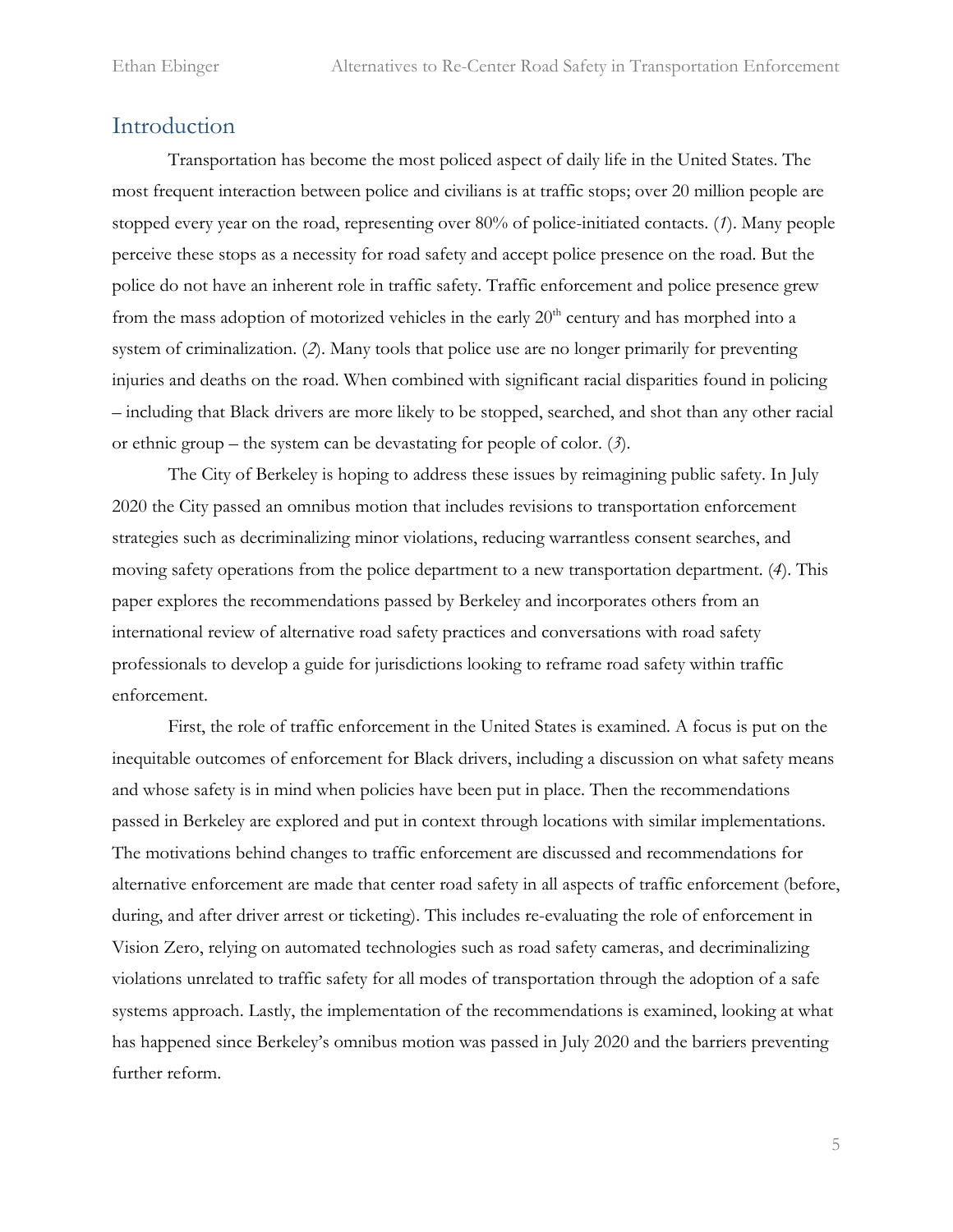# <span id="page-7-0"></span>The Role of Enforcement in Transportation

Traffic stops have become routinized in society, but that does not mean they are entirely a product of road safety regulation. Rather, the increased level of interaction with law enforcement represents a shift to policing as a mode of governance that did not exist before automobility.

#### <span id="page-7-1"></span>The Connected History of the Automobile and Enforcement

The first automobiles on American roads were a toy for the wealthy and a curiosity to others. Public perception shifted though in the early 1900s as innovations in mass production and pressure from special interest groups marketed cars as all-purpose family machines. (*5*). Advertisements and pop culture associated the car with individual experience and success, thereby providing drivers freedom and mobility. (*6*). However much liberating potential the automobile had, it primarily created chaos on the streets; cities that had been built for walking and horse-drawn carriages were barraged by much heavier and faster vehicles.

Soon after cars became prevalent rules were established to organize how automobiles used the road and curtain reckless driving. Although it directly contradicted the perceived notion of freedom, regulations such as vehicle registration, licensing, speed limits, stop signs, and lane markings cropped up in the early  $20<sup>th</sup>$  century. (7). These road rules and designs did help manage vehicular travel, but different regulations came from local municipalities and state governments. So, the rules varied from place to place, city to city. As neighborhood boundaries were dissolved with increased automotive mobility no one was able to obey every traffic law on the books. The smalltown honor system that governed the roads and public interactions no longer maintained order because even supposed "good citizens" were caught violating traffic laws. (*8*). Community leaders began to rethink how streets were governed and looked towards increased enforcement as a solution.

A well-documented early example of this shift towards increased and more visible law enforcement comes from Berkeley, CA. From 1905 to 1932 police chief August Vollmer stressed the idea that more men were needed to control road safety from automobiles. (*9*). Instead of relying on drivers to change behaviors in response to new rules on the books, Vollmer's officers were put in high visibility locations (with standardized uniforms, and on motorized patrols for the first time) to deter errant behavior. In effect, the profession turned from keeping the peace to criminalizing behavior. If drivers could not follow the road rules on their own, they would be ticketed.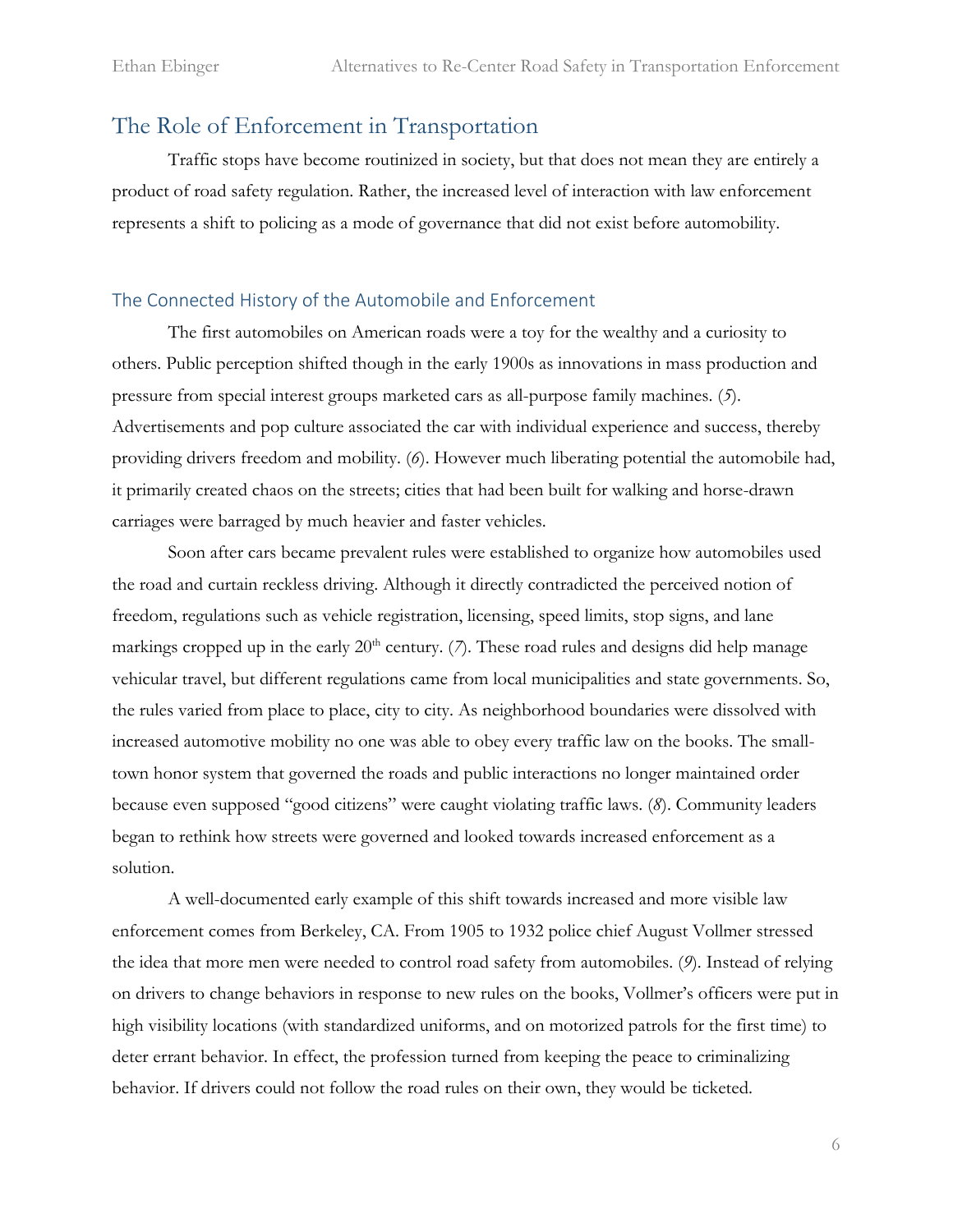This paradigm created a feedback loop that encouraged more enforcement. A push for more patrolmen led to more people stopped and fined for violating traffic laws, which in turn funded more police departments to hire more patrolmen. For example, from 1902 to 1912 the Los Angeles Police Department had a 33 percent increase in patrolmen per person and a 2,200 percent increase in traffic arrests per 100 people. (*10*).

A growing epidemic of traffic fatalities brought the public on board with the narrative that more police and patrolmen were necessary for road safety. From 1913 to 1932 deaths from car crashes increased 500 percent, causing some newspapers to liken the loss of life on the road to that of World War I. (*11*). Particularly horrifying was the number of pedestrians, especially children and the elderly, who were struck and killed by motorists. Over 60% of automotive fatalities in the 1920s were children, who were often hit while playing in the street. (*12*). The street was seen as a public space at this time so at first the automobiles were the intruders, but pressure from automotive business interests shifted the blame in road collisions to the pedestrian. (*13*). Who could use the street was redefined through advertisements and educational campaigns that created even more opportunities for enforcement. Not only did motorists have to obey traffic laws but pedestrians could be cited for "jaywalking" and were forced to cede use of the street to the car.

The passage of the 18<sup>th</sup> Amendment in 1919, which established the prohibition of alcohol, added to the increased police presence on the roads. Bootleggers used intercity roads to transport alcohol and drivers on these freeways were targeted and stopped as part of a national crackdown on vice. One of the first major judicial rulings on police power at traffic stops came after law enforcement officials pulled over George Carroll in Michigan and found liquor when searching his vehicle. *Carroll v. United States*, 267 U.S. 132 (1925) established that with respect to privacy, cars are different than a home and that warrantless searches of an automobile are legal so long as there is probable cause. (*14*).

Continued judicial deference was given to the police as the car fully established itself in the American lifestyle. *Terry v Ohio*, 392 U.S. 1 (1968) sanctioned the practice of stop-and-frisks (where drivers are temporarily stopped, questioned, and searched for contraband) noting that it did not violate the Constitution's prohibition of unreasonable searches and seizures so long as the officer has "reasonable suspicion." (*15*). What is suspicious to an officer can be subjective though, and such a ruling considerably expanded the discretionary power of the police. Even more leeway was given in *Whren v United States,* 517 U.S. 806 (1996), which concluded in a unanimous opinion that an officer's motive (even if racially based) had no bearing on the constitutionality of police action. (*16*).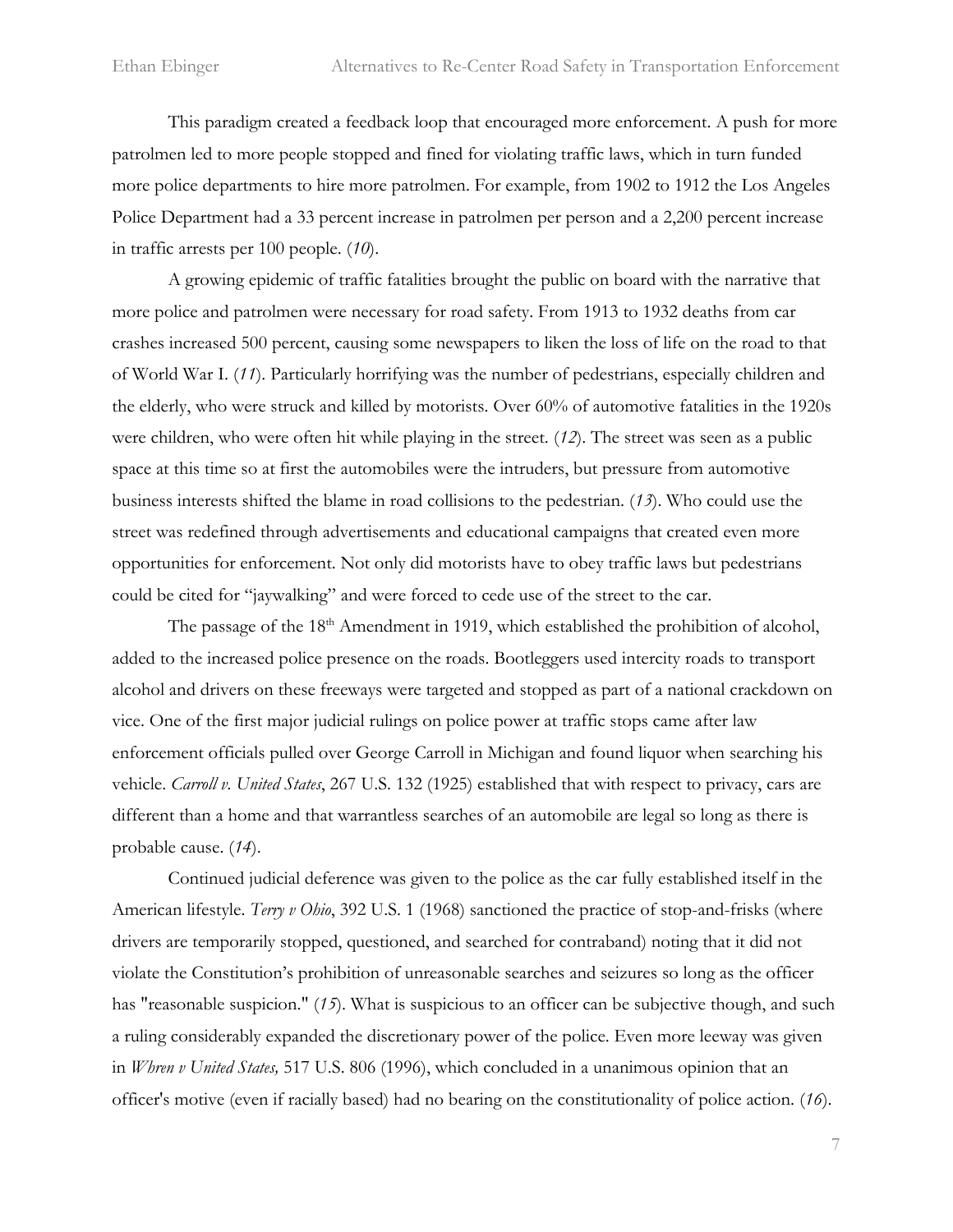Following *Whren*, a law enforcement officer can stop a vehicle so long as there was a violation of the traffic code. And with the plethora of rules in the vehicle code, the ruling further justified pretextual policing, a practice that involves stopping hundreds of vehicles just to find contraband in one.

Thus, despite being associated with unprecedented mobility and freedom, the mass adoption of the car in American society limited privacy and empowered policing. As legal historian Sarah Seo writes in her book *Policing the Open Road*, "the contradiction of the automobile as both the preeminent symbol of American values and an object of extensive policing threw into sharp relief the vexing conundrum of discretionary policing in a society based on the rule of law." (*17*). The car helped legitimized police authority and provided a means for proactive policing that determined guilt on the road and not in a court of law. (*18*).

#### <span id="page-9-0"></span>Discretionary Stops and the Myth of Broken Taillights

Today, traffic law enforcement is intended to influence the behavior of road users to promote safer behavior. Enforcement covers the entire process from observation of traffic laws to initial response and engagement to the possible arrest or ticketing (including prosecution and assessing penalties). (*19*). In the United States, police officers respond to a few categories of scenarios on the road. The first is traffic injuries, where officers arrive at the scene after a crash to investigate, ticket, or arrest. Another is clearly observed traffic safety violations. This comprises dangerous driving like drunk driving or texting and driving that can benefit everyone by removing the offender from the road. The last scenario is pretextual traffic stops where officers use their discretion in pulling over vehicles. (*20*).

In the first two scenarios, the police can effectively address issues of traffic safety due to hazardous behavior because their actions are clearly defined. The definitions of violations and actions taken after a crash leave less room for subjectivity. Problems arise, however, when there are opportunities for bias in the process.

Discretionary traffic stops (also called investigatory or pretextual stops) therefore present a major issue. Instead of being a tool to save lives they are frequently used by police to find collateral issues. (*21*). The practice is based on the broken windows theory, a now-disproven idea that claims a link between disorder and crime. (*22*). This method of enforcement was supposed to stop urban decay by catching criminals before they had the chance to commit crimes. The argument is that increased police-citizen contact can create and maintain order in urban environments, so minor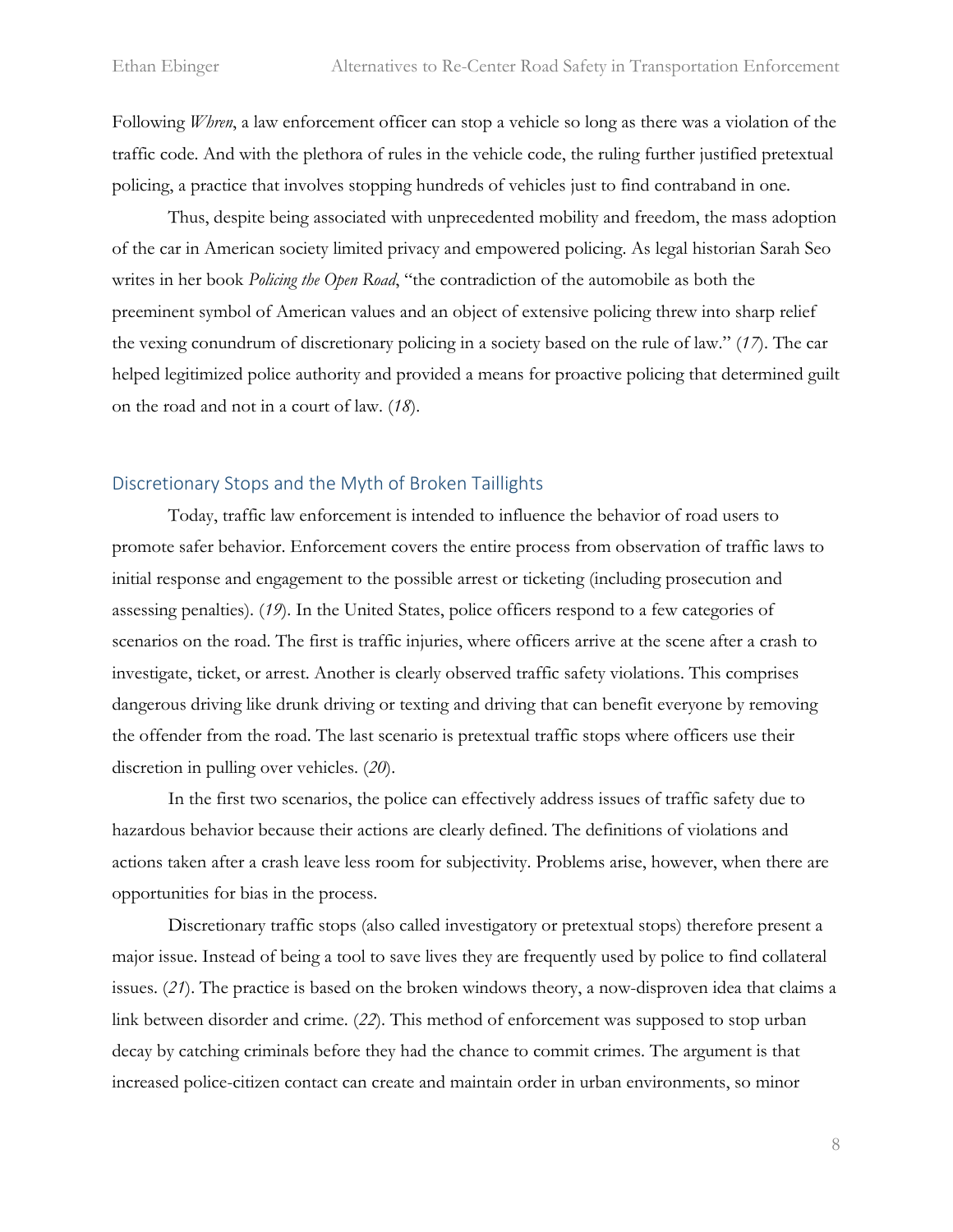infractions such as tinted windows, objects hanging from rearview mirrors, and broken taillights are used to justify full searches of vehicles.

These minor violations have little to no relation to road safety though. Many are hypertechnical descriptions leftover from the early days of automobility when additional regulations alone were thought to encourage safe driving behavior. (*23*). The expansive nature of traffic codes creates opportunities for subjective judgements and allows officers to stop vehicles without explicit safety violations. Rather, factors often associated with higher risk of accident severity are non-enforceable, such as vehicle size and road design, or comprise multiple factors that are not singularly addressed in the vehicle code. (*24*). The *Handbook on Road Safety Measures* even explicitly notes that "no effects on accidents have been found of most types of police patrol," further indicating that many of the traffic stop practices have another motivation. (*25*).

Despite the lack of connection to road safety, law enforcement officials justify pretextual stops by claiming that they are necessary to protect the community from other types of criminal activity. However, there has been no empirical proof that order-maintenance policing is effective in combating crime. (*26*). Rarely is the outcome of an arrest or recovery of drugs or weapons from traffic stops based on non-moving violations: of the 3% of stops that lead to a search, only one third lead to finding contraband and only one half of those contraband finds lead to an arrest. (*27*). Ron Davis, former Director of the United States Department of Justice unequivocally argues "there is no evidence that just increasing stops reduces crime." (*28*).

In many places law enforcement officials and officers recognize that practices intended to improve road safety have morphed into a tool for other police actions. Jerry Wiley, a former police captain in Birmingham, Alabama, was frustrated how "over the decades [his] department used the traffic stop as a means to address crime issues." He adds that, "when [officers] are going from call to call while emphasizing arrests and citations, [they] aren't preventing a lot of crime. [Police officers] have ended up just being a reactionary force that arrest people after they committed a crime, rather than preventing them from committing the crime in the first place." (*29*).

There has recently been increased understanding that factors of collision have nothing to do with equipment violation, but that does not mean that the broken taillights mentality has been entirely phased out. Rather, ticket writing is subsidized by over \$600 million per year in federal highway safety grants. An investigation into traffic stops by the New York Times found that "for all the billions spent to promote ticket-writing by police, there is little evidence that it has helped achieve the grants' primary goal: reducing fatal car crashes." (*30*).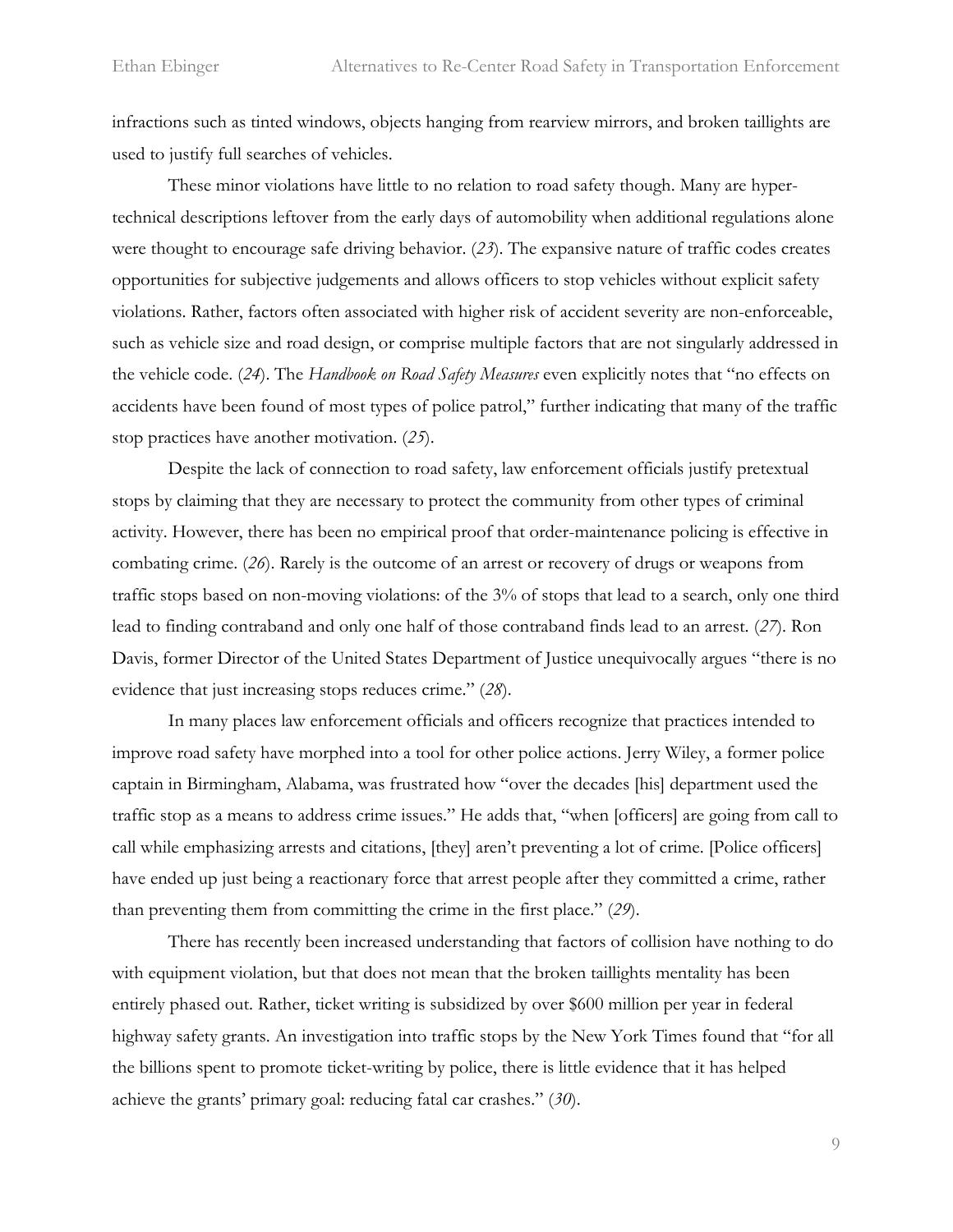Terrifyingly, this is exactly the issue. Traffic stops are ripe with opportunities for abuse of power. Police officers are given great deference in how they perform traffic stops, which can lead to disparities in who is being stopped and searched, why and where these stops happening, and the economic impacts and burdens of these stops. (*31*).

#### <span id="page-11-0"></span>The Actual Harm to Communities of Color

There is a preponderance of evidence that discretionary traffic stops demonstrate racial bias and are a persistent source of racial and economic injustice. Significant racial disparities can be found in the data from the agencies where sufficient information was collected and standardized. (*32*). Black drivers are five times as likely to be stopped and searched as white drivers, even though contraband (i.e., illegal drugs, weapons) is found less often in the vehicles of Black drivers. (*33*). Similar outcomes exist for Hispanic drivers, who are stopped at similar rates as white drivers but are searched more often despite these searches being less likely to yield contraband than white drivers. This indicates that police require higher levels of suspicion to search white drivers than Black or Hispanic drivers and are therefore performing intentionally discriminatory action.

It is not just a few "bad apples" either. A study exploring traffic stops in North Carolina found that 30% of officers stopped Black drivers at least twice as much as white drivers, but only 3% stopped white drivers at least twice as much as Black drivers. (*34*). Collective attitudes shared amongst police officers and institutional norms, not a few officers displaying subconscious biases, perpetrate a system where Black drivers unjustly raise more suspicion than white drivers.

Constant surveillance on the road and targeting of non-white motorists is unfair, humiliating, and dangerous. During traffic stops there is a difference in the language police use between white and Black drivers, even when controlling for officer race. Data from body cameras shows that police officers are more likely to use informal titles, and less likely to mention the word "safety" or apologize with Black drivers compared to white drivers. (*35*). And data from the Department of Justice indicates that Black people are more than twice as likely to experience nonfatal threats or use of force during interactions with the police. (*36*). Harassment on the road is a salient experience for Black drivers and it should not be surprising when continued use of investigatory traffic stops furthers mistrust and generates anger.

Police presence on the road has also created cycles of poverty and violence centered around the car. About a quarter of police shootings begin with a traffic stop, with Black people being more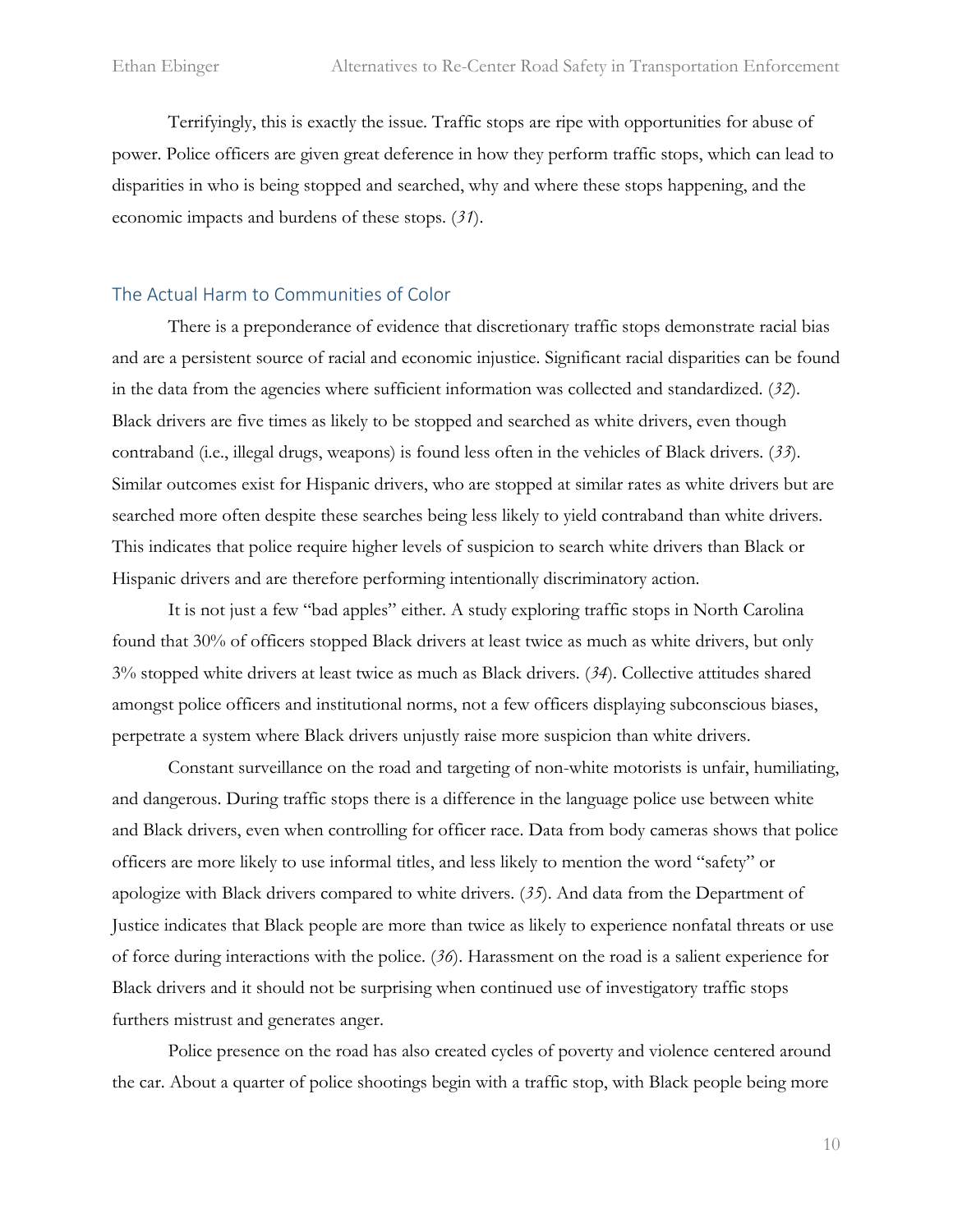likely to be shot during these stops than any other racial or ethnic group. (*37*). Sandra Bland, a 28 year-old Black woman, was found dead in a Texas county jail three days after she was stopped and arrested by a Texas state trooper for not signaling when she changed lanes. This was not her first experience with the police; Bland had been arrested for outstanding traffic fines and convicted for driving under the influence multiple times, trapping her in criminality because she still had to drive to access family and work on a suspended license. (*38*). Philando Castille, a 32-year-old Black man living in St. Paul, MN, was shot and killed by a police officer after being pulled over for a broken taillight. Prior to this deadly encounter he had been stopped by the police at least forty-five times and been assessed over \$6,000 in fines. (*39*). Like many low-income drivers, he had spent years fighting fines, fees, and license suspensions because of targeted and racialized policing.

The automobile as the site of violence is not a new phenomenon. Cell phones and body cameras have recently captured a horrifying number of examples of abuse at the hands of the police, but this trauma has been present since Black Americans began driving. (*40*). Nor are these issues confined to driving. Pedestrian and cyclist fatalities have increased 46% over the last decade, with unequal crash outcomes across the population. (*41*). A disproportionate amount of traffic violence is borne by communities of color. Compared to white pedestrians, indigenous people are three times as likely to die on the road, while Black and Hispanic pedestrians are two times as likely to be killed while walking. (*42*). To make matters worse, case studies exploring traffic enforcement of pedestrians and bicyclists find no relation between where tickets are being issued and where people are being injured and killed. (*43*). The lack of connection between safety outcomes and stops made of non-motorists, who often do not pose a major danger to other street users, indicates that these stops are being used subjectively to search for drugs, guns, or other contraband.

The frightening experience of "driving while Black" or "walking while Black" is a bitter, everyday reality. The fear and existence of bias on the road is omnipresent because police enforcement of traffic is such an ingrained part of travel in the United States. (*44*). For these reasons we need alternatives to systemic issues of discrimination in traffic enforcement. We need a new system that redefines public safety to prioritize marginalized groups and ceases police activity using traffic concerns as a pretense.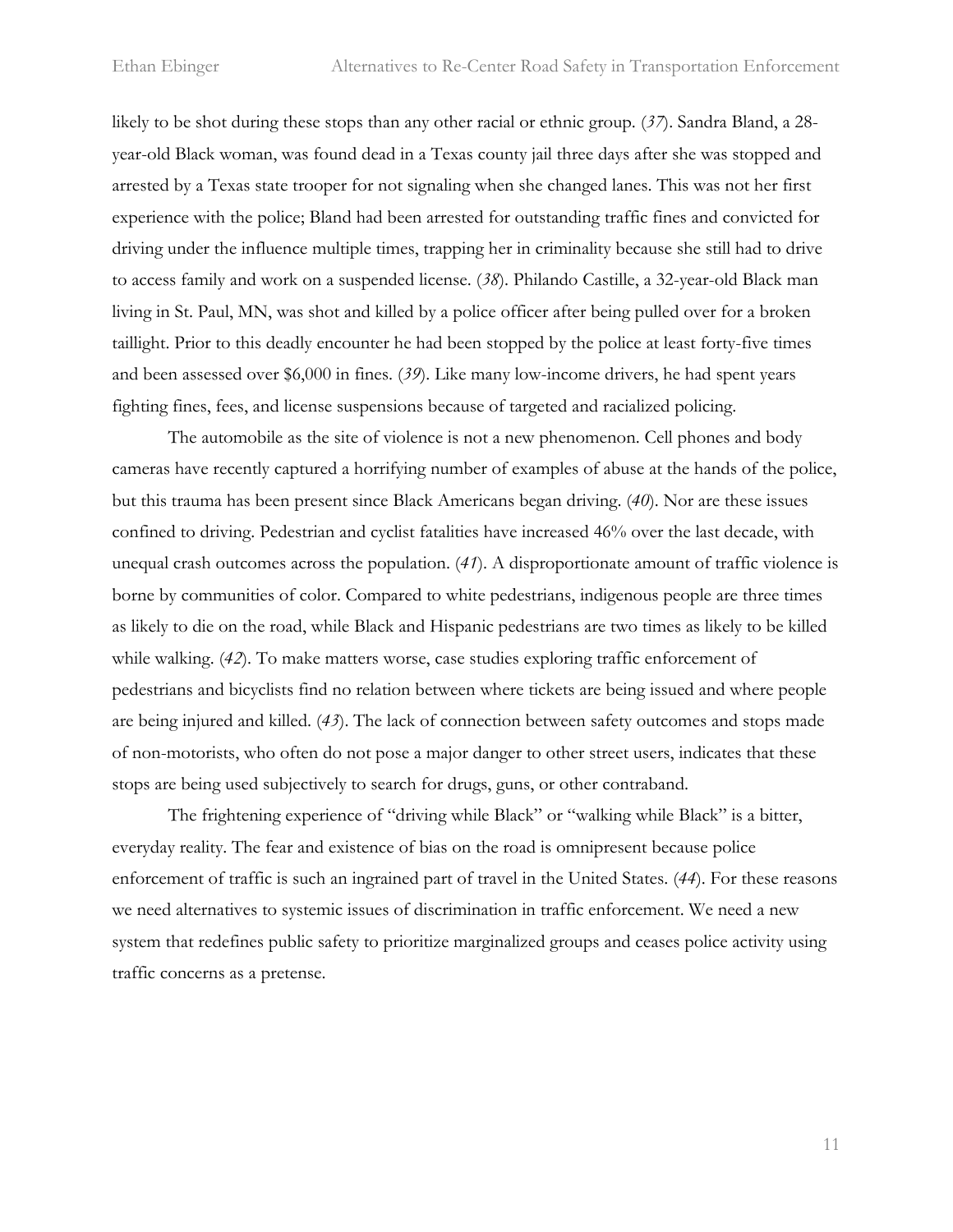# <span id="page-13-0"></span>Alternative Traffic Enforcement

The City of Berkeley, CA has already taken steps to support equity in transportation by adopting alternative methods of enforcement. In July 2020, following years of grassroots activism and sparked by the Black Lives Matter protests in response to the May 2020 murder of George Floyd, the Berkeley City Council passed an omnibus motion to reform policing. (*45*). The first step directed police to only conduct traffic stops for violations related to public safety (i.e., speeding, running a red light). (*46*). This means Berkeley police can no longer stop drivers for non-moving and minor violations (i.e., broken taillights, expired registration). These types of traffic stops are typically used for pretextual stops and searches that have disproportionately been targeted at Black drivers. (*47*).

Proof for the success of this decriminalized version of traffic enforcement has been demonstrated in North Carolina. In response to a consistently high crash rate Fayetteville, NC changed its traffic enforcement policy to reduce stops based on technical equipment violations. Support from the local government and the police chief required officers to prioritize safety stops and collect GPS data on all stops so a more comprehensive database could be used alongside the City's Crash Analysis Reduction Strategy program. (*48*). Compared to neighboring cities that did not impose new policies Fayetteville saw a reduction in all motor vehicle crash outcomes (both injuries and fatalities) while simultaneously reducing economic and racial burdens of traffic stops. (*49*). Additionally, non-traffic crime did not significantly change, another indication that investigatory traffic stops were not actually preventing crime and minimizing traffic enforcement may not have negative externalities.

Berkeley's new traffic enforcement policy also requires police officers to receive written permission before conducting a search without a warrant. Berkeley's policy is modeled on similar reforms enacted in North Carolina in Fayetteville, as well as Durham and Chapel Hill, where the number of consent searches dropped by 75% after legislative intervention. (*50*). Most people are unaware that they can say "no" to being searched, so requiring drivers to sign a form evens the power balance and makes people more cognizant of their rights. As an extra layer of protection, the explicit written permission also ensures that outcomes of traffic stops do not solely rely on the word of the police against the driver.

As a third step, which has received national media attention, Berkeley has proposed decoupling the police from transportation enforcement. The omnibus motion directs Berkeley to create a new, non-police traffic officer program within the department of transportation, called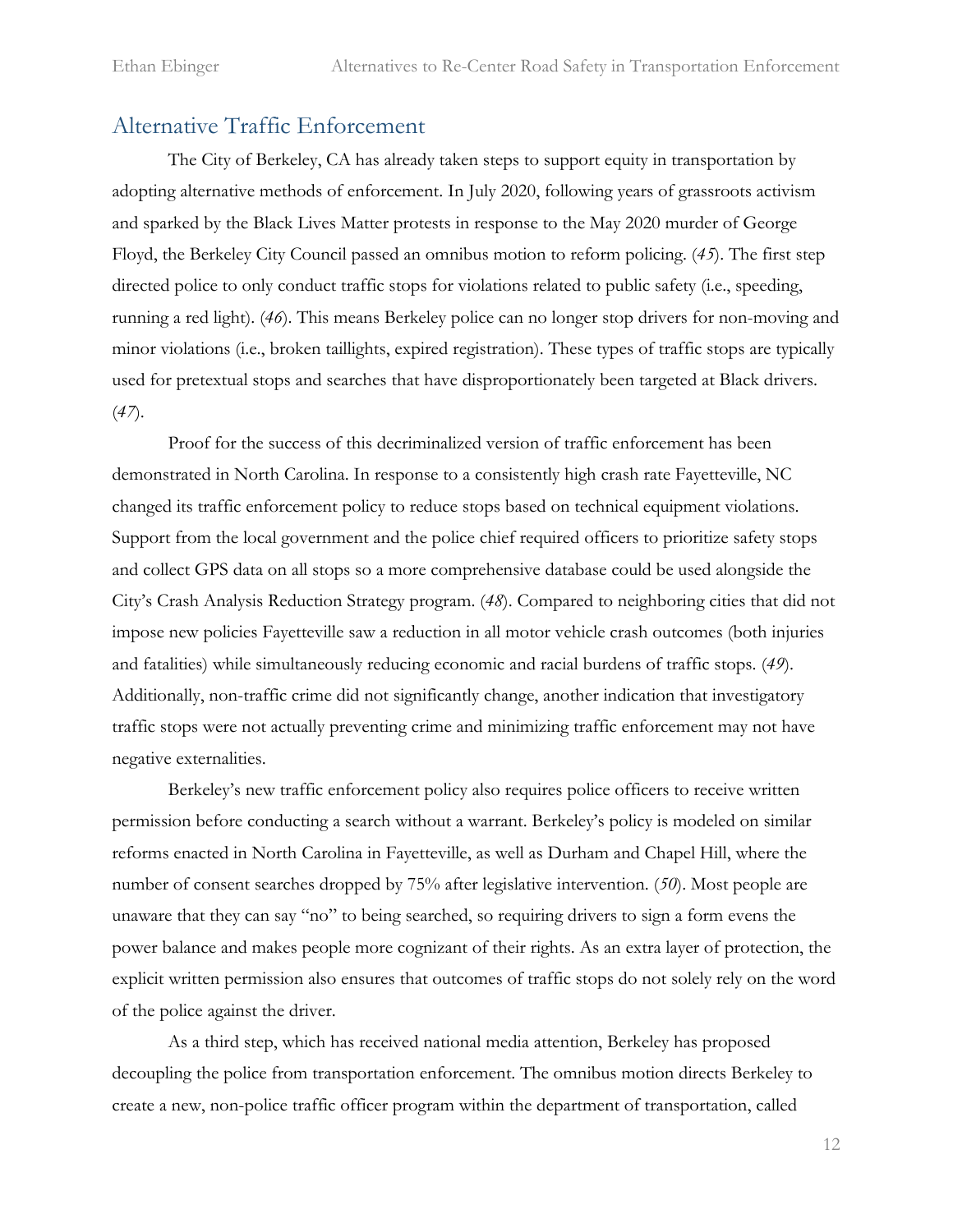BerkDOT. (*51*). This will transfer most traffic enforcement duties from the police to civil servants, who include engineers, planners, and administrators with professional backgrounds and education in road safety. The details have yet to be finalized, but operations that have been discussed for transfer include stopping and ticketing road safety violators, non-criminal collision investigation, operating traffic safety technology (i.e., red-light cameras), and parking enforcement. (*52*). By moving to the transportation department Berkeley will be able to operate roadway planning, maintenance, and engineering alongside enforcement. This can create a positive feedback loop between identifying unsafe locations and redesigning the streets via a safe systems approach.

While Berkeley's plan for traffic enforcement is the first such operation in the United States, it is not a novel concept. In New Zealand, traffic enforcement was undertaken independently by both the New Zealand Police and the Traffic Safety Service (Te Manatū Waka, in Māori) until 1992. (*53*). Unlike the United States, where small town enforcement was abandoned as boundaries blurred with the growth of the automobile, many New Zealand communities retained control of traffic enforcement. Traffic officers were appointed by local governments and handled road offenses and assessing traffic tickets. Typical duties involved stopping drivers for violations, like failure to yield and speeding, although in the late 1960s traffic officers were granted the ability to arrest offenders presenting immediate dangers, such as drunken driving. (*54*). Police officers also had jurisdiction over enforcement but left most work to traffic officers – they primarily enforced traffic laws in remote locations not covered by traffic officers and led investigations of crashes that resulted in injury. A reason for this separation is because the police are a national force in New Zealand, so their focus was larger than patrolling for road safety violations. (*55*).

Local taxes fund traffic officers so as interest in expanding enforcement grew in the midcentury many rural areas that lacked necessary funding consolidated. The Traffic Safety Service grew out of this centralization, and over the decades even more urban local bodies requested takeover by the national department to get access to federal funding. Eventually this merger comprised all local traffic officers but concerns over the efficiency of two federal agencies performing the same job quickly followed. In 1992 the Traffic Safety Service was absorbed by the police to alleviate financial concerns. (*56*). Today, New Zealand Police (Ngā Pirihimana o Aotearoa, in Māori) conduct all aspects of traffic enforcement. They frequently work with the Transport Agency (Waka Kotahi, in Māori) to set speed limits, deliver safe infrastructure improvements, and educate road users. (*57*).

It is difficult to identify whether the solely police-run traffic law enforcement system has created a safer environment. Data tolling the deaths on New Zealand roads indicates that fatalities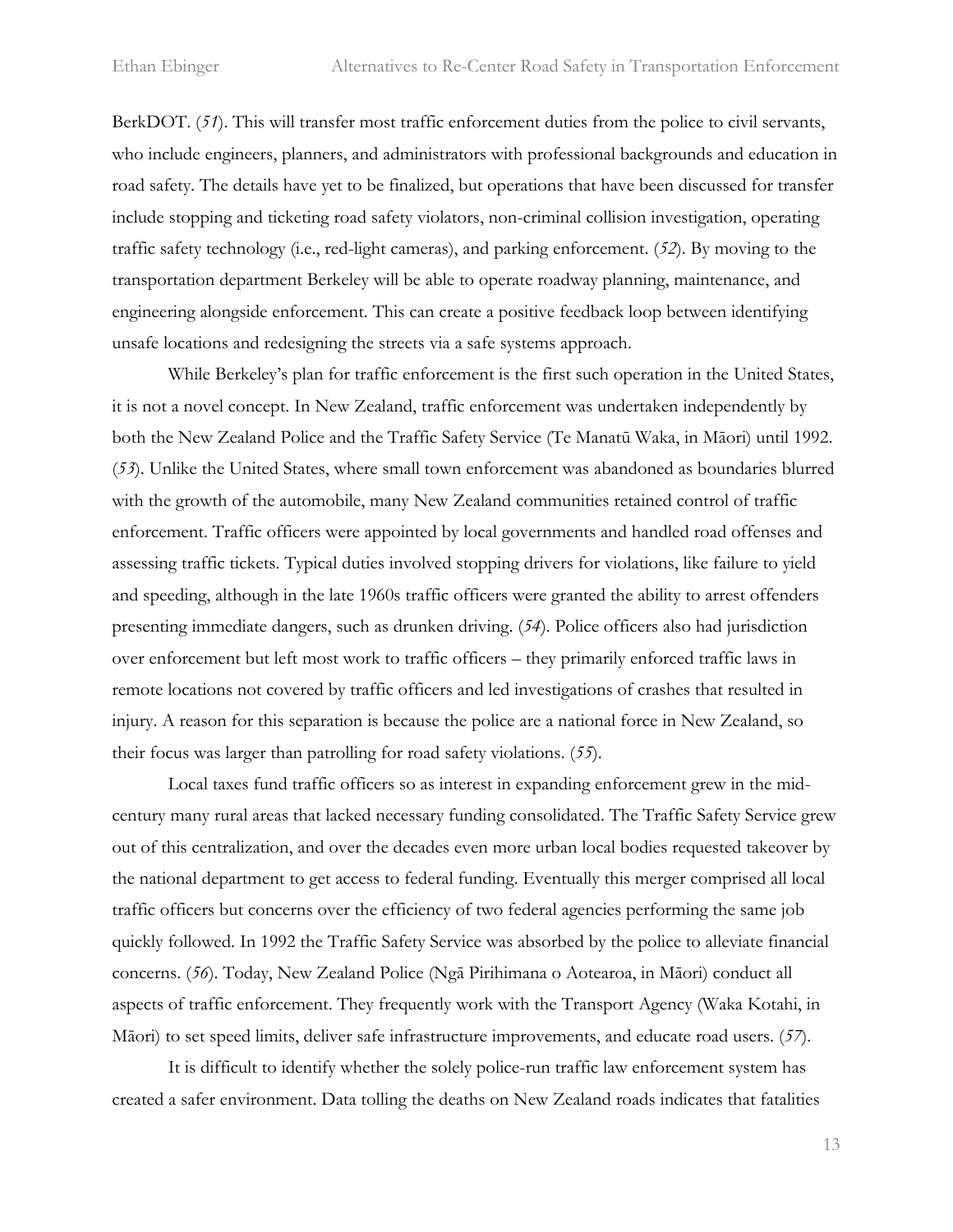rose from 69 per year in 1921 to 843 per year in 1973. They were steadily over 500 per year until 2000, but dropped to 318 in 2020. (*58*). At face value there appears to be a decrease in road deaths since the merger in 1992, but conclusions cannot be drawn without statistically testing police enforcement of the traffic laws in isolation of vehicle technology improvements. Additionally, New Zealand police do not routinely carry firearms, and with just over 1 gun-related death per 100,000 people since 2000 there is less public concern over abuse of power. (*59*). A report from 2007 that evaluates the demerging of traffic enforcement from the police cites a positive public perception of the police. (*60*). Motivations given in the report for demerging were prioritizing police resources towards serious crime and removing the revenue generation aspect of road policing – no concerns over road safety or discrimination are mentioned, however present they may be. (*61*). The report instead concludes that the risks, costs, and difficulties associated with transitioning back to a twoagency system make it not worthwhile.

Efficiency and budget concerns are also the motivation for reduced police involvement in traffic safety in other countries. In Germany, the involvement of local authorities in speed enforcement is to improve efficiency. Twelve of the sixteen German states grant local authorities the ability to control speed enforcement. (*62*). The police retain the ability to stop motorists, but local authorities designated as assistant police officers can check the functionality of road safety cameras. Private companies or individuals can assist in setting up the cameras but are prevented from any further work to ensure there is no financial incentive linked to camera use. In the state of Rhineland-Palatinate, local authority is granted the additional right to stop offenders. However, this operation is extremely limited in scope. Local authorities can only carry out traffic checks if they need to establish the identity of the person driving too fast. The ability to stop or arrest a driver is restricted to police officers in uniform and carrying a weapon. But according to local police, drivers almost never get pulled over because speed enforcement is operated by cameras. (*63*).

Enforcement is also separated from the police to improve efficiency in the United Kingdom, where certain police duties have been appointed to traffic officers since 2004. Traffic officers are citizens employed by the Highways Agency and have the authority to stop and direct traffic and the ability to place and operate traffic signs. (*64*). They do not have the power to arrest and are limited in scope to freeways and arterials. Nearly all traditional traffic enforcement operations are performed by the police, making UK traffic officers a decriminalized safety team focused on maintaining highway mobility. The motivation for their role was also unrelated to equity or racial disparity and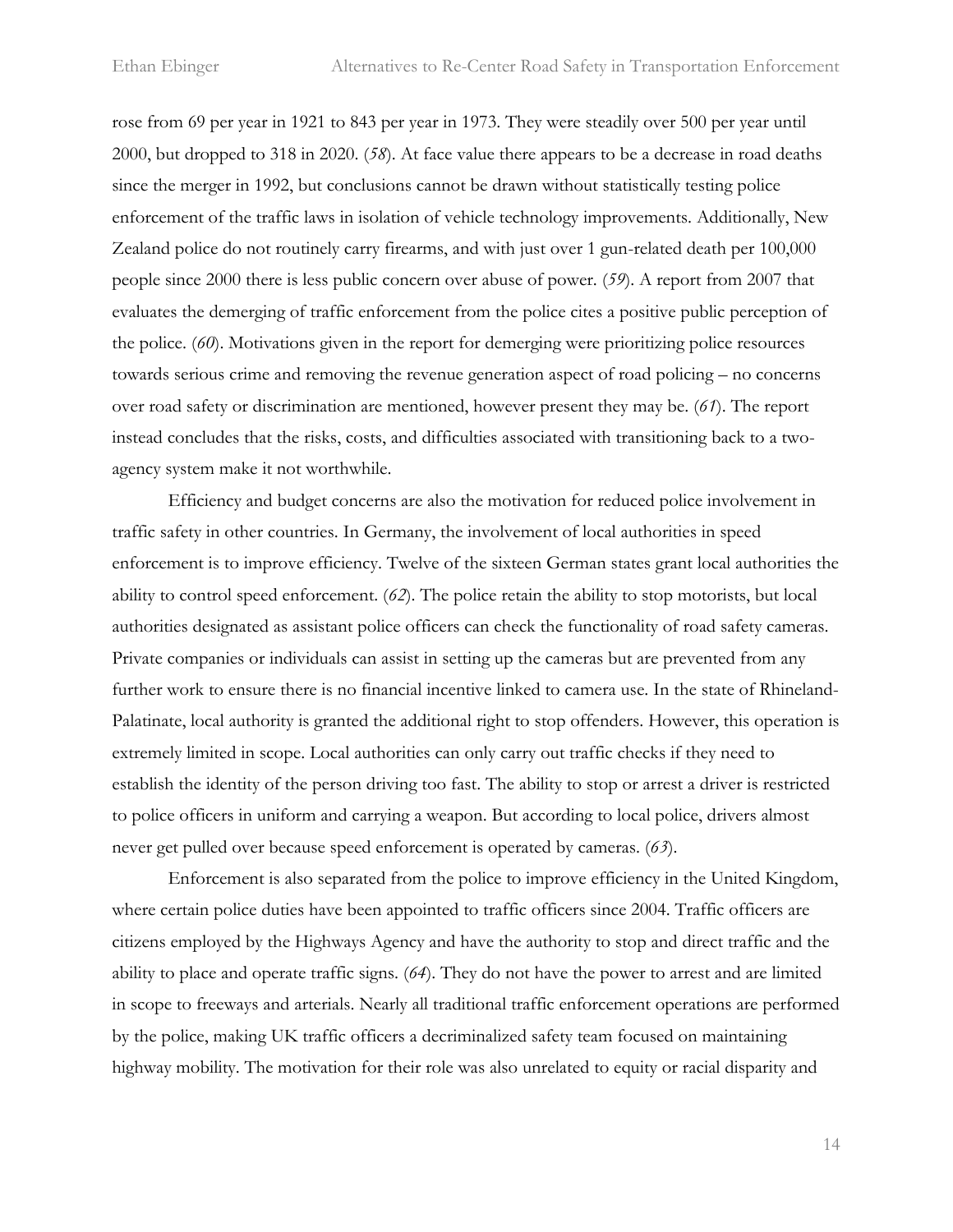appears to be another example of delegating specialized tasks to local authorities to increase efficiency and reduce budgets.

A conversation with a Swedish road safety professional about bias in traffic enforcement shed more light on the non-discussion of disparate impacts of enforcement. They mentioned that Swedes were surprised when they learned road safety reform was connected to harassment of the Black community. (*65*). Although socioeconomic concerns are present in enforcement outcomes in Sweden (i.e., who can afford fines and penalties associated with violations) there was no link made between traffic enforcement and over-policing until it was brought up as part of the Black Lives Matter movement in the United States. For them road safety is about building trust and proactively dealing with safety by first fixing the environment.

This idea is captured in the Vision Zero approach initially developed in Sweden in 1997, which recognizes that road users make mistakes, and we must build in safety buffers so mistakes do not cost someone's life. (*66*). Vision Zero is an ethical imperative for all road safety measures that says one death on the road is too many, and has been replicated in varying ways internationally as locales seek change. For example, in the United States the focus has historically been on driver behavior, where specific and general deterrence through enforcement is meant to reduce unsafe actions by increasing the perceived costs and decreasing perceived benefits of committing offenses. (*67*). Under Vision Zero transportation planners have been re-evaluating road safety with the understanding that the goal of a transportation system is not just to provide efficient mobility but to ensure access to equitable, sustainable, and safe mobility. This represents a paradigm shift, reframing safety from a conversation about preventing collisions to preventing injury, death, and the trauma associated with loss. (*68*).

Vision Zero is a multi-disciplinary approach to road safety, best captured in the five "E's that are traditionally used to describe Vision Zero: Evaluation, Engineering, Education, Encouragement, and Enforcement. This cross-cutting, systems approach is how Oslo, Norway has drastically improved road safety over the last two decades. After committing to Vision Zero in 1999 they dropped to only 1 death and 33 serious injuries in 2019. (*69*). Political and public buy-in was the key element for these road safety improvements. Oslo not only made top-down changes to road design standards that prioritized slower and pedestrian-friendly streets (including establishing a carfree city center) but also received community support in educating vulnerable road users about the changes and encouraging mode shifts to reduce car traffic. Also, there was a clear de-emphasis on enforcement; Oslo transferred traffic-controlling authority from the police to local government in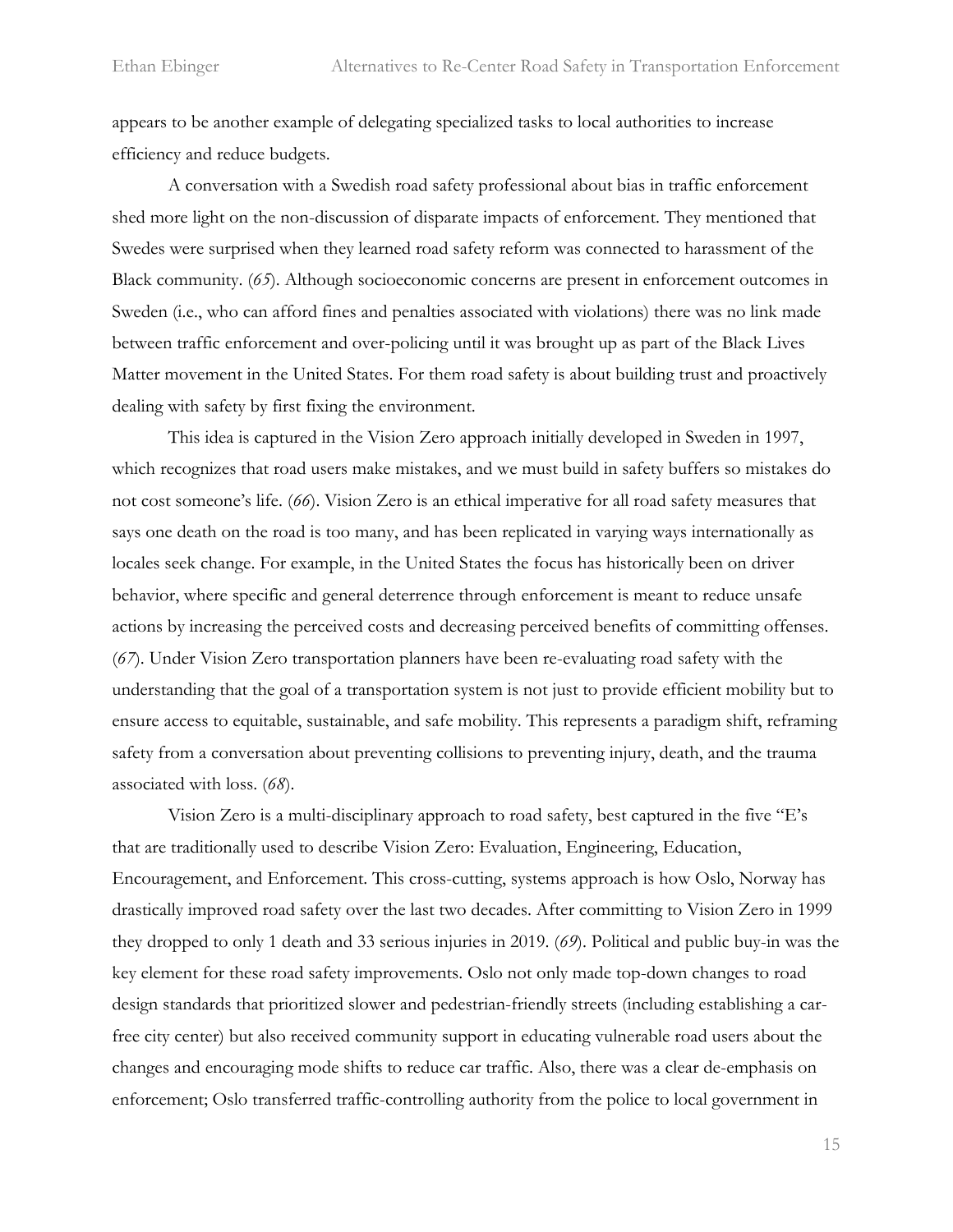2015 and as a result was able to better create targeted safety solutions. Engineering is the priority in Vision Zero, and it shows in Norway where street improvements have created a safer environment without relying on forcing drivers to change behaviors.

This is not to say that enforcement does not play a role in road safety. There are some hazardous behaviors that have become less widespread due to a combination of enforcement and education. Traffic stops for safety violations (i.e., drunk/drug driving, texting and driving, dangerous overtaking) remain a crucial tool for saving lives. As mentioned above, this is because safety violation stops are clearly defined and police action in such scenarios explicitly address a dangerous driving offence. Pivoting entirely away from enforcement may also have unintended consequences. An example comes from Northern Kosovo, which had little to no enforcement of traffic laws following the NATO intervention in the Federal Republic of Yugoslavia in 1999. A 2013 study compared driving behavior in Northern Kosovo to neighboring Serbia, where traffic enforcement operates on the traditional paradigm, and found that "drivers in Northern Kosovo drive faster, exceed speed limits more frequently, use seat belts less frequently, drive after exceeding the legal limit for alcohol more often, commit aggressive and ordinary violations more frequently and are generally involved in more risky situations." (*70*).

While there is still a role for enforcement in traffic safety, it does not require the version that exists in the United States today. The current approach is focused on deterrence, where the perceived and actual risk of detection is meant to change driver behavior. This system treats violations as a deliberate offense and uses hidden patrols to catch offenders. However, studies indicate that unmarked checkpoints and unannounced mobile patrols are less effective at sustaining reduced road violations (i.e., speeding) than clearly labeled road safety cameras or publicly announced waves of increased enforcement. (*71*). The latter, also called high visibility enforcement, is the direction many traffic enforcement agencies are moving in, especially for safety concerns like drunk driving. This can be seen in Finland, where drunk driving violations were cut in half (from 0.33% to 0.14%) after the risk of being caught drunk driving increased considerably in the late 1970s. (*72*).

Nonetheless, enforcement alone cannot permanently reduce violation rates. Even Finland's drunk driving enforcement strategies require the whole array of Vision Zero tactics (i.e., new road designs, identification of vulnerable groups and dangerous intersections, political support) to sustain improved road safety. (*73*). This is largely because traffic enforcement interventions to prevent drunk driving, speeding, or other dangerous road behavior suffer from a phenomenon known as the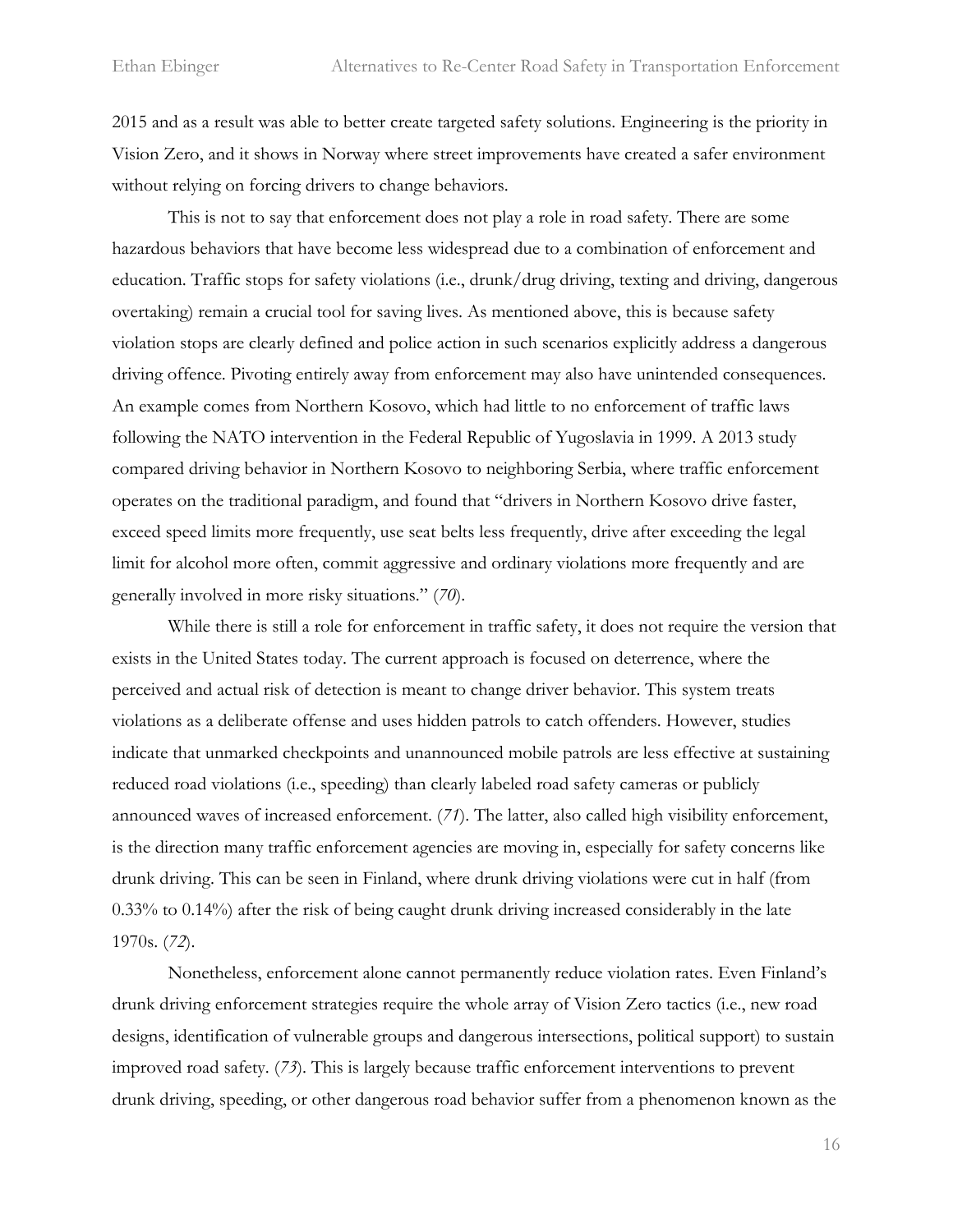"halo effect." Although the perceived risk of detection may increase within the vicinity of a known patrol car, the change is transient and local in nature. (*74*).

High visibility enforcement also invites subjectivity, which as discussed above only creates more problems. Pretextual traffic stops, which have no relationship with road safety, account for most police-initiated contacts and their discretionary nature creates opportunities for bias that have disparate impacts on low-income and Black Americans. (*75*).

For this reason, transportation safety activists and others have been calling for the removal of "Enforcement" from Vision Zero. The lack of certainty regarding the effectiveness of enforcement raises issues with regards to its incorporation. (*76*). The pressing concern of increased enforcement to support Vision Zero is that such actions have led to over-policing of communities of color, who are already burdened by unequal access to transportation. (*77*). Cultural anthropologist, Adonia Lugo, PhD, has called attention to the issues of exclusion in Vision Zero. (*78*). She writes that street safety needs to start with a conversation on what safety means, and whose safety we have in mind. The Vision Zero framework assumes we all face the same safety problems, which reinforces the invisibility and burdens of people of color and low-income residents who may not have access to the same vehicles and roads as white and upper-income people. Vision Zero "stems from its overlap with but disconnect from the moment of Black Lives Matter" and the continued reliance on enforcement increases "opportunities for police to apply their biases to street users…Vision Zero should put support for police violence reform front and center, pointing out that we need police officers to be sources of community help rather than harm." (*79*).

A traffic stop may be an inconvenience for white, middle-class Americans but for others the continued targeting and surveillance can be life altering. People have lost their jobs, gone to jail, and been killed over minor vehicle infractions. Then there are the lasting personal and emotional experiences drivers of color face from traffic stops. Increased police encounters have been linked to chronic stress and symptoms of post-traumatic stress disorder in Black Americans. (*80*). At a minimum, the fear of harassment and fear of financial burdens from traffic tickets has eroded faith in the police. The mutual mistrust between citizens and police worsens cooperation and engagement with government services. People who feel that the system is unjust are less likely to vote, less likely to request aid they may be entitled to, and less likely to call emergency services. (*81*). Re-establishing the role of traffic enforcement in society as a road safety measure and not a crime prevention tool is necessary to create healthier communities and re-gain trust in institutional support.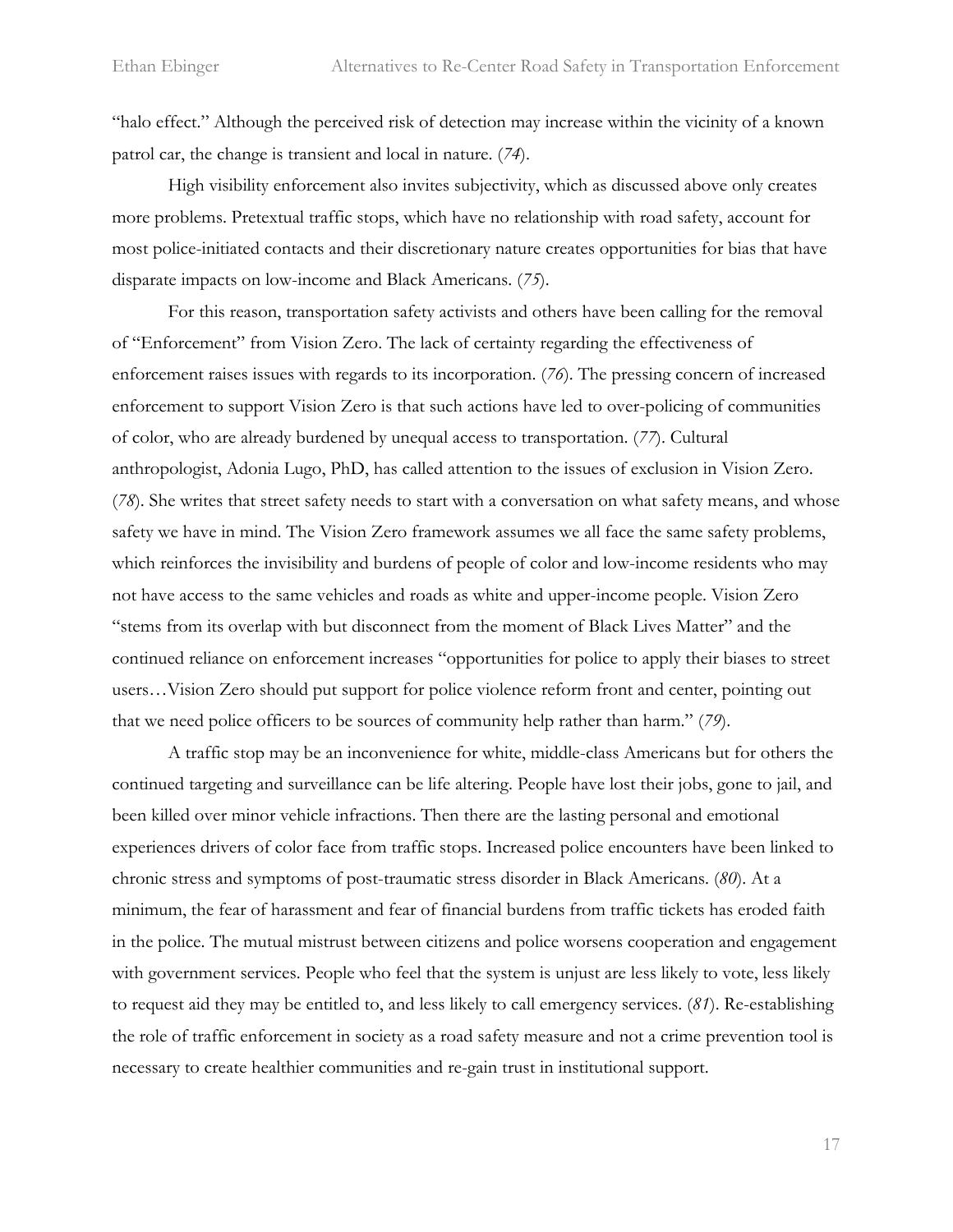### <span id="page-19-0"></span>Recommendations to Center Road Safety in Traffic Enforcement

To create safer, more equitable transportation for all road users, the following recommendations should be implemented by local and state governments.

#### <span id="page-19-1"></span>Reframe Traffic Enforcement Within Vision Zero

The emphasis on an ethical imperative to reduce serious injury and death on the road indicates word choice matters for Vision Zero. There is a need to update the core goals of the policy to acknowledge that existing enforcement policy is unsafe for people of color. Recently, there have been efforts to do this and reduce reliance on enforcement by replacing that "E" in Vision Zero with Equity and Engagement.

Equity acknowledges the history of unjust transportation and engineering policy and allocates different levels of resources and opportunity to individuals or groups of individuals to support them where they are. (*82*). Committing to equity also involves hiring a workforce that reflects the diversity of the place that is being planned and constantly investing in the education of that workforce. (*83*). Transportation planning and engineering is a field still dominated by white men. For this cohort, understanding and empathizing with marginalized identities and experiences will require new perspectives. Vision Zero inherits the biases and path dependence of the existing transportation system, so planning that designs roads for where people are is necessary to reduce and eliminate serious collision outcomes.

Engagement is another essential element often missing from traditional Vision Zero approaches. In Sweden, there is top-down political support for road safety. Politicians, planners, and engineers are held accountable for serious and fatal crashes due to the failure of infrastructure design because Vision Zero is treated as a moral obligation. The United States, on the other hand, takes death on the road as an unfortunate consequence of modern mobility. Deadly car crashes are called "accidents" and the vehicles (and even pedestrians and bicyclists) are blamed in the media instead of the motorists or the road design. (*84*). Too often community stakeholders in the U.S. lack defined roles in the planning process and their ambiguous place in Vision Zero minimizes diverse perspectives. Bottom-up support is necessary to empower stakeholders invested in racial justice. (*85*). Establishing engagement as a core tenet of Vision Zero can bring more voices and ideas to the table, thereby identifying currently unmet road safety needs and generating grassroots political support for increased and sustained funding.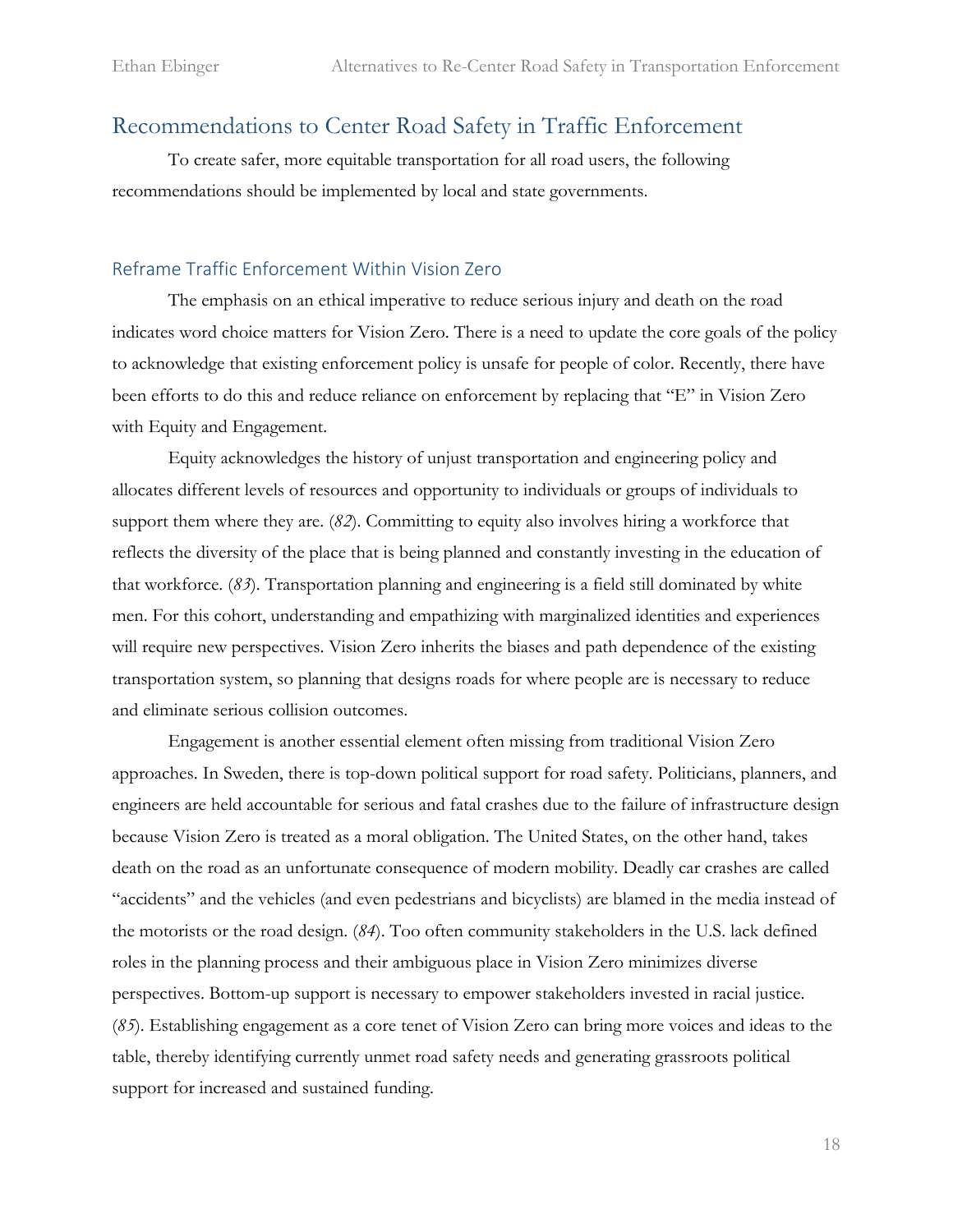#### <span id="page-20-0"></span>Rely on Automated Technologies

Road safety cameras are proven to reduce death and serious injuries on the road. This automated enforcement tool is an unbiased administrator of the vehicle code because it does not rely on human discretion. The cameras are placed in fixed locations with clear signage to inform road users of dangerous environments and create new social norms with respect to appropriate speeds. (*86*).

This framework fits within Vision Zero and recognizes that many roads exceed safe speed levels and are dangerous by design. This differs from typical speed enforcement in the United States where mobile, covert cameras are operated by police officers. In this system tickets and fines from violations of the road rules are used to increase the perceived costs of unsafe behavior. However, this improperly targets individuals and incentives increased discretionary enforcement, which has been shown to enable racial profiling that disproportionately targets people of color as well as the poor. (*87*).

Investment in road safety cameras can remove subjectivity from the road and emphasize transparency and fairness in traffic safety. Clearly marked cameras help indicate that the goal is to educate road users on safe speeds and are not "speed traps" to generate revenue. Additionally, automated enforcement allows for operation at locations where stopping vehicles would be dangerous. Continuous and consistent operation, without the presence of a traffic enforcement officer, creates more safety coverage while protecting traffic officers who now have more time available for other duties. (*88*).

Road safety cameras are not a panacea though. For many locales installing these cameras is actually illegal. Only 16 states and Washington, D.C. allow automated speed enforcement programs, the majority of which are limited by restrictions on roadway classification or location (i.e., can only operate on streets with speeds from 30-50 mph, or must be placed within a school-zone). (*89*). And in places that do allow road safety cameras sustained safety improvements will require the full range of Vision Zero's E's, including engineering to design safe systems for drivers, bicyclists, and pedestrians.

Additionally, there are concerns that increased surveillance on the roads could bring more harm to already vulnerable communities. Placement of road safety cameras or fines imposed that are too steep could exacerbate inequalities. (*90*). Therefore, planners and engineers must ensure there is active engagement and transparency regarding road safety cameras.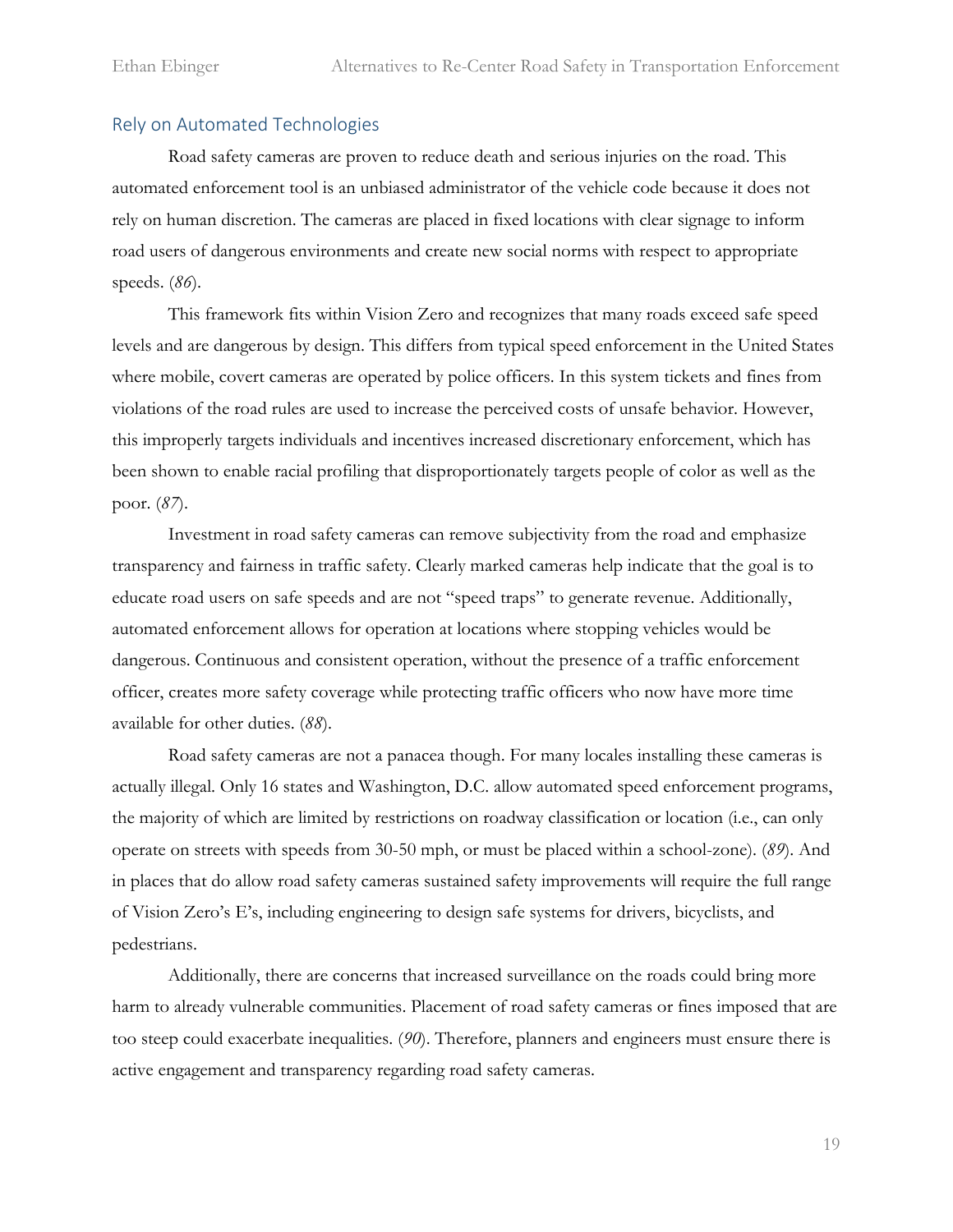#### <span id="page-21-0"></span>Move Traffic Enforcement Operations out of the Police Department

The interest in alternative traffic enforcement is not to say that the solution is no enforcement. There is still a role for enforcement in traffic safety, but it does not require the deterrence-based model that exists in the United States today. A bold way to accomplish this is to move traffic enforcement operations out of the police department. Operations could move to a transportation department, like the system being enacted by Berkeley, or if one doesn't exist to the locality's public works or planning department where road safety professionals are employed. This will shift responsibility from crime-deterrent police officers to safety-oriented planners and engineers. The focus of road safety interventions can then fit within the Vision Zero framework that prioritizes eliminating unsafe driving environments over deterrence of unsafe behaviors. Transportation planners and engineers, who are familiar with speed thresholds and road geometries, can then incorporate information from moving-violation traffic stops and road safety cameras to target locations for safety improvements.

Additionally, non-police traffic officers will be unable to carry weapons. The ability to be armed is often cited as a reason for keeping police officers on traffic enforcement duties, but there is little evidence to support the danger narrative that weapons are needed during a traffic stop. Excluding crashes, the odds an officer is killed at any vehicle stop are less than 1 in 3.6 million, and even lower for minor infractions. (*91*). Context is more important in the outcome of traffic stops and removing the opportunity for conflict (by eliminating stops through road safety cameras or deescalating situations with unarmed officers) may further reduce harm to road safety officers and road users. Hopefully, separating police action from traffic safety can redevelop relationships between police and communities while also prioritizing safety through design on the road.

#### <span id="page-21-1"></span>Decriminalize Violations Unrelated to Traffic Safety

As noted by Epp, Maynard-Moody, and Haider-Markel in Pulled Over, "virtually all of the wide racial disparity is concentrated in one category of stops: discretionary stops for minor violations of the law." (*92*). As discussed above, imposing stricter guidelines has been demonstrated to make people less reliant on stereotypes when making decisions. (*93*). Making a distinction between safety stops (enforcing road rules to reduce likelihood of a collision, i.e., speeding, running a red light/stop sign, drunk driving) and investigatory stops (using the road rules as a pretext to look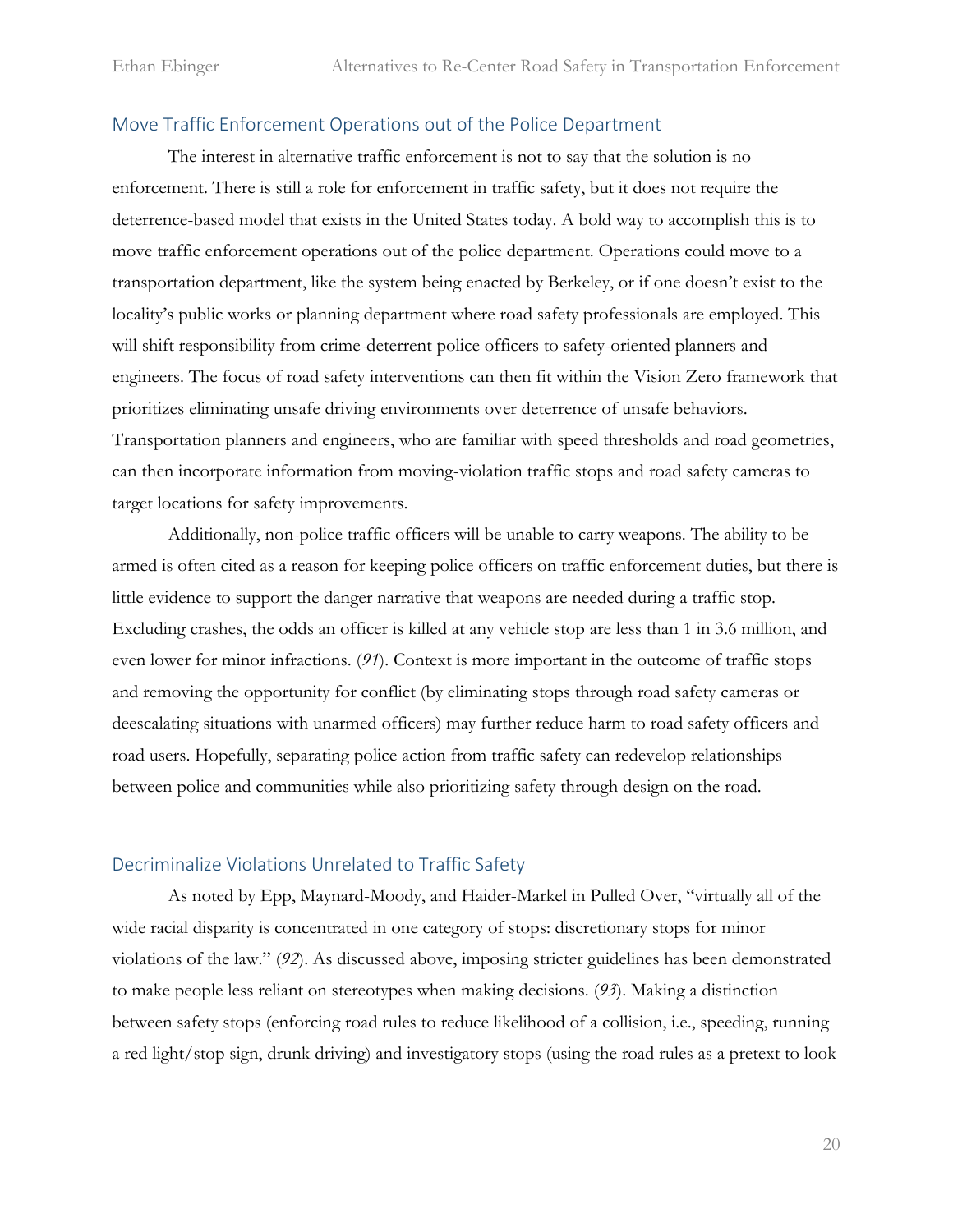inside a vehicle, i.e., equipment violations, expired registration, not wearing a seatbelt) will limit the opportunity for subjectivity and harassment on the road.

#### <span id="page-22-0"></span>Ban Stops of Non-Vehicular Road Users

Vision Zero encompasses more than just drivers. Pedestrian and cyclist fatalities must also be eliminated to achieve Vision Zero. Although they represent fewer (as an absolute number) serious and fatal injuries than motorists, pedestrians are inequitably burdened by traffic violence. A study of relative vulnerability in California found that pedestrians suffer over 35 times more injuries than they inflict, and bicyclists suffer nearly 15 times more injuries than they inflict. (*94*). Despite this burden, bicyclists and pedestrians are often targeted for "unsafe" road behavior. Traffic law enforcement issue citations and tickets for jaywalking and riding bicycles on sidewalks that are less about safety and more about crime prevention strategies. This enforcement deepens mistrust and poverty, especially in neighborhoods where historical disinvestment and other factors have created disparities in the availability of safe active transportation infrastructure. (*95*). Penalizing cyclists and pedestrians is not the answer to readily preventable deaths. Slower speed limits, wider sidewalks, and improved street lighting are standard, low-cost (compared to large infrastructure projects and especially when combined with costs of loss of life), and easy to implement engineering solutions that directly address road safety and should be prioritized within Vision Zero.

#### <span id="page-22-1"></span>Improve Data Collection of Crashes and Stops, Test for Disparities

Many traffic enforcement programs rely on data to identify locations in need of safety interventions. However, the traditional focus on deterrence and crime control reinforces the need for increased policing, rather than safety-focused evaluation and engineering. Programs like Data Driven Approaches to Crime and Traffic Safety (DDACTS) that use traffic stop hot spot techniques to identify high crime areas ignore the social implications of policing. (*96*). They do not analyze who is being arrested and where data-driven strategies are implemented, allowing algorithmic bias to influence policy and decision-making.

A stronger method for focusing on traffic safety and properly testing for disparities is Connecticut's "preponderance of evidence" approach. (*97*). This system combines continuous data collection, a variety of statistical techniques, and forums with officers and community members to initiate interventions. Because no single methodology can capture all dimensions of disparities, this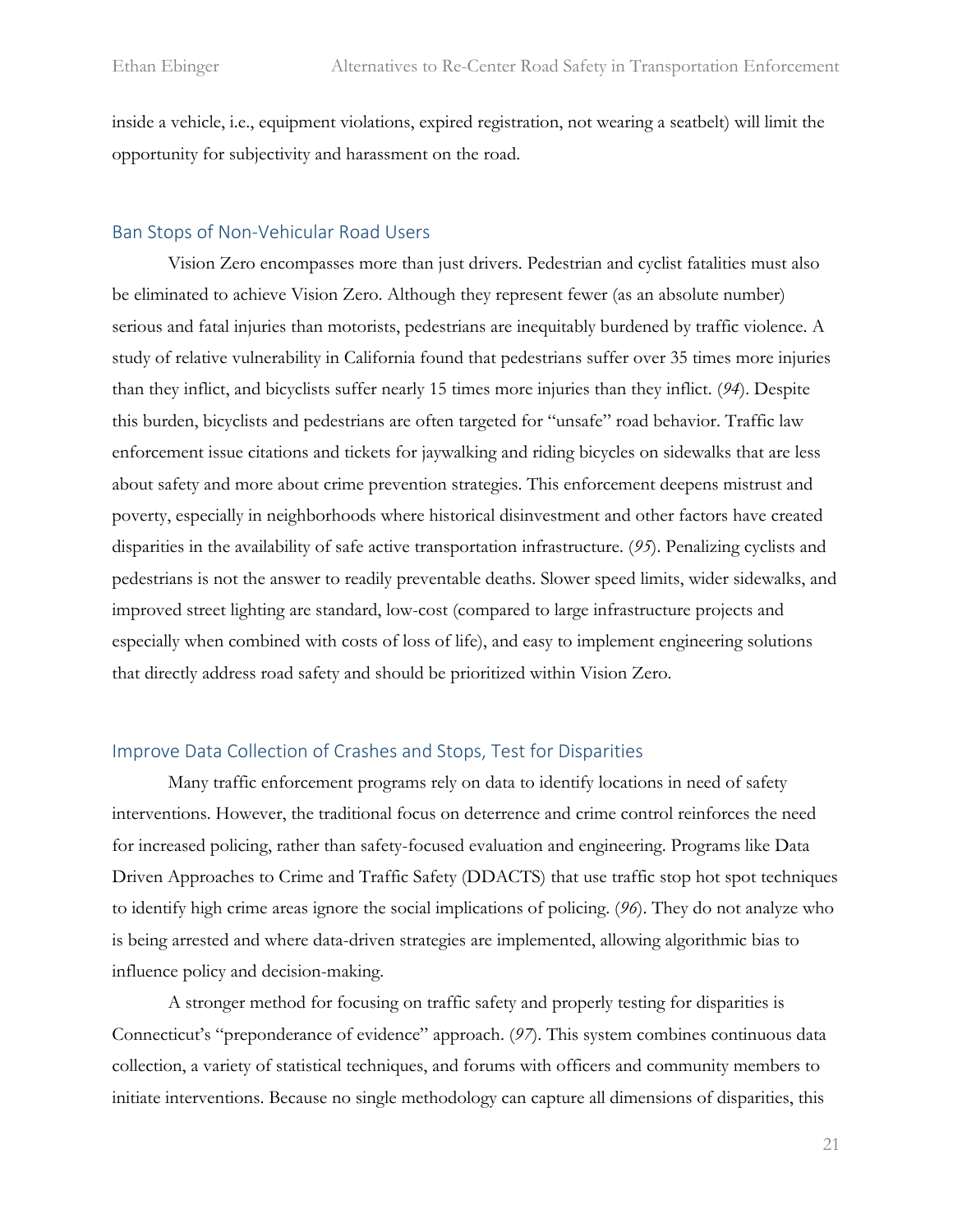approach combines tests like the "veil of darkness" analysis (stop rates should be equal across demographics regardless of time of day and officer visibility) and "hit rate tests" (vehicle search rates should yield contraband at equal rates across demographics) to identify enforcement activities or departments that have disparate impacts. (*98*).

For many places this will require collecting new information. Often, data on location, race/ethnicity, and violation type are missing from traffic reports. In many places there is no data at all: only 22 states and Washington, D.C. require the collection of data at traffic stops. (*99*). To illuminate whether there is discrimination present localities must collect information on demographics, reasons for stops, and the universe of all stops (i.e., not just people who were stopped and given a citation or arrested). (*100*).

This is not an easy task, but there are already guides developed to implement effective data strategies. A strong example is the "Toolkit for Equitable Public Safety" developed by the Center for Policing Equity. (*101*). Their toolkit contains a checklist of data collection practices for law enforcement agencies, which includes not only the time and location of the stop, but whether a search was performed, the number of officers present, and the background (i.e., race/ethnicity, sex, age, military experience) of each officer. It also outlines statistical tests to perform and practices to implement that can change the culture of enforcement to one centered around community safety. The guide is also adaptable so localities that are just starting and those that have already implemented changes to traffic safety enforcement can step in at different points based on their experience and political landscape. It also points to strategies for governments to set aside time and resources (including, but not limited to staff labor and community member compensation) for short- to long-term implementation and monitoring/evaluation, which is essential for sustained success.

#### <span id="page-23-0"></span>Balance Downstream Effects

Traffic enforcement includes the whole process from before and during a traffic stop to the arrest, ticketing, and subsequent judicial process. Discussions on alternative transportation enforcement often focuses on the stop itself, but the over-enforcement of transportation can create cycles of poverty due to fines and fees from tickets, especially for people of color who are disproportionately stopped on the road.

22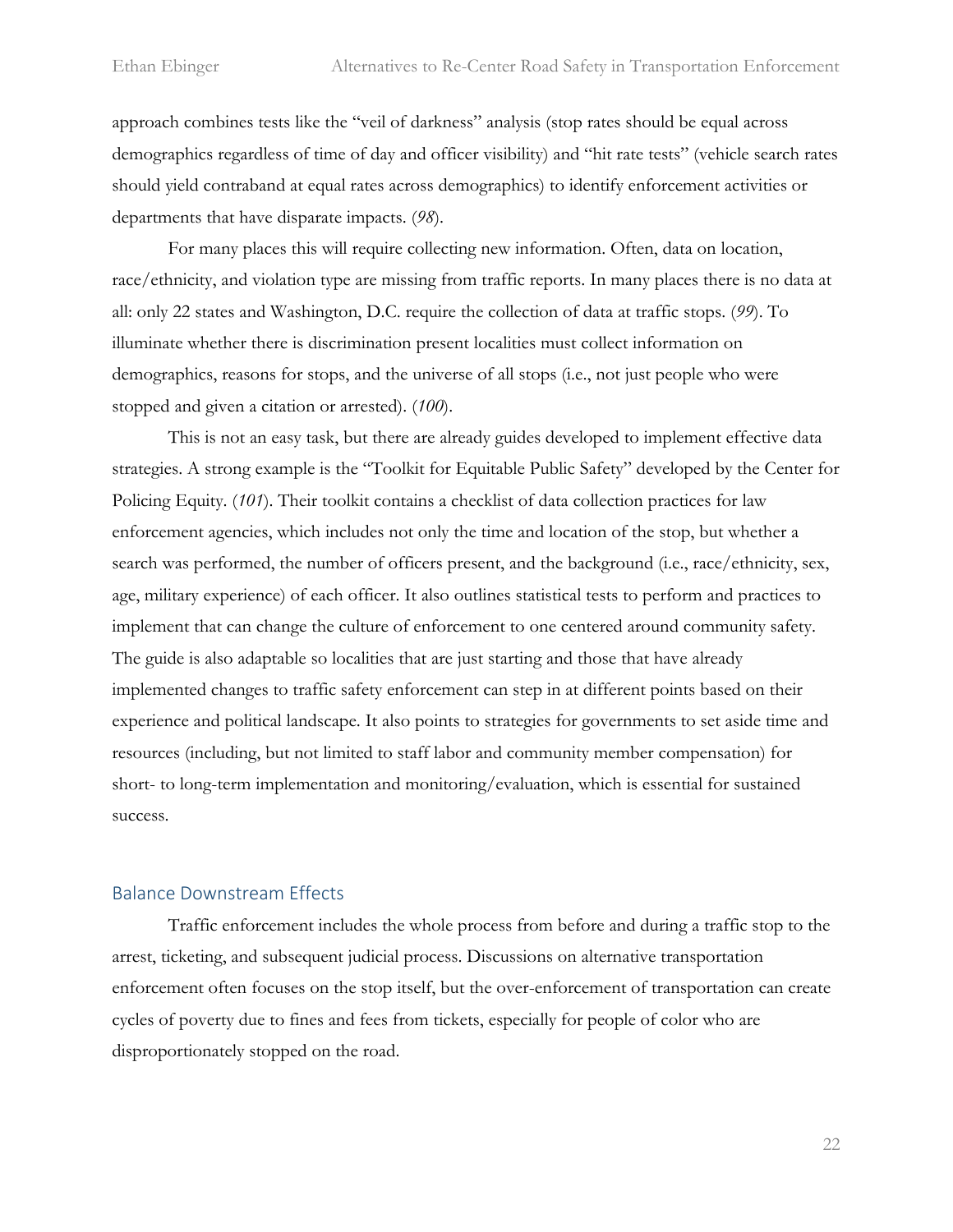Some countries have implemented practices to address issues regarding the socioeconomic impact of penalties, such as fines and license suspensions, associated with road safety violations. In Finland fines for moving violations are set based on the severity of the violation and the taxable income of the offender. (*102*). This model supports principles of social justice by better connecting the penalty of a violation with a behaviorally changing force. In Estonia, a pilot program gives drivers caught speeding the option to wait on the side of the road with a law enforcement officer instead of paying a fee. (*103*). The length of the "time-out" is dependent on how fast the offender was traveling over the speed limit. The effectiveness of this policy is still unclear, but it does present an alternative option to burdening low-income motorists with fees.

The fees and judicial cost following a traffic stop require review when evaluating equitable impacts of enforcement. As mentioned above, particular concern is that automated enforcement could exacerbate inequalities if fines imposed are too steep. Communities looking to implement reforms should develop programs that integrate statistical analysis and dialogues with community members to ensure there are methods of feedback for improvement of enforcement strategies. Data-driven planning requires transparency with regards to the methods of collection and processing. Results should be shared and explored with professionals and stakeholders to identify lasting solutions for equitable approaches to traffic safety. This way communities can benefit from road safety and avoid monetary violence associated with traffic penalties.

# <span id="page-24-0"></span>Implementation: Opportunities and Challenges

Many jurisdictions and transportation organizations have begun enacting changes in line with the above recommendations. Most movement has occurred within transportation planning departments, consulting firms, and non-profits that have updated their language to better capture the goals of Vision Zero. A report by Sarah Brown details how active transportation thought leaders, including the Vision Zero Network, the National Association for City Transportation Officials (NACTO), and the Association of Pedestrian and Bicyclist Professionals (APBP) have re-framed enforcement within their goals of Vision Zero. Following the murder of George Floyd in May 2020, themes on safety and policing within organizational mission statements shifted from "performance measures" and "data driven enforcement" to "transition away from the 'Es'" and "data transparency and collection." (*104*). This is an excellent first step in addressing the issues within Vision Zero and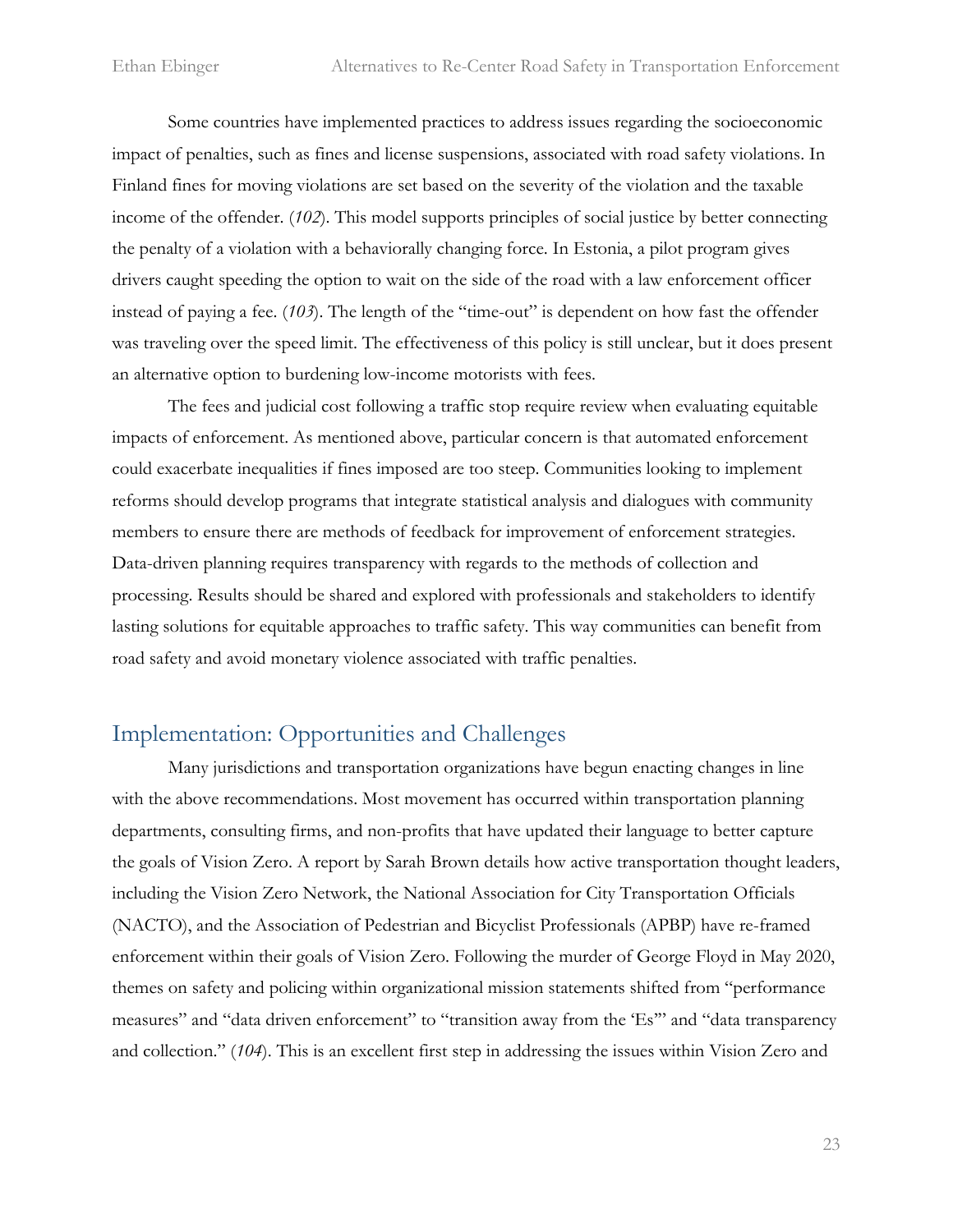re-orienting safety goals with respect to who is most vulnerable. Changing safety culture among professionals is a significant shift and can spur further advocacy from politicians and the public.

However, more time is needed to see extent to which and how these new statements are implemented. In many jurisdictions there are legal barriers to enacting the above recommendations. The biggest hurdle appears to be relying on road safety cameras; as mentioned above only 16 states and Washington, D.C. allow automated speed enforcement programs. (*105*). Furthermore, the majority of these are limited in scope and have roadway restrictions (i.e., can only operate on streets with speeds from 30-50 mph) or must be placed within a school-zone. This severely limits the benefits of road safety cameras, which should be placed to mitigate unsafe design and not just in specified locations. California in particular has not approved of speed enforcement program, hindering the potential of Berkeley's proposal. The city is advocating for a change to the state law, but this year a bill by state senator David Chiu to test road safety cameras through a pilot program was not even brought up for discussion in the legislature. (*106*).

California state law also does not permit civilian traffic enforcement. This is a serious setback for City of Berkeley and their goal to transition road safety operations from the police department to a new transportation department. (*107*). The city is strongly advocating to change the state regulations, but this will take time. According to the city's timeline, the final structure of the new Berkeley Department of Transportation (BerkDOT) would not come before the Berkeley City Council until June 2024 with actual implementation thereafter. Until then, the city is actively involved in community outreach to best assess the needs of its residents within this plan and establish methodology for rigorous data collection, analysis, and measurement to test for disparities.

The City of Berkeley has made a major step though, and in February 2021 the City Council voted to limit traffic stops that can be performed by police officers. The final details are being discussed with the city's new chief of police, but the plan is to eliminate stops for minor traffic violations (i.e., equipment violations, expired vehicle registrations) and focus on stops that have immediate safety implications (i.e., excessive speeding, driving under the influence). (*108*). This change in traffic enforcement operations should reduce opportunities for bias-based decisions and demonstrate to the public that traffic stops are grounded in safety, not revenue generation.

Other jurisdictions in the United States are also working to limit the discretionary power of the police in traffic stops. In October 2020, the State of Virginia passed legislation that decriminalizes jaywalking and bans traffic stops based on minor infractions like tinted windows and the smell of marijuana. (*109*). In October 2021, the Driving Equality Act was passed in Philadelphia,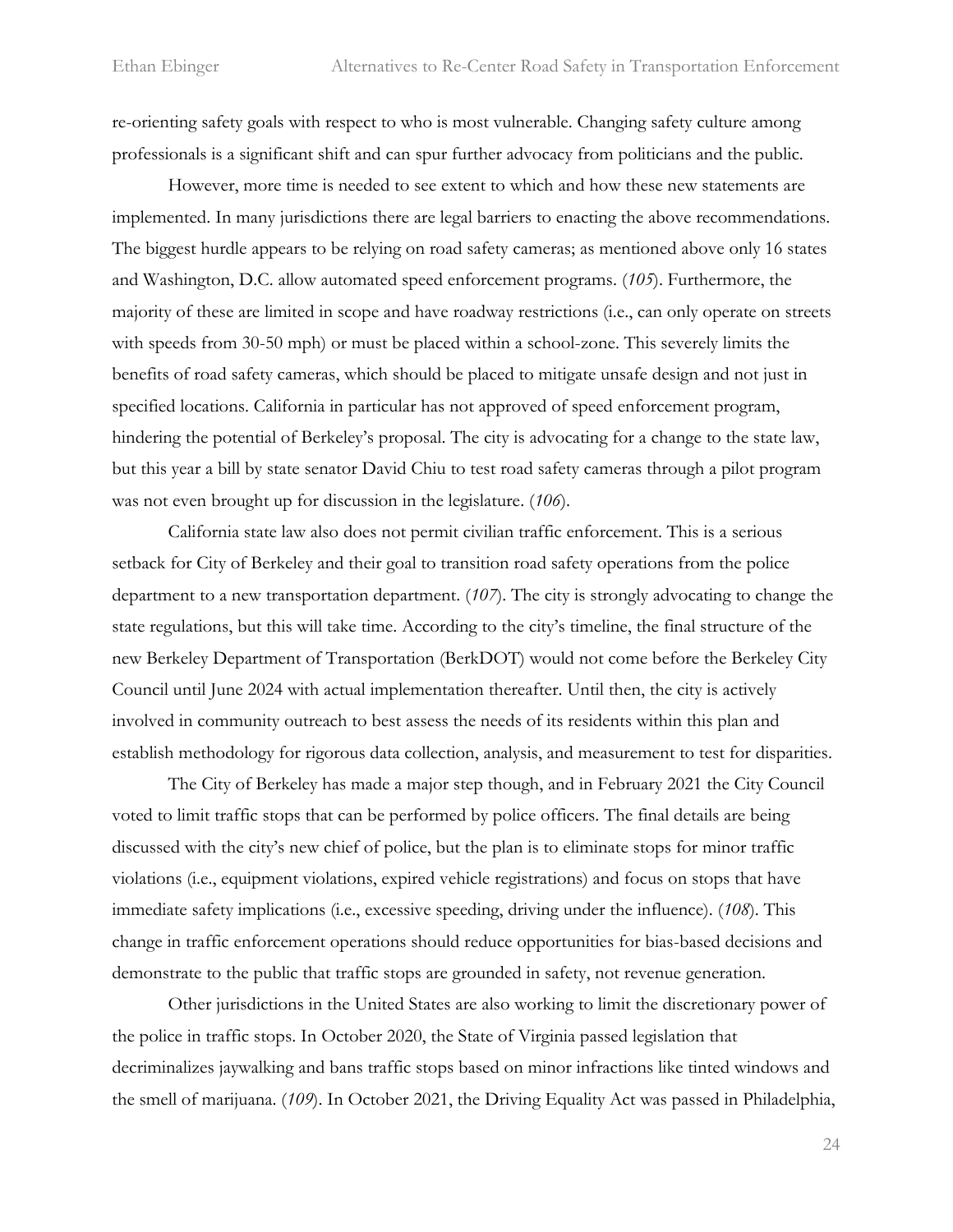PA, making it the first major city in the country to prohibit police officers from stopping vehicles for traffic violations that do not pose an imminent safety risk. (*110*). Importantly, a companion bill was also passed that requires the police department collect and publicly release information for all vehicle stops. As mentioned above, many places do not collect the proper information to test for disparities in enforcement, so requiring increased data collection and sharing it with the public for accountability will re-enforce the need for safety-based evaluation and engineering.

More work must come, especially from a state and federal level, to shift the safety culture in the United States from behavior-based deterrence to safe systems design. An example of something on the horizon is alcohol ignition interlocks, which require drivers to verify that their blood alcohol content (BAC) is below the legal limit (via a breathalyzer) before their vehicle can be turned on. This technology has been used since the mid-1980s in many places to successfully prevent repeat offenders from continuing to drive drunk. (*111*). The devices have never achieved widespread use in the United States, even though drunk driving is a major road safety issue. (*112*). Alcohol ignition interlocks are rarely (if ever) installed in vehicles by the manufacturer, and judges often fail to order their installation due to lack of resources to monitor compliance and poor integration between the judiciary and motor-vehicle departments. (*113*). This could change though, with a mandate for automakers to equip new vehicles with drunk driving prevention technology attached to the new federal legislation, Infrastructure Investment and Jobs Act of 2021. (*114*). New policies like this will remove dangerous drivers from the road, thereby preventing injuries and death on the road while also freeing police officers from unsafe traffic enforcement duties.

Although change may be difficult (due to political reluctance, legislative hurdles, or general skepticism) localities interested in improving road safety outcomes should take any opportunity to chip away at the existing enforcement paradigm. Reliance on deterrence-based enforcement is a just a short-term solution. We will never enforce our way out of a safety problem. The only way to ensure long-term road safety goals, aligned with those in Vision Zero, is to re-invest in engineering, equity, and engagement. Rather than focusing on enforcement, safety mitigation efforts should prioritize safe systems designs through community collaboration and evaluation. By doing so we can enable police officers to respond to more community-driven calls, eliminate scenarios that selectively target and burden low income communities and people of color, and make our roads safer for drivers, bicyclists, and pedestrians.

25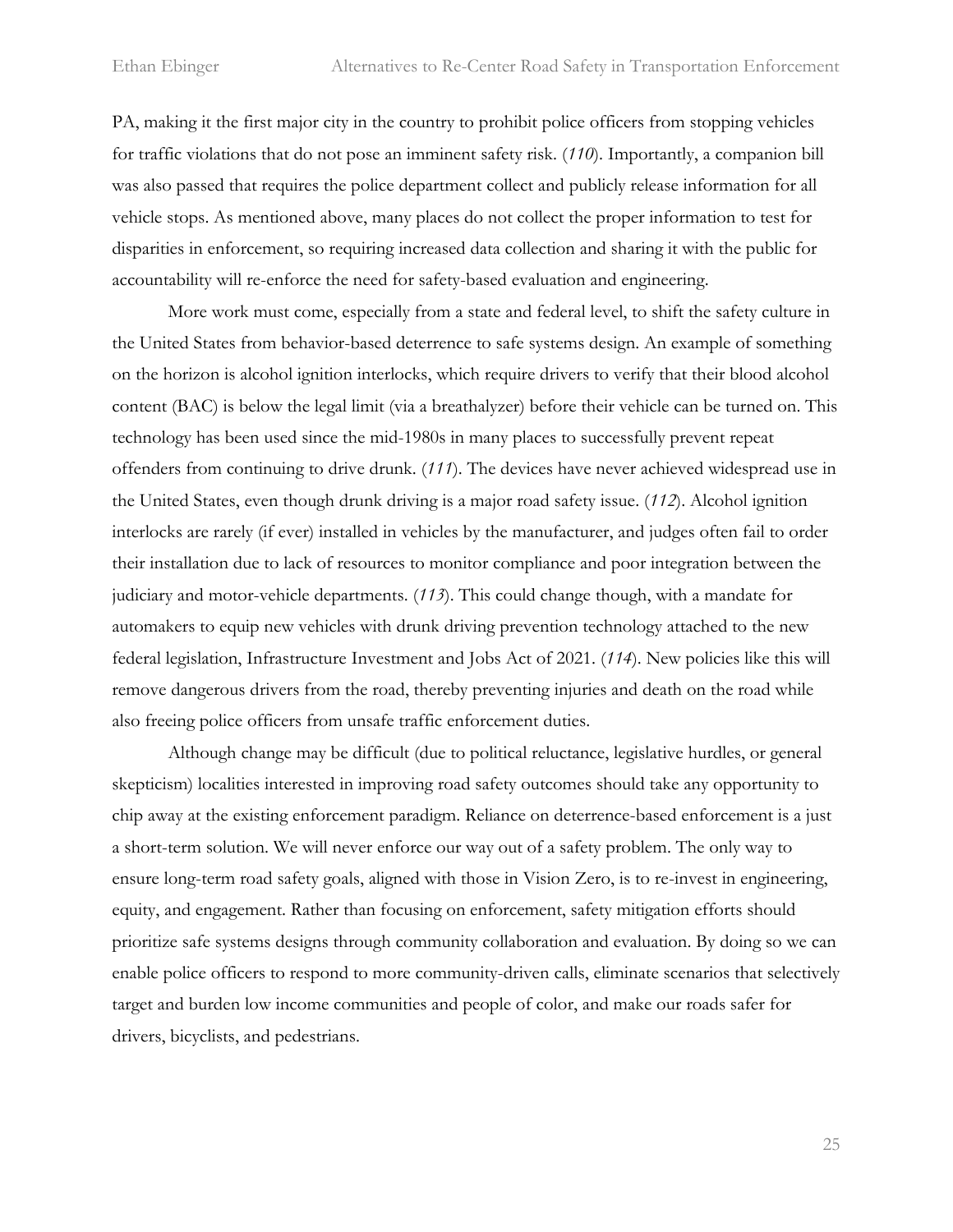# <span id="page-27-0"></span>References

1) Harrell, E., and Davis, E. "Contacts Between Police and the Public." *Bureau of Justice Statistics*, 2018. https://www.bjs.gov/index.cfm?ty=pbdetail&iid=7167;

*Stanford Open Policing Project*. https://openpolicing.stanford.edu/findings/. Accessed Jul 27, 2021.

- 2) Seo, S. A. *Policing the Open Road: How Cars Transformed American Freedom.* Harvard University Press, 2019.
- 3) *Stanford Open Policing Project*;

LaFraniere, S., and Andrew W. L. "The Disproportionate Risks of Driving While Black." *The New York Times*, Oct 24, 2015. https://www.nytimes.com/2015/10/25/us/racial-disparitytraffic-stops-driving-Black.html. Accessed Nov 12, 2021.

Thompson, C. W. "Fatal Police Shootings of Unarmed Black People Reveal Troubling Patterns." *NPR*, Jan 25, 2021. https://www.npr.org/2021/01/25/956177021/fatal-policeshootings-of-unarmed-Black-people-reveal-troubling-patterns. Accessed Nov 12, 2021;

4) Sandler, R. "Berkeley Will Become 1st U.S. City to Remove Police from Traffic Stops." *Forbes*, Jul 15, 2020. https://www.forbes.com/sites/rachelsandler/2020/07/14/berkeley-maybecome-1st-us-city-to-remove-police-from-traffic-stops/#757f789970fa. Accessed May 14, 2021;

Vaughn, J. "Berkeley City Council Passes Sweeping Reforms to Limit Police Traffic Stops." *The Appeal*, Feb 23, 2021. https://theappeal.org/berkeley-city-council-passes-sweeping-reforms-tolimit-police-traffic-stops/. Accessed May 14, 2021.

- 5) Jackson, K. T. *Crabgrass frontier: The suburbanization of the United States.* Oxford University Press, 1987, pp. 157-168.
- 6) Seo, *Policing the Open Road,* pp. 9-11, 35-37.
- 7) Loomis, B. "1900-1930: The years of driving dangerously." *The Detroit News*, Apr 26, 2015. https://www.detroitnews.com/story/news/local/michigan-history/2015/04/26/auto-traffichistory-detroit/26312107/. Accessed May 14, 2021. It is difficult to pinpoint the origin of many of the traffic laws and road safety regulations, but this article discusses how quite a few were first documented in Detroit in the early 1900s.
- 8) Carpio, G. *Collisions at the crossroads: How place and mobility make race*. Univ of California Press, 2019, pp. 174-178. "Good citizen" is in quotes here to highlight the implications of who was seen as an upstanding citizen at this time. Part of this was the notion that the typical driver was a law-abiding citizen and only repeat criminals would violate the traffic law. Another was the narrative of who the typical driver was supposed to be. Although the automobile empowered women and people of color by giving them autonomy behind the wheel, society did not view them in the same lens as white men. A particularly troubling example comes from the popular radio talk show *Calling All Cars*, which glorified true crime stories of how law enforcement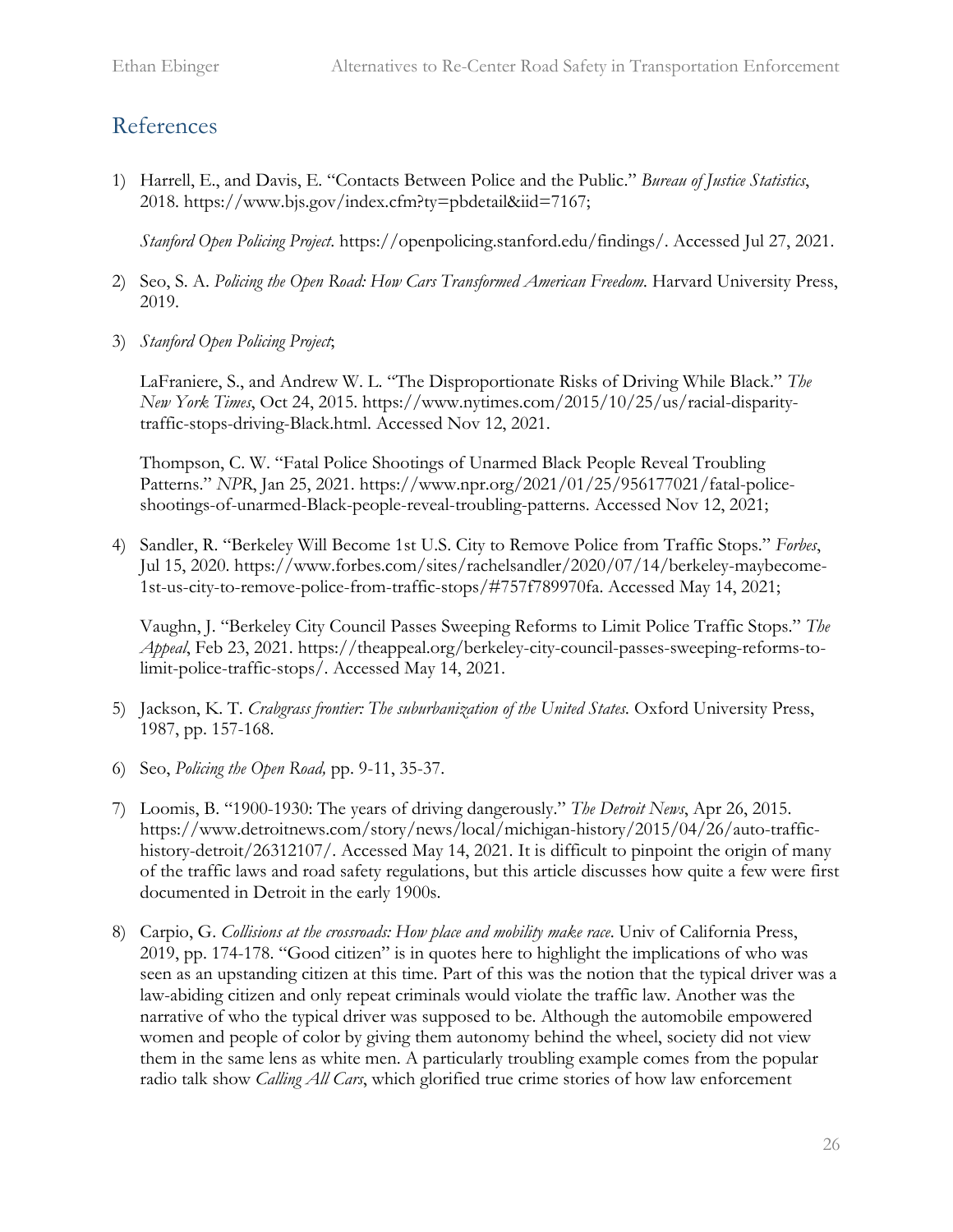tracked down criminals on the road. In one episode, titled "Missing Mexican Sheiks", the Los Angeles Police set up checkpoints and check the registration of passing vehicles to identify two thieves identified primarily by their "dark complexion." As the story unfolds the narrator furthers the idea that stopping vehicles and delaying traffic was necessary because these nonwhite bodies were a threat to public safety and white automobility. Racialized policing made it so that, ironically, driving stripped people of color of their freedom of mobility.

- 9) Seo, *Policing the Open Road,* pp. 64-69.
- 10) Ibid., pp. 111.
- 11) Ibid., pp. 22.
- 12) Loomis, "1900-1930: The years of driving dangerously."
- 13) Schmitt, A. *Right of Way: Race, Class, and the Silent Epidemic of Pedestrian Deaths in America*. Island Press, 2020, pp. 63-75;

Stromberg, J. "The Forgotten History of How Automakers Invented the Crime of 'Jaywalking'." *Vox*, Nov 4, 2015. [https://www.vox.com/2015/1/15/7551873/jaywalking-history.](https://www.vox.com/2015/1/15/7551873/jaywalking-history) Accessed Nov 11, 2021.

14) Justia Law. "Carroll v. United States, 267 U.S. 132 (1925)." https://supreme.justia.com/cases/federal/us/267/132/. Accessed Nov 12, 2021;

Seo, *Policing the Open Road*, pp. 138. The Fourth Amendment to the Constitution prohibits unreasonable searches and seizures, but it was established in *Carroll v. United States* that an "officer could arrest a person without a warrant based on his own determination of legal cause" because the use of motor vehicles on the public highways is a privilege. This rule is called the "automobile exception" and established a lower threshold for searching vehicles than searching other private property, such as a home.

- 15) Justia Law. "Terry v. Ohio, 392 U.S. 1 (1968)." https://supreme.justia.com/cases/federal/us/392/1/. Accessed Nov 12, 2021.
- 16) Justia Law. "Whren v. United States, 517 U.S. 806 (1996)." https://supreme.justia.com/cases/federal/us/517/806/. Accessed Nov 12, 2021.
- 17) Seo, *Policing the Open Road*, pp. 159.
- 18) Lipsky, Michael. *Street-Level Bureaucracy: The Dilemmas of the Individual in Public Service*. New York: Russell Sage Foundation, 1983. https://muse.jhu.edu/book/15025. This type of governance is akin to Lipsky's "street-level bureaucrats" in that the way police officers deliver benefits (i.e., letting drivers go with a warning) and sanctions (i.e., traffic tickets) impacts the lives and opportunities of the public. "Every extension of service benefits is accompanied by an extension of state influence and control."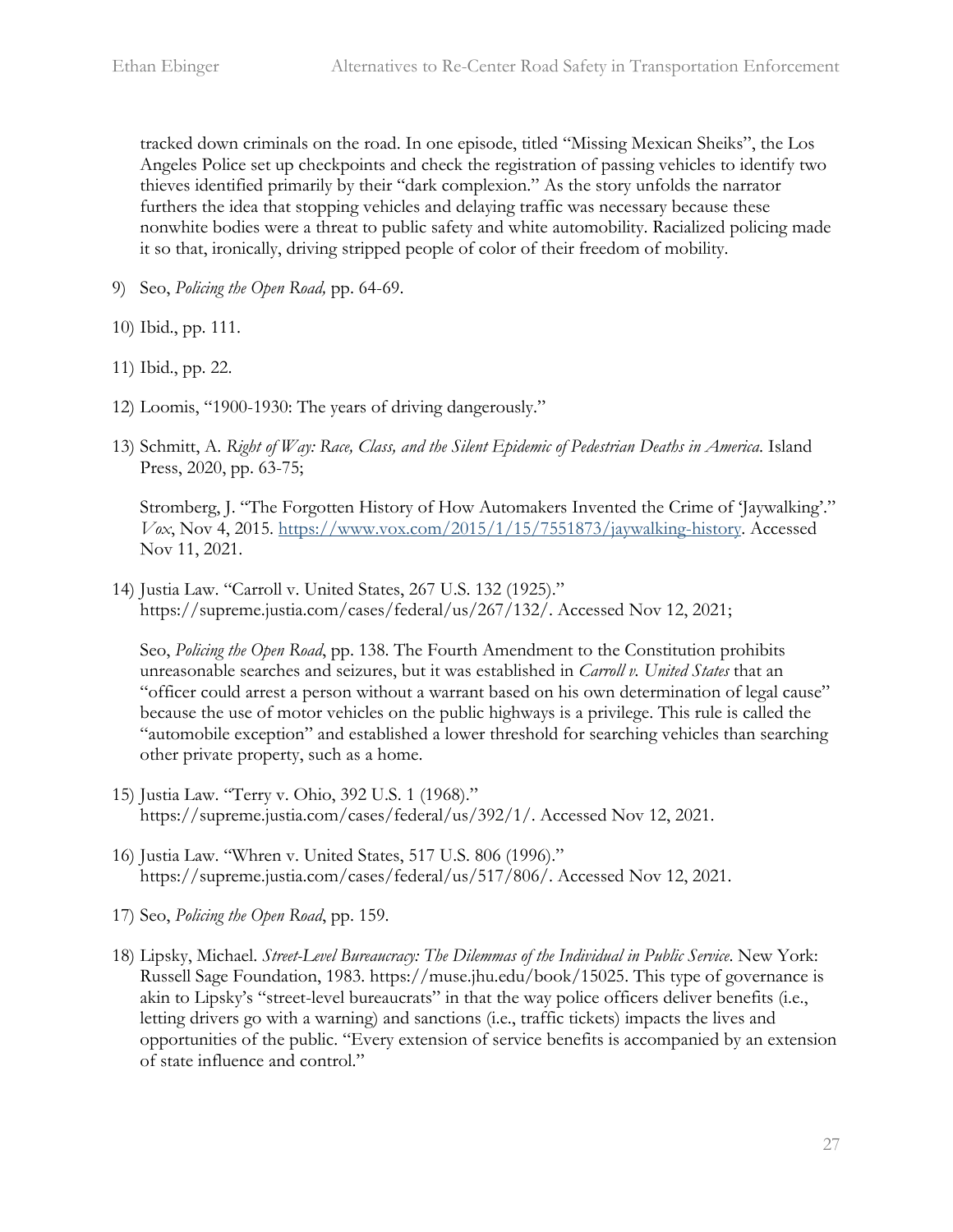19) Conner, M. "Racial Inequity in Traffic Enforcement." *Medium*, Jul 9, 2018. https://medium.com/vision-zero-cities-journal/racial-inequity-in-traffic-enforcementf85b126788e1. Accessed Nov 12, 2021.

20) Ibid.

21) Conner, M. "Traffic Justice: Achieving Effective and Equitable Traffic Enforcement in the Age of Vision Zero." *Fordham Urban Law Journal* 44, no. 4 (2017): 969-1004;

Conner, M. "Racial Inequity in Traffic Enforcement."

22) Harcourt, B. E. *Illusion of Order: The false Promise of Broken Windows Policing*. Harvard University Press, 2005;

Vedantam, S. et al. "How A Theory Of Crime And Policing Was Born, And Went Terribly Wrong." *NPR*, Nov 1, 2016. https://www.npr.org/2016/11/01/500104506/broken-windowspolicing-and-the-origins-of-stop-and-frisk-and-how-it-went-wrong. Accessed May 14, 2021.

The broken windows theory was first published by James Q. Wilson and George L. Kelling in a short article in *Atlantic Monthly* in 1982. They suggested that there was a link between disorder and crime, and symbols of disrepair in a community invites more broken windows. It built off a 1969 study by Stanford University psychologist Philip Zimbardo who abandoned two cars in New York, NY and Palo Alto, CA. The New York neighborhood historically had a lot of crime, and the car there was stripped of parts in 10 minutes. The car in Palo Alto was initially left untouched but was also quickly disassembled after Zimbardo smashed the windshield. Wilson and Kelling suggested police can prevent crime by focusing on visible signs of disorder (e.g. broken windows, graffiti, littering). In an era of high crime this one-stop-stop solution for preventing violent behavior by identifying misdemeanors seemed like a golden ticket. New York Mayor Rudy Giuliani and his police commissioner William Bratton brought the theory to a national stage when they implemented a "quality-of-life initiative" based on broken windows. Crime in the 1990s went down, so at first glance it appears that the method worked. But the premise caused more harm than good; there was an increase in reports of police misconduct and the policy morphed into "stop-and-frisk", which was later found unconstitutional because of the way it singled out young Black and Hispanic men. The broken windows policy seemed doomed to tragedy because even the authors of the original study foresaw how giving police increased discretion could be abused. Kelling and Wilson write, "how do we ensure ... that the police do not become the agents of neighborhood bigotry? We can offer no wholly satisfactory answer to this important question." Despite the flawed implementation, which could have been interpreted as more community-integrated engagement instead of targeted aggression, the theory continues to be a popular justification for pretextual policing.

23) Transport Hartford Academy. *2021 Northeast Multimodal Transit Summit: Communities and Traffic Enforcement*, 2021. https://www.youtube.com/watch?v=ZTrIhxXO-HQ. "The motor vehicle code was written in such a way that it is virtually impossible for anybody to get behind the wheel of a vehicle and not be having some technical violation…oftentimes before they even turn the car on."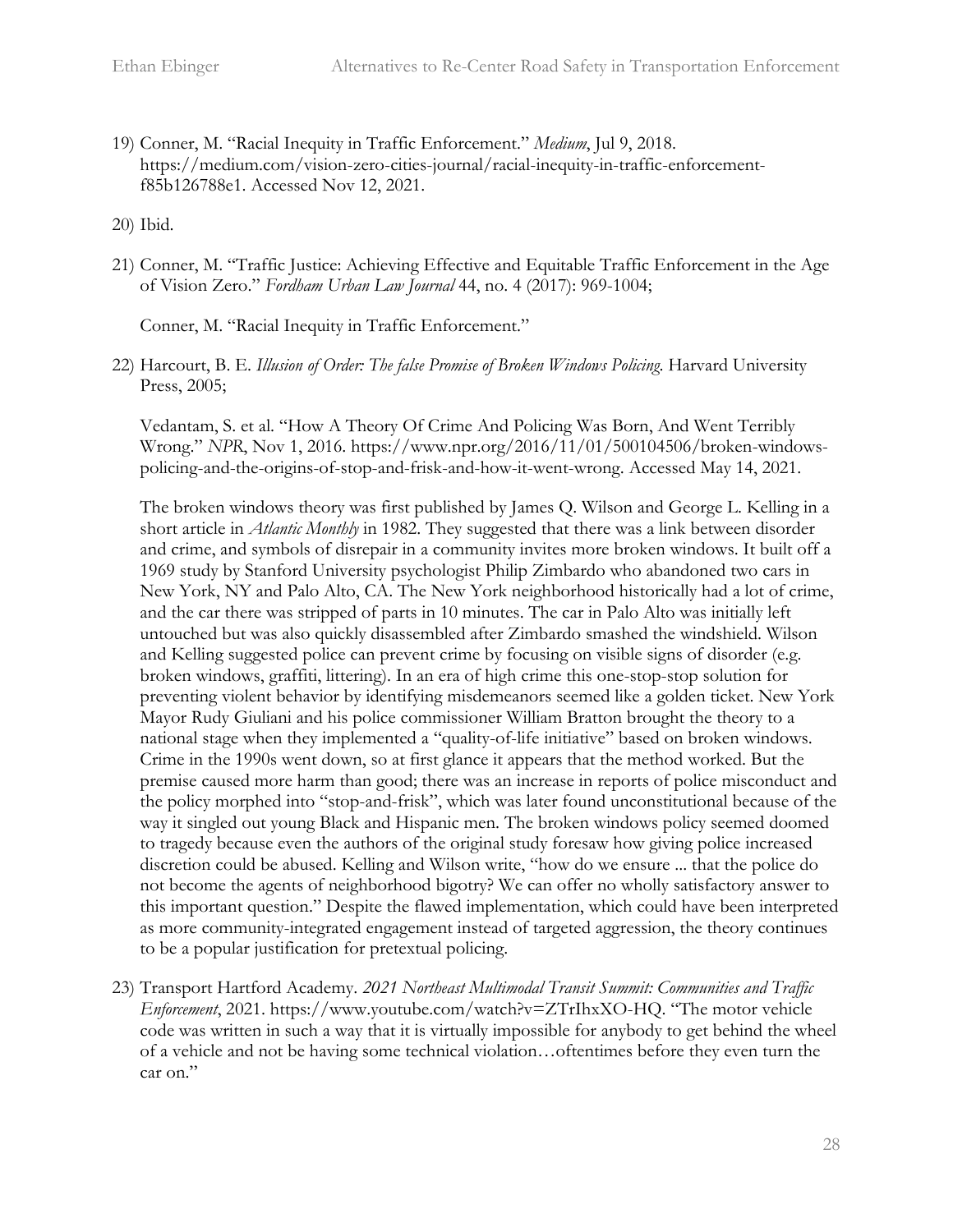N.D. CENT. CODE ANN. § 39-21-19(1), found in Woods, J. B. "Traffic Without the Police." *Stanford Law Review* 73, 2021. Some traffic regulations are hyper-technical, like in North Dakota where rear stop lights must be "visible from a distance of not less than three hundred feet to the rear in normal sunlight.";

TEX. TRANSP. CODE § 545.401(a), found in Woods, J. B. "Traffic Without the Police." *Stanford Law Review* 73, 2021. Others are overly open-ended, such as reckless driving in Texas, which is defined as when a "person drives a vehicle in willful or wanton disregard for the safety of persons or property."

24) Schmitt, *Right of Way,* pp. 77-98;

Martens, M. H., Compte, S., and Kaptein, N. A. "The Effects of Road Design on Speed Behaviour: a Literature Review." 1997. https://trid.trb.org/view/634567;

Stigson, H., Krafft, M., and Tingvall, C. "Use of Fatal Real-Life Crashes to Analyze a Safe Road Transport System Model, Including the Road User, the Vehicle, and the Road." *Traffic Injury Prevention* 9, no. 5 (2008): 463-471.

- 25) Elvik, R., Vaa, T., Hoye, A., and Sorensen, M. *The Handbook of Road Safety Measures: Second Edition*. Emerald Group Publishing, 2009. pp. 879-885, 899-902.
- 26) Harcourt, *Illusion of Order*;

Vedantam, "How A Theory Of Crime And Policing Was Born, And Went Terribly Wrong."

27) Baumgartner, F. R., Epp, D. A., and Shoub, K. *Suspect citizens: What 20 million traffic stops tell us about policing and race.* Cambridge University Press, 2018. pp. 16, 95-124;

Vedantam, "How A Theory Of Crime And Policing Was Born, And Went Terribly Wrong." "In 2008, police made nearly 250,000 stops in New York for what they called furtive movements. Only one-fifteenth of 1 percent of those turned up a gun."

- 28) Lafraniere, and Lehren, "The Disproportionate Risks of Driving While Black."
- 29) Wiley, J. "Traffic Stops Make Poverty a Crime, Retired Birmingham Police Captain Says." *al*, Mar 31, 2021. https://www.al.com/opinion/2021/03/traffic-stops-make-poverty-a-crimeretired-birmingham-police-captain-says.html. Accessed Nov 12, 2021;

Similar sentiments were shared in a private conversation with a former San Francisco Police Officer. The officer was more hesitant to police reform, giving examples of how officer discretion provides accommodation to compliant drivers and can be used to identify chronic offenders. However, they did emphasize that education and prevention are the main goals of traffic enforcement, noting that unless a driver is drunk or just committed a crime there is no need to pull them over right then and there.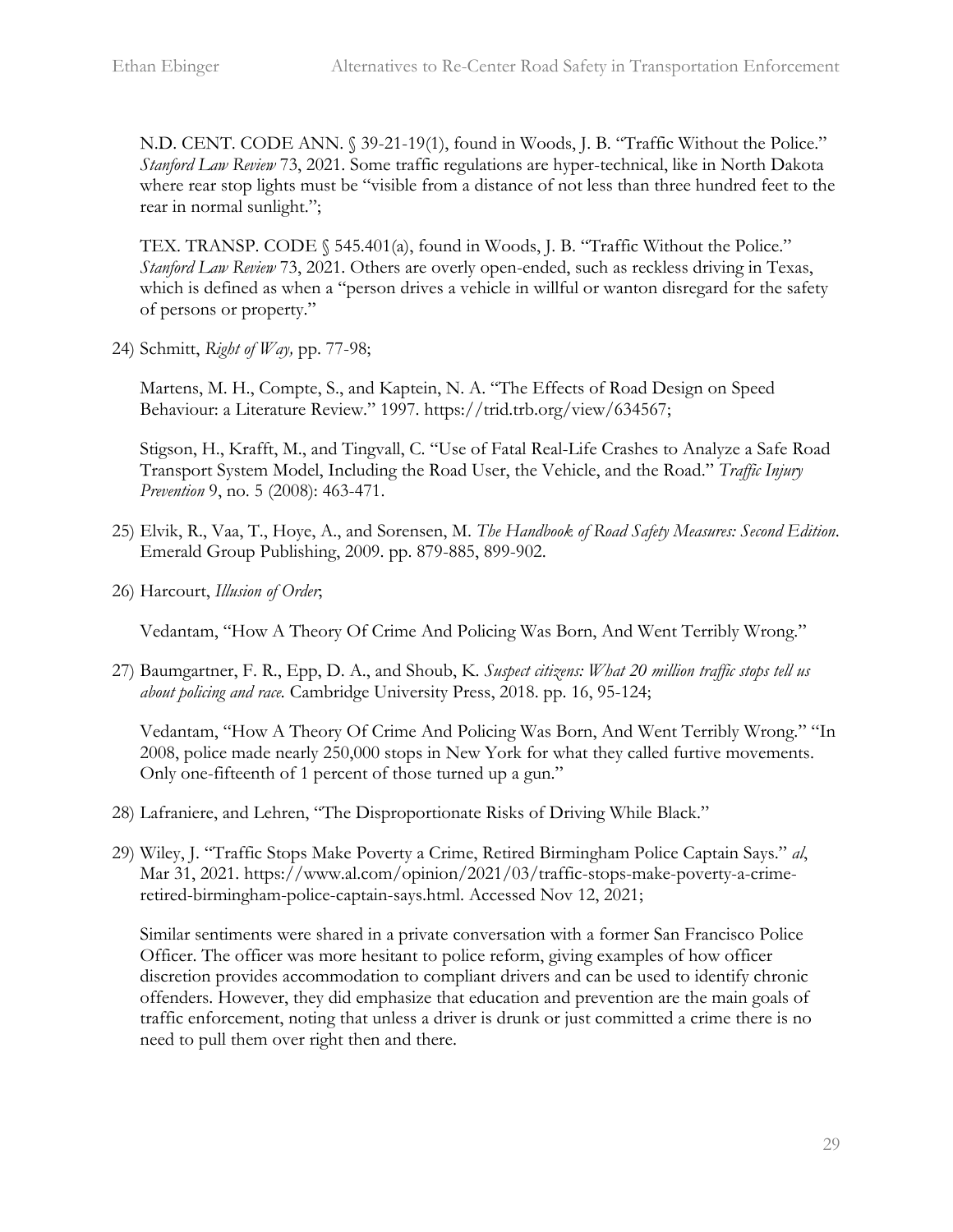30) McIntire, M., and M. H. Keller. "The Demand for Money Behind Many Police Traffic Stops." *The New York Times*, Oct 31, 2021. https://www.nytimes.com/2021/10/31/us/police-ticketquotas-money-funding.html. "In 2019 there were 33,244 fatal crashes nationwide, up from 30,296 in 2010. Traffic safety experts say targeted enforcement works, but improvements in automobile technology and highway engineering account for much of the progress since the 1970s and '80s, when annual fatal crashes routinely exceeded 40,000." Additionally, the article writes that "a hidden scaffolding of financial incentives underpins the policing of motorists in the United States, encouraging some communities to essentially repurpose armed officers as revenue agents searching for infractions largely unrelated to public safety…. many municipalities across the country rely heavily on ticket revenue and court fees to pay for government services."

Transport Hartford Academy. *2021 Northeast Multimodal Transit Summit: Communities and Traffic Enforcement*. A pilot strategy performed in Camden, CT directed police officers to stop vehicle searches for 6 months. In that span the crime rate declined 5% and traffic crashes declined 15%, indicating that the city's previous crime reduction strategy of stopping, ticketing, and searching vehicles for technical equipment violations was unsuccessful in not only improving safety but also in reducing crime.

31) Singla, A. "Cities with More Black Residents Rely More on Traffic Tickets and Fines for Revenue." Mic., Oct 30, 2019. https://www.mic.com/life/cities-with-more-Black-residents-relymore-on-traffic-tickets-fines-for-revenue-19281379. The American criminal justice system runs on an offender-funded model, where the application of broken taillight theory places the burdens of fees and fines on individuals. On average, local governments do not rely much on revenue from fines and forfeitures, like traffic citations, but there are disparities in where fines are doled out and who bears the burden of their cost. Often, these offender-funded systems are more common in communities with more Black residents;

Conner, M. "Racial Inequity in Traffic Enforcement." Enforcement includes ticketing and arrest, but also extends to adjudication and sentencing. The latter part of this system sees "Black and Latino people far more likely to be arrested, receive less favorable plea offers, and harsher punishments than similarly situated white people, across all types of crime."

- 32) *Stanford Open Policing Project*. "Some states don't collect the demographic information of the drivers that police pull over. States that do collect the information don't always release the data. Even when states do provide the information, the way they track and then process the data varies widely."
- 33) Ibid.;

Lafraniere, and Lehren, "The Disproportionate Risks of Driving While Black."

34) Baumgartner et al., *Suspect Citizens*, pp. 125-147. The problems associated with traffic stops are systemic. "Racial disparities in searching and the use of investigatory traffic stops are to blame for these tensions, and they result from the collective behavior of a great many police officers, not a deviant few."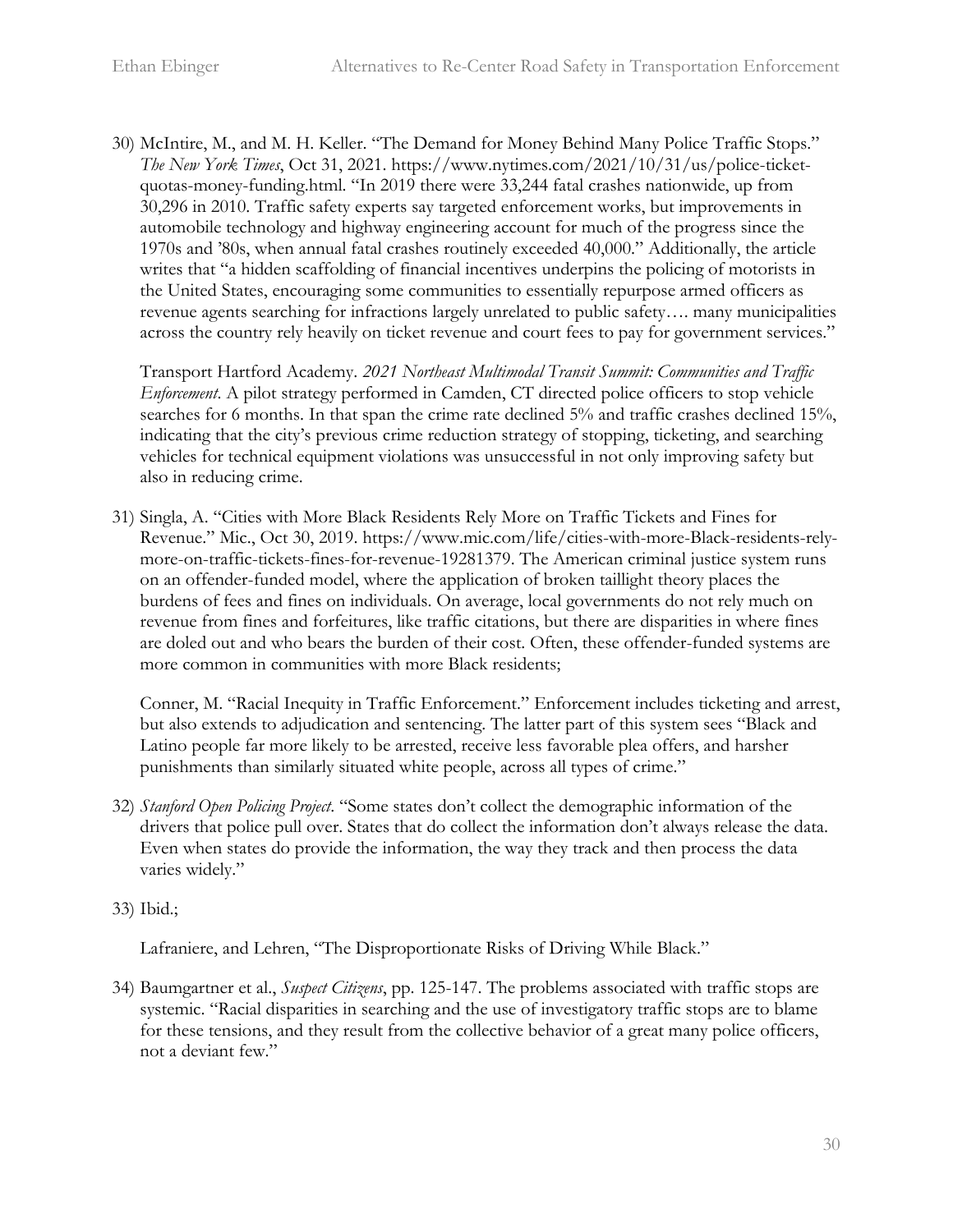- 35) Voigt, R. et al. "Language from Police Body Camera Footage Shows Racial Disparities in Officer Respect." *Proceedings of the National Academy of Sciences* 114, no. 25 (June 20, 2017): 6521–26. [https://doi.org/10.1073/pnas.1702413114.](https://doi.org/10.1073/pnas.1702413114)
- 36) Davis, E., Whyde, A., and Langton, L. "Contacts Between Police and the Public". *US Department of Justice Office of Justice Programs Bureau of Justice Statistics Special Report* (2018): 1-33. Retrieved from: https://www.bjs.gov/content/pub/pdf/cpp15.pdf.
- 37) Seo, *Policing the Open Road*, pp. 5-8. In 2015, "27 percent of police killings of unarmed citizens began with a traffic stop.";

McCann, A. et al. "Police Shoot Far More People than Anyone Realized, a VICE News Investigation Reveals." *Vice News* (blog), Dec 12, 2017. https://news.vice.com/en/article/xwvv3a/shot-by-cops. Accessed Nov 12, 2021;

Thompson, C. W. "Fatal Police Shootings of Unarmed Black People Reveal Troubling Patterns.";

Stein, R. et al. "Before the Final Frame: When Police Missteps Create Danger." *The New York Times*, Oct 31, 2021. https://www.nytimes.com/interactive/2021/10/30/video/police-trafficstops-danger-video.html. Accessed Nov 12, 2021. "Officers have killed more than 5,000 civilians since Sept. 30, 2016," at a rate of more than one per week. In many encounters the situations were non-violent but escalated due to "officer-created jeopardy."

Kirkpatrick, D. D., S. Eder, K. Barker, and J. Tate. "Why Many Police Traffic Stops Turn Deadly." *The New York Times*, Oct 31, 2021. https://www.nytimes.com/2021/10/31/us/policetraffic-stops-killings.html. Accessed Nov 12, 2021.

38) Seo, *Policing the Open Road*, pp. 5-8;

Nathan, D. "What Happened to Sandra Bland?," *The Nation*, Apr 21, 2016. https://www.thenation.com/article/archive/what-happened-to-sandra-bland/.

- 39) Baumgartner et al. *Suspect Citizens*, pp. 12-16.
- 40) Townsend, J. "How the Green Book Helped African-American Tourists Navigate a Segregated Nation." *Smithsonian Magazine*, Apr 2016. https://www.smithsonianmag.com/smithsonianinstitution/history-green-book-african-american-travelers-180958506/. Accessed Nov 12, 2021. Early Black motorists relied on the *Negro Motorist Green Book* to navigate Jim Crow on the road and avoid "sundown" towns that relied on police officers to ban people of color from staying overnight. "Paula Wynter, a Manhattan-based artist, recalls a frightening road trip when she was a young girl during the 1950s. In North Carolina, her family hid in their Buick after a local sheriff passed them, made a U-turn and gave chase. Wynter's father, Richard Irby, switched off his headlights and parked under a tree. We sat until the sun came up... my sister was crying; my mother was hysterical.'";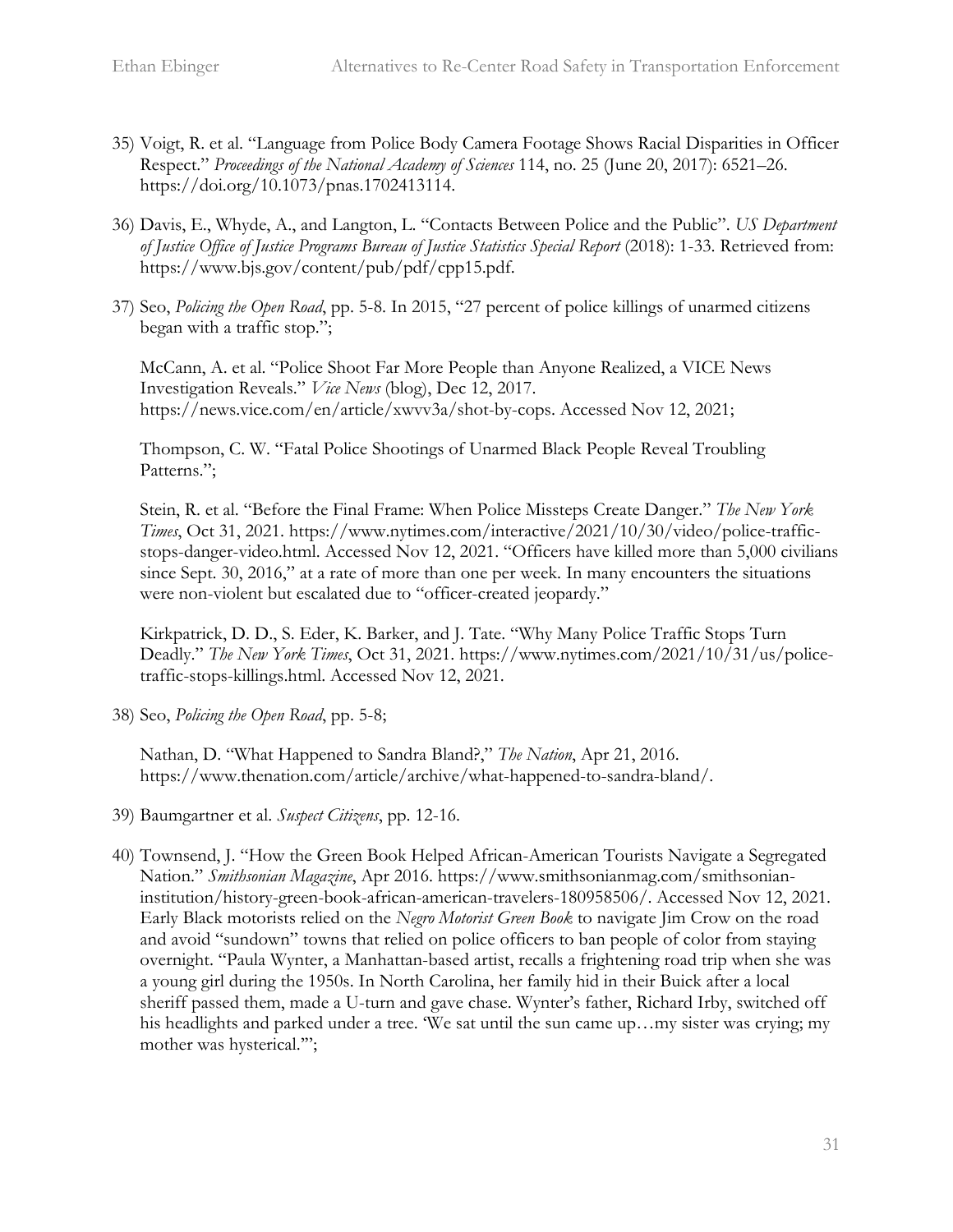Woo, E. "Rena Price Dies at 97; Her and Son's Arrests Sparked Watts Riots." *Los Angeles Times*, Jun 22, 2013. https://www.latimes.com/local/obituaries/la-me-rena-price-20130623-story.html. Accessed Nov 12, 2021. A traffic stop sparked the urban uprising in 1965 in Watts, a segregated neighborhood in south-central Los Angeles, when the police pulled over Marquette Frye, a 21 year-old Black man suspected of driving under the influence, and arrested him with force. Not only did abusive police action incite violence, but it perpetuated a cycle of poverty for the impacted family. "Price never reclaimed her 1955 Buick, the car her son had been driving…by the time she located it at an impound lot, the storage fees had exceeded its value.";

Harris, D. A. "Driving While Black: Racial Profiling on Our Nation's Highways." *American Civil Liberties Union*, Jun 1999. https://www.aclu.org/report/driving-while-Black-racial-profiling-ournations-highways. Accessed Jul 27, 2021. Protesting for freedom in transportation became a central part of the civil rights movement, with Freedom Rides and the famous march across the Edmund Pettus Bridge in Selma, AL. During this time police used traffic violations to put activists in jail, prompting prominent Black leaders to stop driving entirely. In the 1980s racial profiling continued the roads as the war on drugs encouraged the targeting of motorists of color by furthering the misconception that most drug users and dealers were Black and Hispanic.

- 41) Domonoske, C. "Roads Are Getting Deadlier for Pedestrians; Fatality Rates Are Worse for Minorities." *NPR*, Mar 23, 2021. https://www.npr.org/2021/03/23/980438205/americasroads-are-getting-deadlier-and-fatality-rates-are-worse-for-minorities. Accessed Nov 12, 2021.
- 42) Kaufman, E. J., and Wiebe, D. J. "Racial Disparities in Pedestrian Deaths in the United States, 1999–2015." *Injury Prevention 23* (2017): A38-A39;

Coughenour, C., Clark, S., Singh, A., Claw, E., Abelar, J., and Huebner, J. "Examining Racial Bias as a Potential Factor in Pedestrian Crashes." *Accident Analysis & Prevention 98* (2017): 96-100. The lack of safe road design in majority non-white neighborhoods, especially on reservations, is a major cause of the disproportionate pedestrian safety outcomes. Bias against yielding to Black pedestrians in the crosswalk is also shown to result in more injuries on the road compared to white pedestrians.

43) Sanders, T., K. Rabinowitz, and B. Conarck. "Walking While Black." *ProPublica*, Nov 16, 2017. https://features.propublica.org/walking-while-Black/jacksonville-pedestrian-violations-racialprofiling/. Accessed Nov 12, 2021. A study in Jacksonville, FL uncovered that Black pedestrians were nearly three times as likely to receive a ticket as White pedestrians. Many of these tickets were issued for jaywalking, a violation that does not have a basis in traffic safety;

Barajas, J. M. "Biking Where Black: Connecting Transportation Planning and Infrastructure to Disproportionate Policing." *Transportation Research Part D: Transport and Environment* 99 (Oct 1, 2021): 103027. [https://doi.org/10.1016/j.trd.2021.103027.](https://doi.org/10.1016/j.trd.2021.103027) In Chicago, the presence of bike infrastructure lowered the incidence of ticketing, but this infrastructure is disproportionately absent from majority Black neighborhoods. Furthermore, bicycle safety needs and locations with increased police enforcement of cyclists were not associated with high-risk crash areas.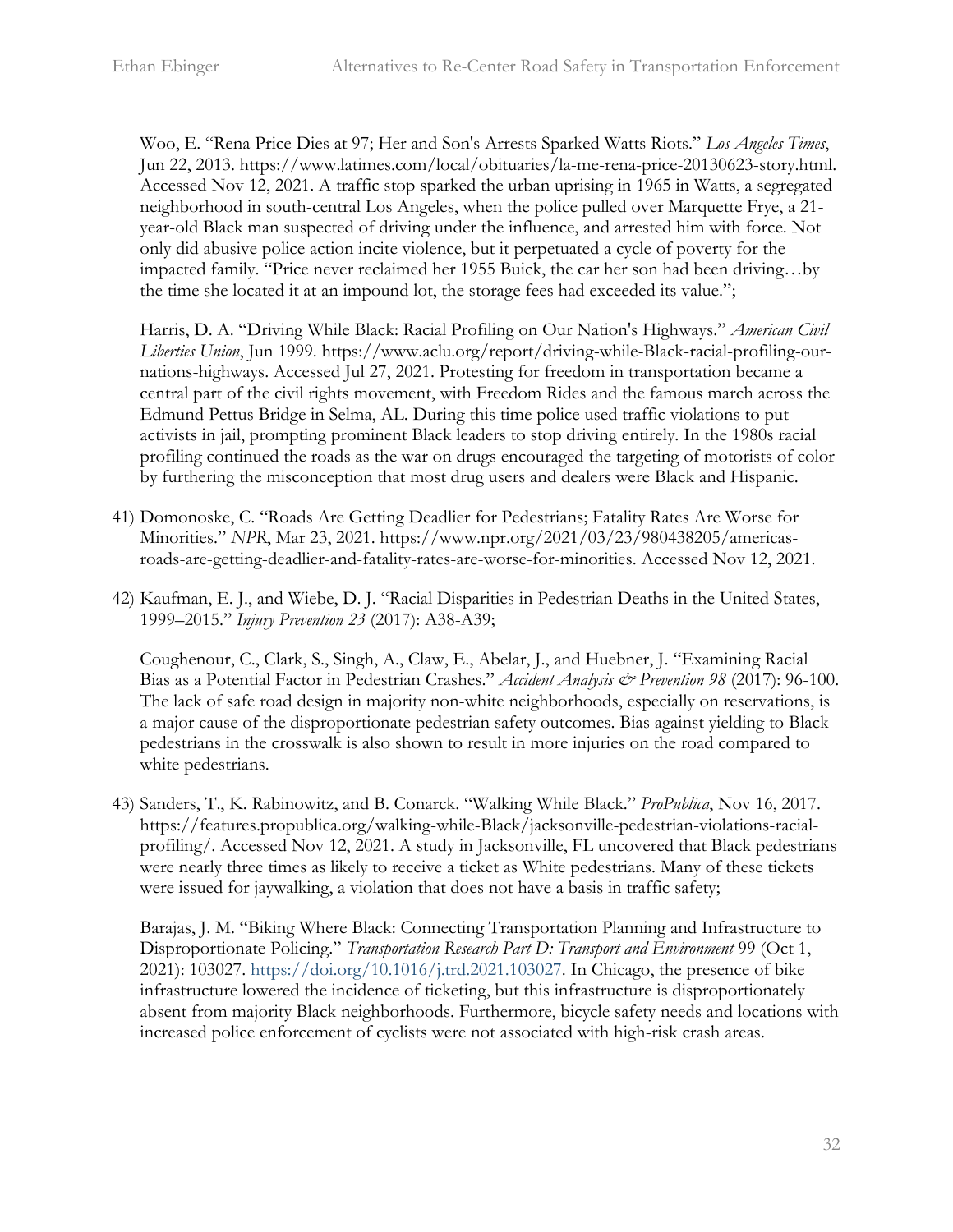44) Holt, B. "'We Don't Have the Benefit of Doubt': The Fear of Driving While Black." *The Guardian*, Apr 22, 2021. https://www.theguardian.com/us-news/2021/apr/22/fear-of-drivingwhile-Black. "With roadside interaction one of the most repeated precursors to a fatal police shooting of a Black person, the parents of Black drivers are equipping their children with extra precautions.";

Harris, "Driving While Black." "Because traffic stops can happen anywhere and anytime, millions of African Americans and Latinos alter their driving habits in ways that would never occur to most white Americans. Some completely avoid places like all-white suburbs, where they fear police harassment for looking 'out of place.' Some intentionally drive only bland cars or change the way they dress. Others who drive long distances even factor in extra time for the traffic stops that seem inevitable."

- 45) Raguso, E. "Berkeley Council Approves 'Omnibus Motion' on Police Reform." *Berkeleyside*, Jul 15, 2020. https://www.berkeleyside.org/2020/07/15/berkeley-council-approves-omnibusmotion-to-reform-policing. Accessed Nov 12, 2021.
- 46) Vaughn, "Berkeley City Council Passes Sweeping Reforms."
- 47) Gosselin, K. "Traffic Enforcement and Collisions in Berkeley, CA from 2015 to 2019." https://sites.google.com/view/saferstreetsberkeley/home. Accessed Jul 30, 2021. In 2019, Black drivers accounted for 34% of vehicular traffic stops in Berkeley, CA. The city's population is only 8% Black, and the disparity cannot be explained simply by non-residents driving through Berkeley. Further indication that the decision for these stops is racially motivated: Black drivers in Berkeley are 2.5 times more likely to be searched but are less likely to be arrested than white drivers. Additionally, Black pedestrians and cyclists are stopped at a rate 4.5 times the percent of the population, indicating that discrimination is pervasive across all modes of transportation.
- 48) Fliss, M. D., Baumgartner, F., Delamater, P., Marshall, S., Poole, C., & Robinson, W. (2020). Reprioritizing traffic stops to reduce motor vehicle crash outcomes and racial disparities. *Injury epidemiology*, *7*(1), 1-15.
- 49) Ibid.
- 50) Baumgartner et al., *Suspect Citizens*. pp. 195-213.
- 51) Sandler, "Berkeley Will Become 1st U.S. City to Remove Police From Traffic Stops."
- 52) Statements shared in private communication with a member of WalkBikeBerkeley, the advocacy organization that pushed forward the vision for BerkDOT;

Gerhardstein, B., K. Parolek, and D. Owens. "Opinion: We Will Have Safer Streets without the Police: Our Vision for BerkDOT." *Berkeleyside*, Mar 4, 2021. https://www.berkeleyside.org/2021/03/04/opinion-we-will-have-safer-streets-berkeley-cawithout-the-police. This article outlines additional suggestions for BerkDoT operations. "We envision these unarmed BerkDOT traffic monitors…would conduct stops and issue citations for the sole purpose of advancing road safety." "They wouldn't be able to detain, search, or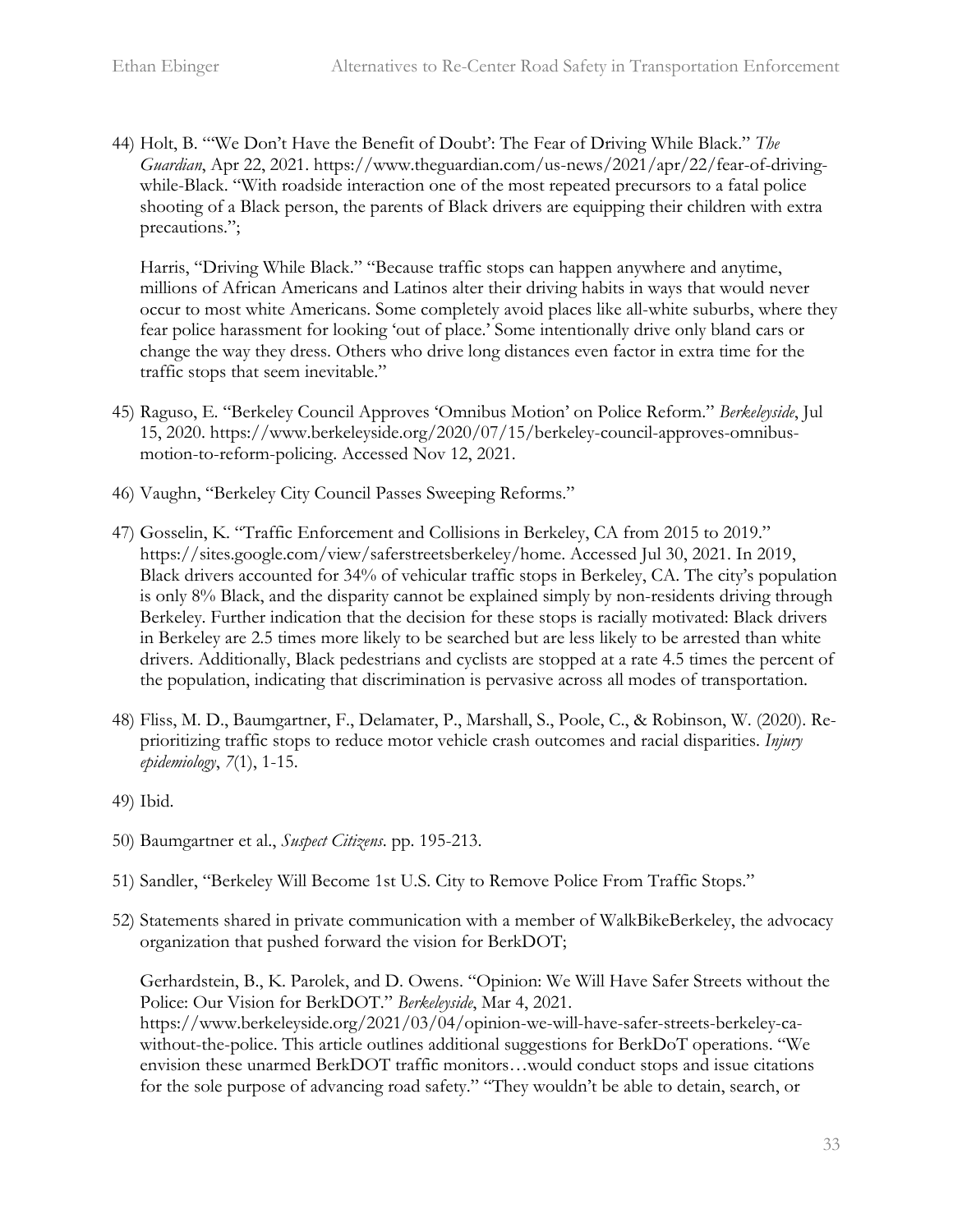arrest people like the police can, and they wouldn't conduct criminal investigations." It is unclear what the plan is for enforcement of explicitly dangerous behavior, such as drunk driving. A proposed idea is to delegate all traffic stop capabilities to unarmed BerkDoT traffic officers but have police officers respond as backup to situations that are deemed too hazardous. This would also not prevent police officers from performing traffic stops that pose an imminent danger, but limits their scope to serious offenses.

"Environmental Services – DOWNTOWN BERKELEY." Accessed Nov 12, 2021. https://www.downtownberkeley.com/dba-services/environmental-services/. The use of police as backup for unarmed civilian work is similar to how the city currently operates their ambassador program in downtown Berkeley. Ambassadors provide services such as offering directions, picking up litter, and addressing problematic street behavior. They are unarmed and are not authorized to stop or arrest people, that confrontation is left for the police in serious incidents.

53) Swarbrick, N. "Road Accidents - Promoting Road Safety." *Te Ara - the Encyclopedia of New Zealand*. http://www.TeAra.govt.nz/en/road-accidents/page-3. Accessed Jul 31, 2021;

Woods, J. B. "Traffic Without the Police." *Stanford Law Review* 73, 2021.

- 54) Wilson, P. R., and D. Chappell. "The Effects of Police Withdrawal from Traffic Control: A Comparative Study." *The Journal of Criminal Law, Criminology, and Police Science* 61, no. 4 (Dec 1970): 567-572. Traffic officers "detected and prosecuted almost all nonmoving traffic violations, and the majority of minor moving violations. In more recent years these officers were also given power to arrest drunken drivers. However, after effecting an arrest, the driver had to be taken directly to a police station to be dealt with by the police. In any subsequent court action, the arresting officer would act only as a witness, prosecution of drunken drivers remaining a police function."
- 55) Griffiths, C. "Road Policing: Proactive Management of Police and Media Attitudes," In *Australasian Road Safety Research Policing Education Conference, 2005, Wellington, New Zealand*. 2005. "The general (non-criminal) public rarely came into contact with Police Officers prior to 1992 in any capacity other than as victims or witnesses. Prior to 1992, Police officers were not even issued with ticket books…and ticket writing was simply not part of the New Zealand Police culture."
- 56) Woods, "Traffic Without the Police."
- 57) "2019-2021 Road Safety Partnership Programme." *NZ Transport Agency*, 2021. https://www.nzta.govt.nz/assets/planning-and-investment/nltp/2019-21-Road-Safety-Partnership-Programme.pdf.
- 58) "Te Marutau Ngā mate i ngā rori: Death on NZ Roads Since 1921." *Te Manatū Waka*, 2020. https://www.transport.govt.nz/statistics-and-insights/safety-road-deaths/death-on-nz-roadssince-1921/. Accessed Jul 31, 2021.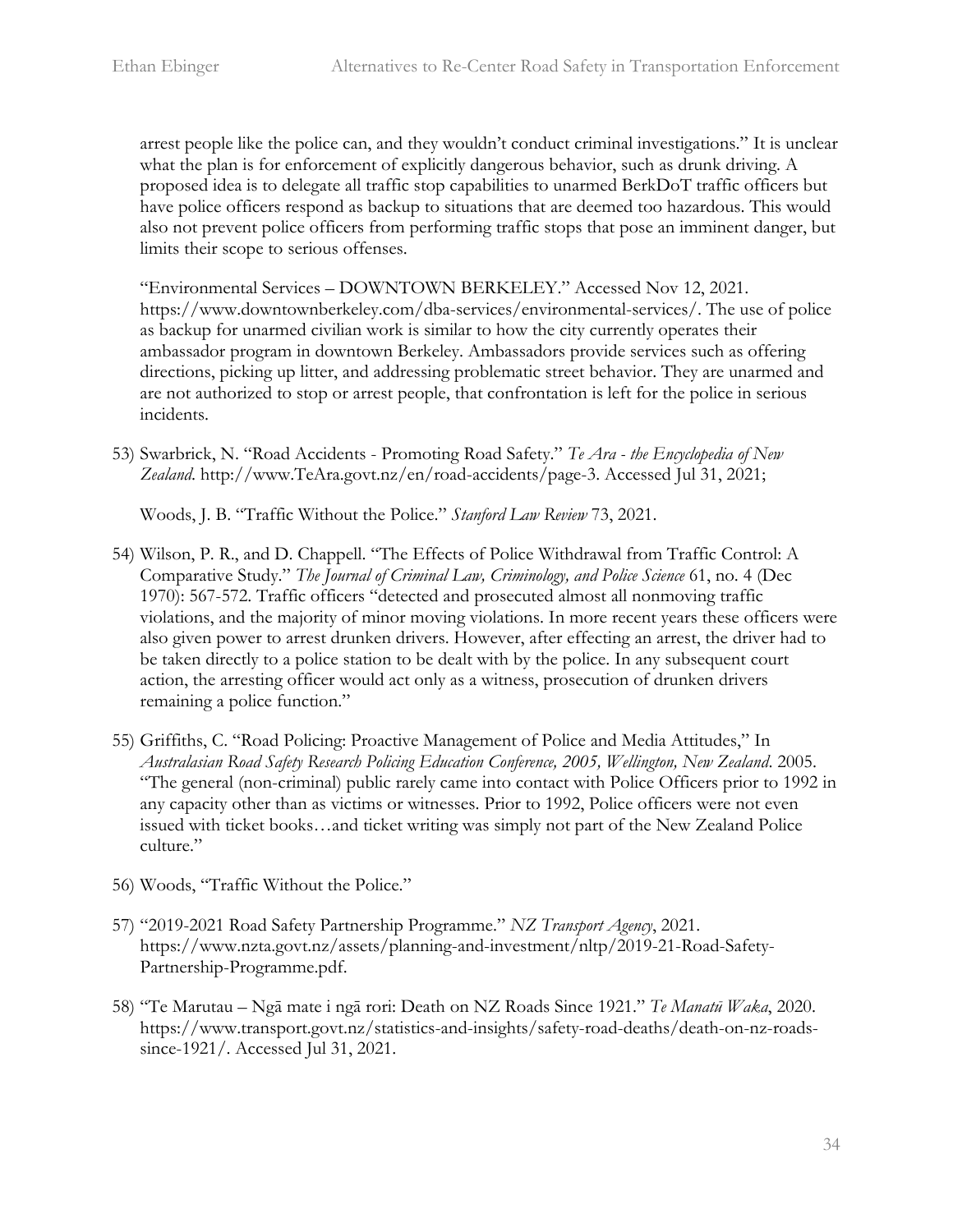- 59) Alpers, P. and Picard, M. "New Zealand Gun Facts, Figures, and the Law." *Sydney School of Public Health, The University of Sydney*. https://www.gunpolicy.org/firearms/region/new-zealand. Accessed Jul 30, 2021.
- 60) "De-merging Traffic Enforcement from Police Analysis of Information to Review Costs and Benefits." Report Prepared for the State Services Commission. *New Zealand Institute of Economic Research*, 2007. https://nzier.org.nz/publication/de-merging-traffic-enforcement-from-thepolice-analysis-of-information-to-review-costs-and-benefits.
- 61) "Road Traffic Injury Deaths and Hospitalisations." *Environmental Health Intelligence New Zealand.* Accessed November 12, 2021. https://ehinz.ac.nz/indicators/transport/road-traffic-injury-deaths-and-hospitalisations/. According to Environmental Health Intelligence New Zealand, Māori and Pacific people have higher rates of road traffic injury hospitalizations that other ethnic groups. And Māori and people living in areas with socioeconomic deprivation have higher mortality rates from traffic injury. Although police violence may not be at the forefront of traffic safety in New Zealand, the roads there have inequitable outcomes and must be addressed.
- 62) Heidstra, J., Goldenbeld, C., Gelau, C., Makinen, T., Jayet, M., and Evers, C. "Traffic Law Enforcement by Non-Police Bodies." *Europe: The "Escape" Project*, 2000. http://virtual.vtt.fi/escape/escape\_d4.pdf.
- 63) Statements shared in private communication via email with staff at the Rheinland-Palatinate Police University.
- 64) "Traffic Management Act 2004, c. 18, Part 1." *Traffic Officers*. https://www.legislation.gov.uk/ukpga/2004/18/part/1. Accessed Jul 19, 2021.
- 65) Statements shared in private communication with traffic safety professional.
- 66) Tingvall, C., and Haworth, N. "Vision Zero-An Ethical Approach to Safety and Mobility." In *6th ITE International Conference Road Safety & Traffic Enforcement: Beyond 2000*, Sep 1999;

Belin, M. Å., Tillgren, P., and Vedung, E. "Vision Zero-A Road Safety Policy Innovation." *International Journal of Injury Control and Safety Promotion*, Vol. 19, No. 2, 2012, pp. 171-179.

67) "What Is Vision Zero?" *Vision Zero Network*. Accessed November 12, 2021. https://visionzeronetwork.org/about/what-is-vision-zero/;

Leading Causes of Death Reports. *Centers for Disease Control and Prevention*. https://www.cdc.gov/nchs/fastats/leading-causes-of-death.htm. Accessed July 30, 2021. The existing deterrence-based model is not working. Despite improvements in safety technology, policy, and enforcement, we continue to have unsafe roads in both absolute and relative terms. Injury from traffic crashes is the leading or a major cause of death and disability for Americans;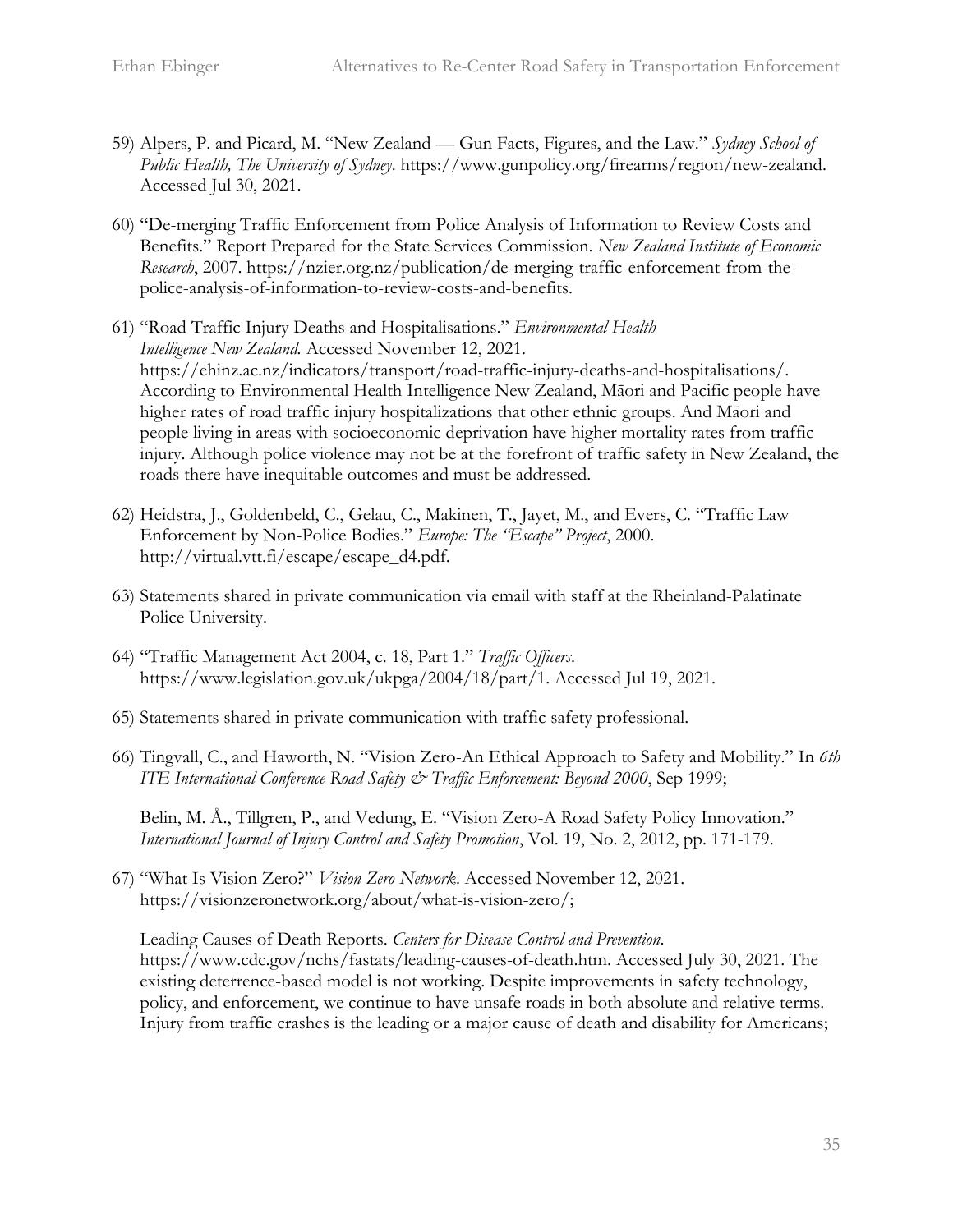Traffic Safety Facts Annual Report Tables. *NHTSA*, May 25, 2021. https://cdan.nhtsa.gov/tsftables/tsfar.htm. Accessed July 30, 2021. More than 35,000 people are killed and over 2.7 million are injured on roads in the United States every year.

68) "Managing Speed." *World Health Organization*, 2017. Available from:

http://www.who.int/violence\_injury\_prevention/publications/road\_traffic/managingspeed/en/. A key tenet of Vision Zero is designing road systems around the human tolerance to physical force. There is a strong statistical relationship between speed and safety for both probability of a crash and the outcome of a crash;

Howard, E. "Implementing a 'Safe System' Approach to Road Safety in Victoria." In *Proceedings of the Australasian road safety research, policing and education conference* 8, no. 2 (2004). Safe systems are those that recognize not only that people make mistakes, but that reducing kinetic energy of collisions can prevent tragic outcomes;

Persaud, B. N., Retting, R. A., Garder, P. E., and Lord, D. "Safety Effect of Roundabout Conversions in the United States: Empirical Bayes Observational Before-After Study." *Transportation Research Record 1751*, no. 1 (2001): 1-8. A classic example of designing a system for safe mobility is the roundabout. Although dreaded by many drivers due to confusion over merging into the circle, that exact phenomenon makes them significantly safer than four-way stop intersections;

Elvik, R. "Effects on Road Safety of Converting Intersections to Roundabouts: Review of Evidence from Non-US Studies." *Transportation Research Record 1847*, no. 1 (2003): 1-10. The roundabout is designed to make drivers slow down and pay attention to their surroundings, thereby creating an environment where if collisions do happen, they are less likely to cause serious injury or death. The traditional safety approach aims to prevent all collisions, but what matters is human lives. We may not be able to prevent all damages to vehicles and property, but those are replaceable.

- 69) Hartmann, A., and Abel, S. "How Oslo Achieved Zero Pedestrian and Bicycle Fatalities, and How Others Can Apply What Worked." *The City Fix*, Oct 13, 2020. https://thecityfix.com/blog/how-oslo-achieved-zero-pedestrian-and-bicycle-fatalities-and-howothers-can-apply-what-worked/. Accessed Jul 30, 2021.
- 70) Stanojević, P., D. Jovanović, and T. Lajunen. "Influence of Traffic Enforcement on the Attitudes and Behavior of Drivers." *Accident Analysis & Prevention* 52 (Mar 28, 2013): 29–38.
- 71) Elliott, M. and Broughton, J. "How Methods and Levels of Policing Affect Road Casualty Rates." *Transport Research Laboratory (TRL)* 65, 2005. "Stationary and highly visible policing appears to be the most effective method for reducing violations and accidents…mobile policing methods are less effective, especially when unmarked police vehicles are used.";

Kallberg, V., Zaidel, D., Vaa, T., Malenstein, J., Siren, A., and Gaitanidou, E. "Police Enforcement Policy and Programmes on European Roads." *PEPPER*, 2008. "In general, the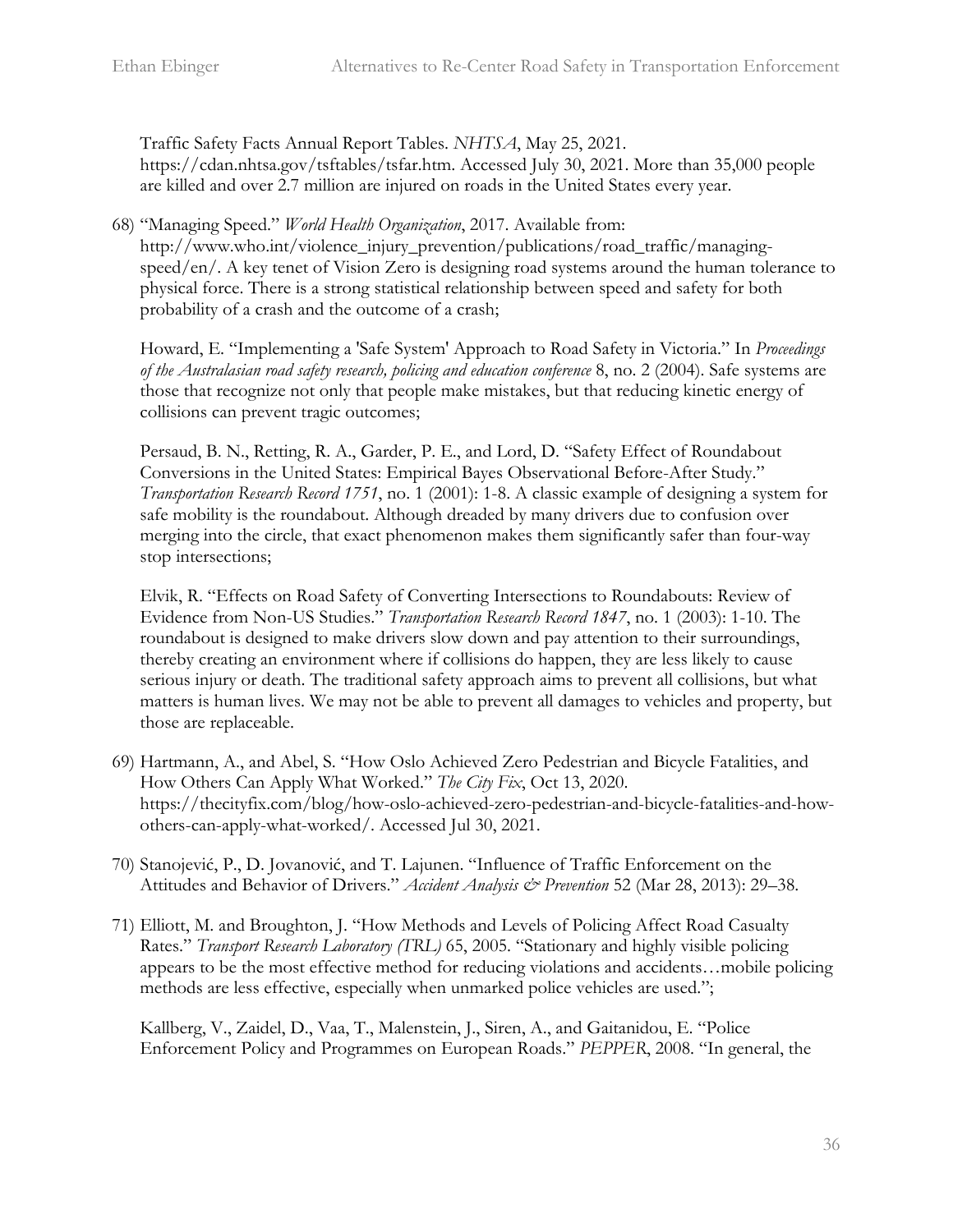effects of speed enforcement increase when enforcement is visible and connected to local publicity."

72) Mäkinen, T. et al. "Traffic Enforcement in Europe: Effects, Measures, Needs and Future." *Escape Project* (2003): 41;

Luoma, J. and M. Sivak. "Why Is Road Safety in the U.S. Not on Par with Sweden, the U.K., and the Netherlands? Lessons to Be Learned." *European Transport Research Review* 6, no. 3 (Sep 2014): 295–302. Random breath testing has also been shown to have significant road safety effects in the Netherlands and Sweden: "it has been found in the Netherlands that each doubling of the number of random breath tests since 1986 was associated with a 25 % decrease in drink-driving offenses…[and] in Sweden, the proportion of injury crashes involving drunk drivers was reduced from 14 to 9 % after the introduction of random breath testing in the 1970s."

73) Wilson, K. "Another City Eliminated Non-Driver Deaths In 2019," *Streetsblog USA,* Feb 11, 2020. https://usa.streetsblog.org/2020/02/11/another-city-eliminated-non-driver-deaths-in-2019/. "No pedestrians died in Helsinki last year, down from nearly 60 in 1970.";

Murray, J. "How Helsinki and Oslo Cut Pedestrian Deaths to Zero." *The Guardian*, Mar 16, 2020. https://www.theguardian.com/world/2020/mar/16/how-helsinki-and-oslo-cut-pedestriandeaths-to-zero. Along with narrower driving lanes, Helsinki has also built dozens of roundabouts and installed speed bumps since the 1990s to reduce speed."

74) Elliott and Broughton. "How Methods and Levels of Policing Affect Road Casualty Rates.";

Norbury, F. "Roads Policing and Its Contribution to Road Safety." *PACTS, 2020*. http://www.pacts.org.uk/wp-content/uploads/Roads-Policing-Report-FinalV1-merged-1.pdf. Accessed May 14, 2021.

- 75) Baumgartner et al. *Suspect Citizens.*
- 76) Bjørnskau, T., and R. Elvik. "Can Road Traffic Law Enforcement Permanently Reduce the Number of Accidents?" *Accident Analysis & Prevention* 24, no. 5 (Oct 1, 1992): 507–20. "…we have not found any studies that show that traditional police enforcement alone produces permanent effects on violation rate," so any attempts at enforcing road traffic legislation will be at best halfhearted;

Carr, A. F., J. F. Schnelle, and R. E. Kirchner Jr. "Police Crackdowns and Slowdowns: A Naturalistic Evaluation of Changes in Police Traffic Enforcement." *Behavioral Assessment* 2 (1980): 33–41. During a natural experiment in the 1970s when the police in Nashville, TN went on strike, there was no change in traffic fatalities or injuries, indicating that enforcement was not an essential mechanism for improving road safety.

77) Blumenberg, E. "Social Equity and Urban Transportation." In Giuliano, G. and Hanson, S. (4th Eds.) *The Geography of Urban Transportation*. Guilford (2017): 332-358.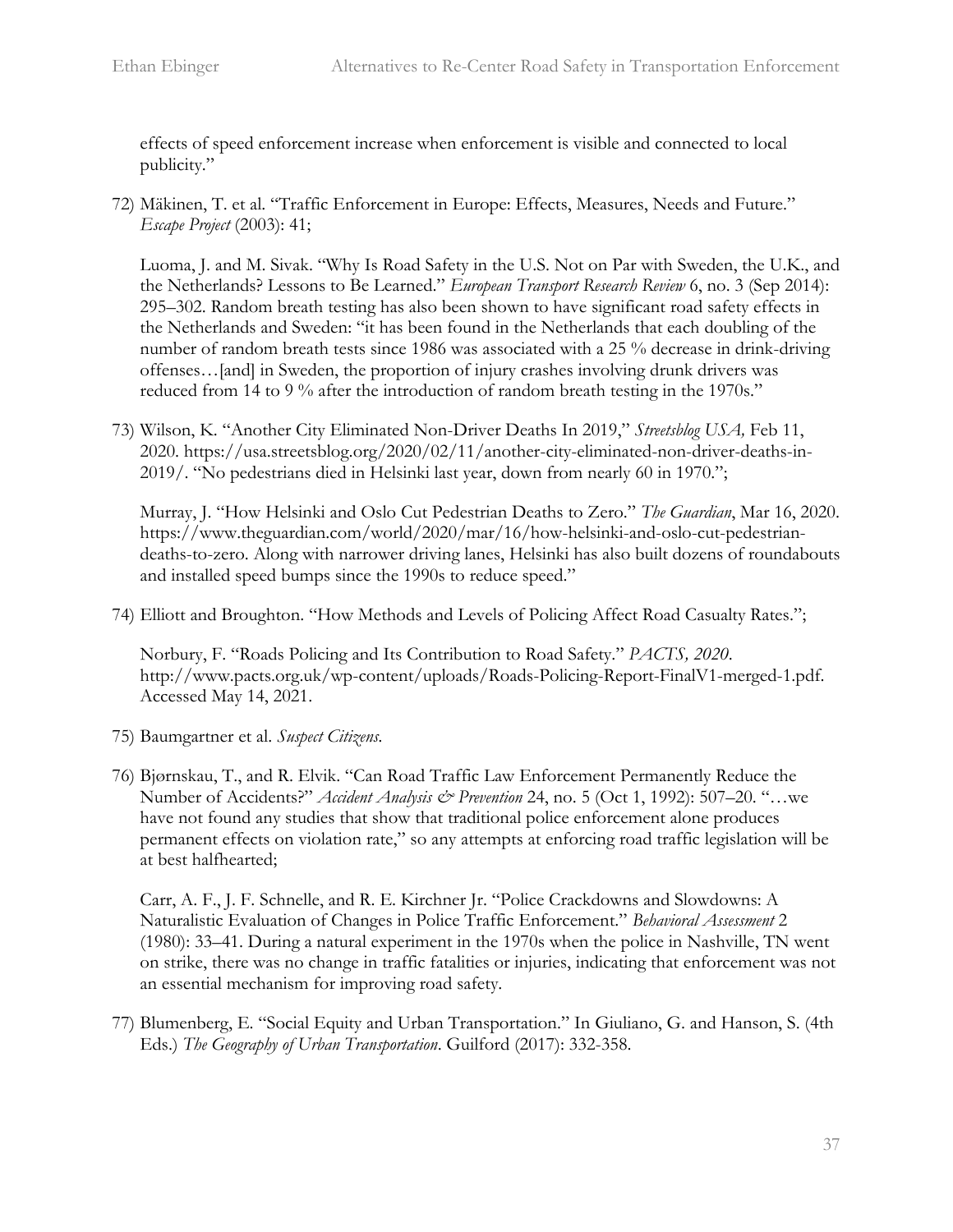78) Lugo, A. "Unsolicited Advice for Vision Zero." *Urban Adonia*, Sep 20, 2015. http://www.urbanadonia.com/2015/09/unsolicited-advice-for-vision-zero.html. Accessed May 13, 2021.

79) Ibid.

80) Hertzman, C., and T. Boyce. "How Experience Gets under the Skin to Create Gradients in Developmental Health." *Annual Review of Public Health* 31 (2010): 329–47;

Hirschtick, J. L., S. M. Homan, G. Rauscher, L. H. Rubin, T. P. Johnson, C. E. Peterson, and V. W. Persky. "Persistent and Aggressive Interactions with the Police: Potential Mental Health Implications." *Epidemiology and Psychiatric Sciences* 29 (2020).

81) Desmond, M., A. V. Papachristos, and D. S. Kirk. "Police Violence and Citizen Crime Reporting in the Black Community." *American Sociological Review* 81, no. 5 (2016): 857–76;

Epp, C. R., S. Maynard-Moody, and D. P. Haider-Markel. *Pulled Over: How Police Stops Define Race and Citizenship*. The Chicago Series in Law and Society. The University of Chicago Press, 2014.

82) Blumenberg, E. "Social Equity and Urban Transportation.";

Conner, M. "Racial Inequity in Traffic Enforcement." An example of inequity for nonautomotive road users: "In U.S. cities, 89% of high-income communities have sidewalks, while only 49% of low-income communities do. At the same time, Black and Latino Americans, who live in low-income communities at higher rates than white Americans, are twice as likely to be killed while walking.";

Barajas, J. M. "Not All Crashes Are Created Equal." *Journal of Transport and Land Use* 11, no. 1 (2018): 865–82. In absolute numbers, bicycle crashes are most likely to involve White victims. On a per-capita and per-distance basis, Black bicyclists face the greatest chance of being in a crash. There are also other economic and ethnic disparities in bicycle crashes. An increase in poverty rate by 1 % is equated with a 3.7% increase in bicycle crashes. And an increase in low-English proficiency by 1% is equated with a 1.4% increase in bicycle crashes.

- 83) Transportation. "Can Vision Zero Work in a Racist Society?" *Vision Zero Cities Journal*, Oct 23, 2018. https://medium.com/vision-zero-cities-journal/can-vision-zero-work-in-a-racist-society-43daad4a8561.
- 84) Schmitt, *Right of Way,* pp. 47-62.
- 85) Baumgartner, et al., *Suspect Citizens,* pp. 32. "…controlling for the rate and the size of the city, greater political empowerment of the Black community generates lower rates of racial disparity in the police department.";

Abonour, R. "Vision Zero's Enforcement Problem: Using Community Engagement to Craft Equitable Traffic Safety Strategies." *University of California Institute of Transportation Studies*, 2018. https://doi.org/10.17610/T6MS3Q.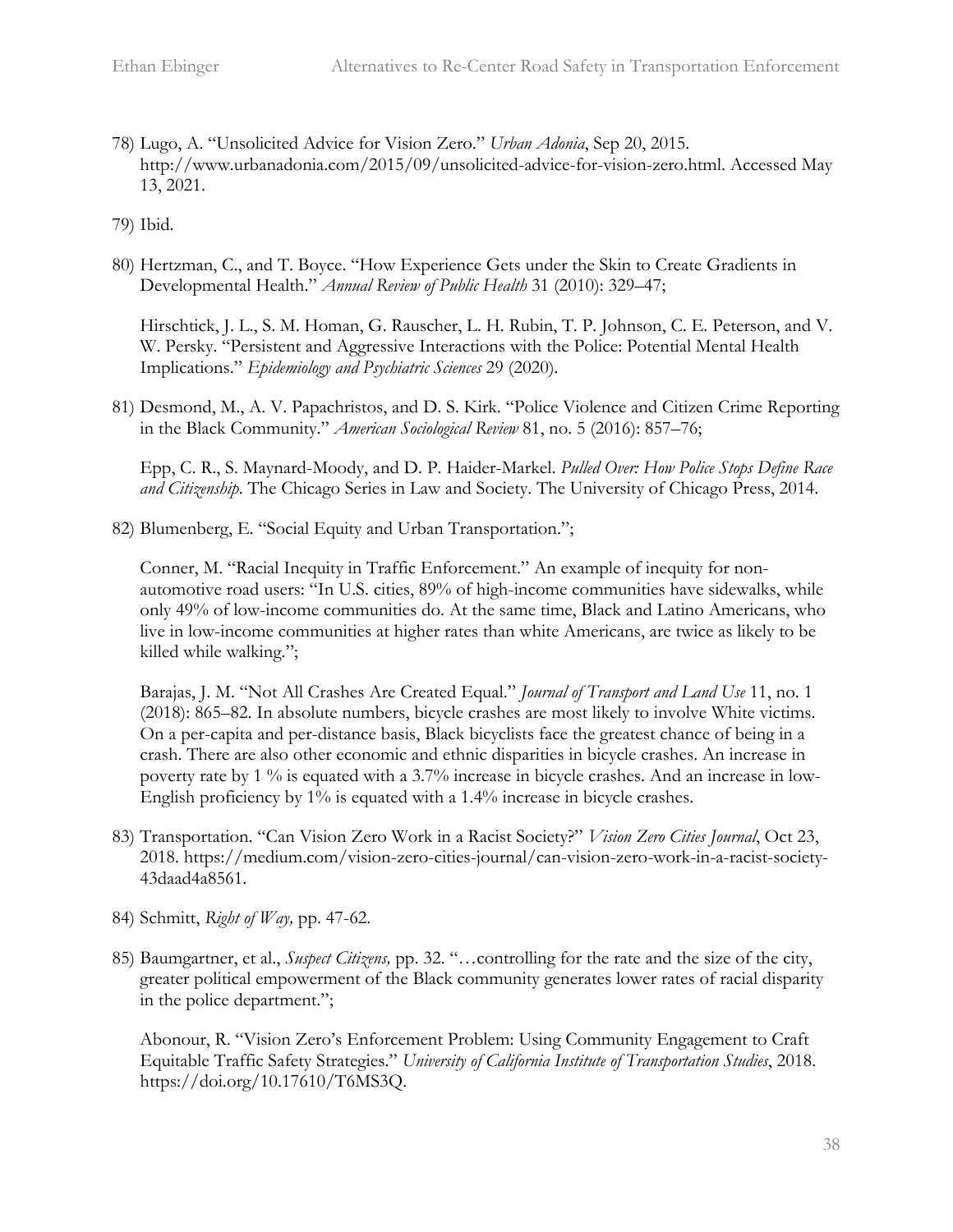- 86) Belin, M., P. Tillgren, E. Vedung, M. Cameron, and C. Tingvall. "Speed Cameras in Sweden and Victoria, Australia—A Case Study." *Accident Analysis & Prevention* 42, no. 6 (November 1, 2010): 2165–70.
- 87) McIntire and Keller. "The Demand for Money Behind Many Police Traffic Stops." "Many municipalities across the country rely heavily on ticket revenue and court fees to pay for government services, and some maintain outsize police departments to help generate that money." "Although federal officials say they do not impose quotas, at least 20 states have evaluated police performance on the number of traffic stops per hour, which critics say contributes to overpolicing and erosion of public trust, particularly among members of certain racial groups.";

*Stanford Open Policing Project*;

Seo. *Policing the Open Road*;

Baumgartner et al., *Suspect Citizens*.

- 88) Woods, "Traffic Without the Police."
- 89) Rodier, C. J., Shaheen, S. and Cavanagh, E. "Automated Speed Enforcement for California: A Review of Legal and Institutional Issues." *UC Davis: Institute of Transportation Studies*, 2007;

"Automated Enforcement Overview." *National Conference of State Legislatures.* Accessed November 14, 2021. https://www.ncsl.org/research/transportation/automated-enforcementoverview.aspx.

- 90) McIntire and Keller. "The Demand for Money Behind Many Police Traffic Stops."
- 91) Woods, J. B. "Policing, Danger Narratives, and Routine Traffic Stops." *117 Mich. L. Rev. 635*, 2019;

Kirkpatrick, et al. "Why Many Police Traffic Stops Turn Deadly.".

- 92) Epp et al. *Pulled Over*.
- 93) Baumgartner et al. *Suspect Citizens*;

Fliss et al. "Re-prioritizing Traffic Stops".

- 94) Grembek, O. "The relative vulnerability index: a framework for evaluating multimodal traffic safety." *SafeTREC*, 2012.
- 95) Barajas, J. M. "Biking Where Black."
- 96) "Data-Driven Approaches to Crime and Traffic Safety (DDACTS)." *NHTSA*. https://one.nhtsa.gov/Driving-Safety/Enforcement-&-Justice-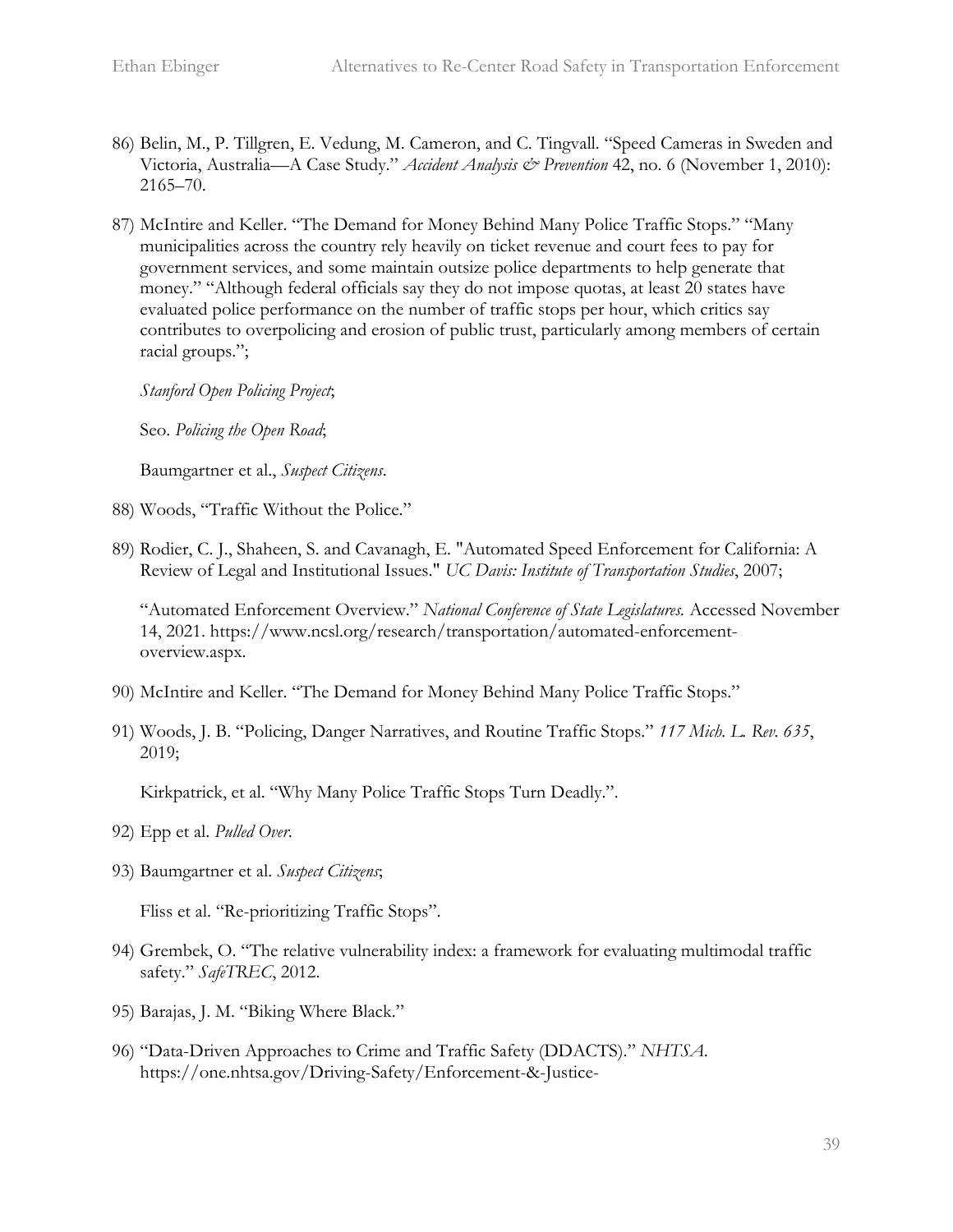Services/Data%E2%80%93Driven-Approaches-to-Crime-and-Traffic-Safety-(DDACTS). Accessed Jul 30, 2021.

97) Transport Hartford Academy. *2021 Northeast Multimodal Transit Summit: Communities and Traffic Enforcement*;

Ross, M. B., J. J. Kalinowski, and K. Barone. "Testing for Disparities in Traffic Stops: Best Practices from the Connecticut Model." *Criminology & Public Policy* 19, no. 4 (2020): 1289–1303.

98) Ibid.

- 99) Pryor, M., P.A. Goff, P. Heydari, and B. Friedman. "Collecting, Analyzing, and Responding to Stop Data: A Guidebook for Law Enforcement Agencies, Government, and Communities." *Center for Policing Equity* and *Policing Project at New York University School of Law*, 2020. "Even in states where these data are collected, many agencies store data in ways that make it difficult—if not impossible—to standardize and analyze, which in turn makes it difficult to identify patterns of behavior and inform changes to policy or practice."
- 100) Webster, R. A. "'If Everybody's White, There Can't Be Any Racial Bias': The Disappearance of Hispanic Drivers From Traffic Records." ProPublica. Accessed December 9, 2021. https://www.propublica.org/article/if-everybodys-white-there-cant-be-any-racial-bias-thedisappearance-of-hispanic-drivers-from-traffic-records. Simply collecting data is not enough because issues in data collection can hide widespread abuse. This research identified that some law enforcement agencies are "targeting Hispanic drivers, failing to collect data on those traffic stops, and covering up potential officer misconduct and aggressive immigration enforcement by identifying people as white on tickets."
- 101) Rau, H.L., A. Subramanian, A. S.J. Simmons, and P.A. Goff. "Toolkit for Equitable Public Safety." *Center for Policing Equity*, June 26, 2020. https://policingequity.org/what-wedo/research/toolkit-for-equitable-public-safety.
- 102) Pinsker, J. "Finland, Home of the \$103,000 Speeding Ticket." *The Atlantic*, Mar 12, 2015. https://www.theatlantic.com/business/archive/2015/03/finland-home-of-the-103000 speeding-ticket/387484/. Accessed Jul 30, 2021.
- 103) "Estonia Has a New Way to Stop Speeding Motorists." *The Economist*, Nov 7, 2019. https://www.economist.com/europe/2019/11/07/estonia-has-a-new-way-to-stop-speedingmotorists. Accessed Jul 30, 2021.
- 104) Brown, S. "Evaluating the Framing of Safety, Equity, and Policing: Responses to the Murder of George Floyd, Black Lives Matter, and Calls to Defund the Police." *UNC*, 2021. The Vision Zero Network wrote in June, 2020 that, "Vision Zero…focuses on proactively improving the built environment and systems…rather than on reactive, punitive enforcement methods or unproven, victim-blaming education strategies. Yet, most (likely all) local Vision Zero communities' plans, strategies, budgets, and messaging in the U.S. still rely on the traditional E's framework — including Engineering, Education, Enforcement, etc. This is harmful."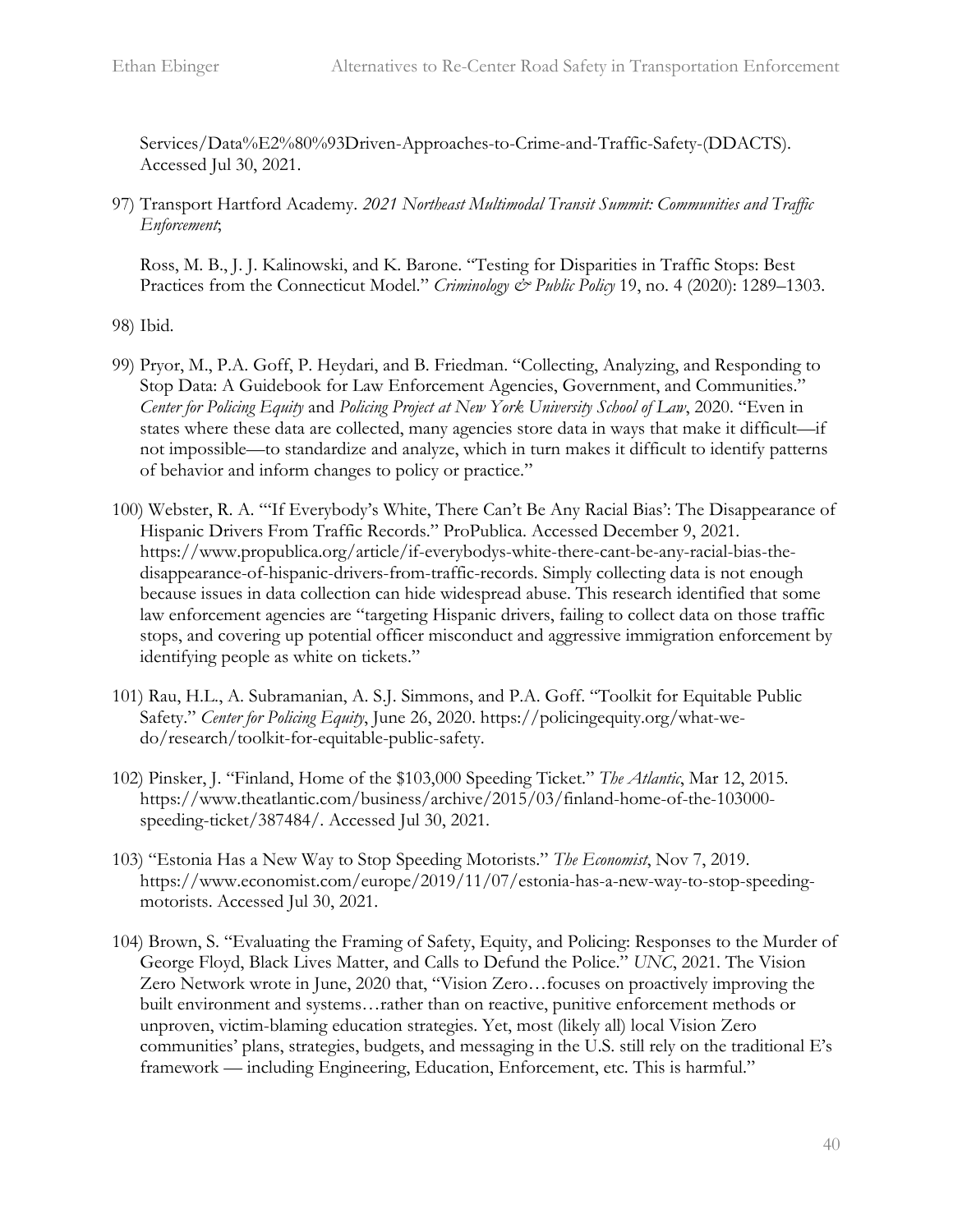105) Rodier et al. "Automated Speed Enforcement for California: A Review of Legal and Institutional Issues."

"Automated Enforcement Overview."

- 106) Curry, M. "California Won't Be Getting Speed Enforcement Cameras," *Streetsblog California*, May 21, 2021. https://cal.streetsblog.org/2021/05/21/california-wont-be-getting-speedenforcement-cameras/.
- 107) Raguso, E. "Plans Firm up to Remove Police from Traffic Stops, but It's a Long Road Ahead." *Berkeleyside*, May 25, 2021. https://www.berkeleyside.org/2021/05/25/berkeley-department-oftransportation-civilian-traffic-enforcement.
- 108) Vaughn, "Berkeley City Council Passes Sweeping Reforms."
- 109) Oliver, N. "Virginia Lawmakers Pass Bill Limiting Pretextual Traffic Stops, Barring Searches Based on Smell of Marijuana." *Virginia Mercury*, Oct 2, 2020. https://www.virginiamercury.com/2020/10/02/virginia-lawmakers-pass-bill-banningpretextual-traffic-stops-and-searches-based-on-the-smell-of-marijuana/;

Gordon, W. "Jaywalking Decriminalization Is Coming, 100 Years after the Auto Industry Helped Make It a Crime." *Virginia Mercury*, Dec 21, 2020. https://www.virginiamercury.com/2020/12/21/jaywalking-decriminalization-is-coming-tovirginia-100-years-after-the-auto-industry-helped-make-it-a-crime/.

- 110) Williams, Jordan. "Philadelphia Mayor Signs Bill Banning Police from Stopping Cars during Low-Level Traffic Violations." Text. *TheHill*, October 30, 2021. https://thehill.com/homenews/state-watch/579262-philadelphia-mayor-signs-bill-banningpolice-from-stopping-cars-during.
- 111) Beirness, D. J., and P. R. Marques, "Alcohol Ignition Interlock Programs." *Traffic Injury Prevention* 5, no. 3 (Sep 1, 2004): 299–308;

Coben, J. H., and G. L. Larkin. "Effectiveness of Ignition Interlock Devices in Reducing Drunk Driving Recidivism." *American Journal of Preventive Medicine* 16, no. 1, Supplement 1 (Jan 1, 1999): 81–87.

112) "Impaired Driving: Get the Facts" *CDC Injury Center*, Nov 6, 2020. https://www.cdc.gov/transportationsafety/impaired\_driving/impaired-drv\_factsheet.html; Nearly a third of traffic-related fatalities in the United States are due to drunk driving;

"Global status report on road safety" *World Health Organization* (2018): 31-35. https://www.who.int/publications/i/item/9789241565684. The issue of drunk driving is not confined to the United States. Approximately 1.35 million deaths on the road each year are alcohol-related.

113) Beirness and Marques, "Alcohol ignition interlock programs.";